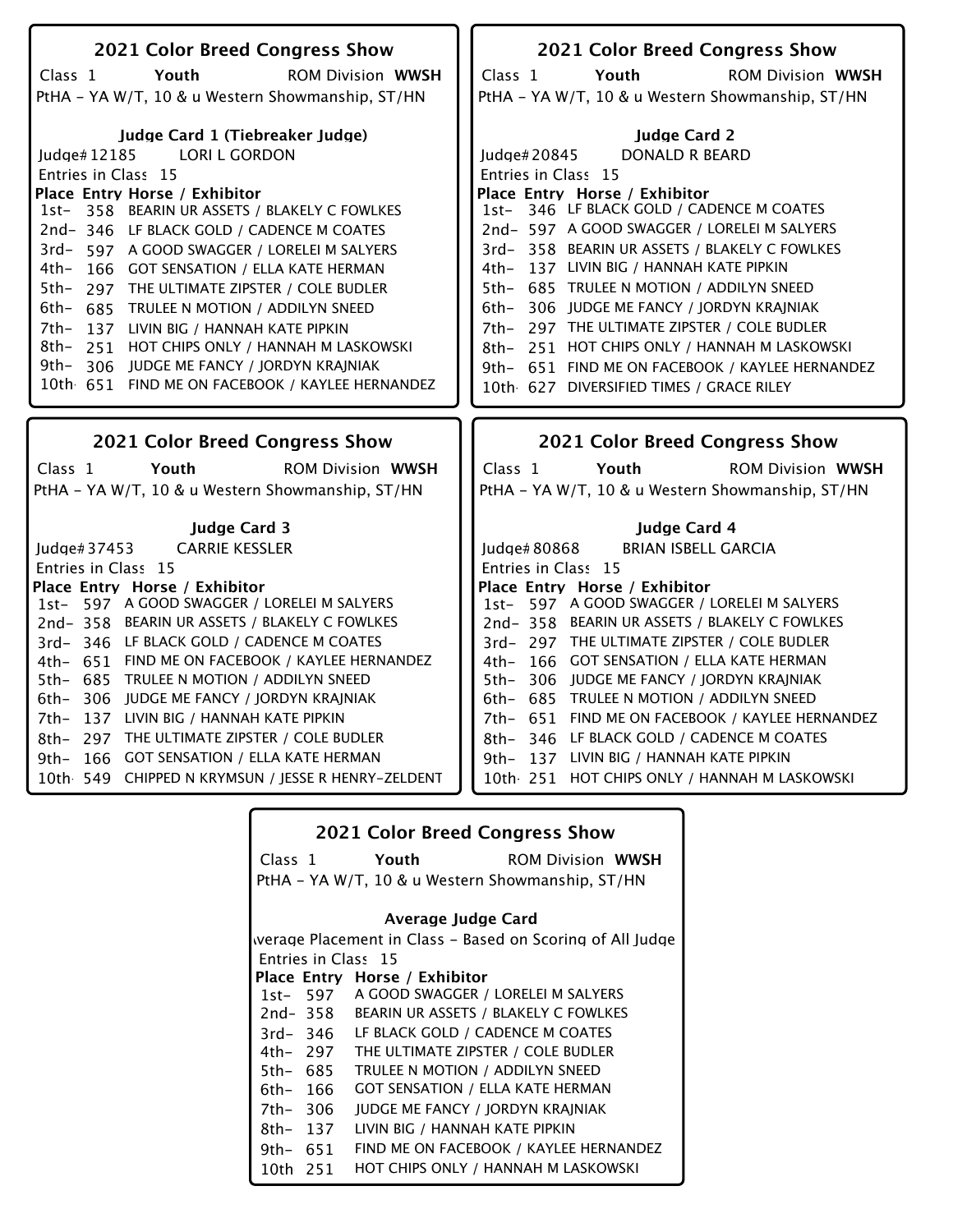| 2021 Color Breed Congress Show                                                                   | 2021 Color Breed Congress Show                                                                 |
|--------------------------------------------------------------------------------------------------|------------------------------------------------------------------------------------------------|
| Class <sub>2</sub><br>Youth<br><b>ROM Division WWSH</b>                                          | Class <sub>2</sub><br>Youth<br><b>ROM Division WWSH</b>                                        |
| PtHA - YA W/T, 10 & u Western Showmanship, ST/HN,                                                | PtHA - YA W/T, 10 & u Western Showmanship, ST/HN,                                              |
| Solid                                                                                            | Solid                                                                                          |
| Judge Card 1 (Tiebreaker Judge)                                                                  | <b>Judge Card 2</b>                                                                            |
| <b>DONALD R BEARD</b><br>Judge#20845                                                             | <b>CARRIE KESSLER</b><br>Judge#37453                                                           |
| Entries in Class<br>6                                                                            | Entries in Class<br>6                                                                          |
| Place Entry Horse / Exhibitor                                                                    | Place Entry Horse / Exhibitor<br>1st- 226 MY SIGN IS VITAL / HANNAH JO JACKSON                 |
| 368 DEFINATELY CHIPPED / ADDISON ALFORD<br>$1st-$                                                | 2nd-368 DEFINATELY CHIPPED / ADDISON ALFORD                                                    |
| 2nd-226 MY SIGN IS VITAL / HANNAH JO JACKSON<br>3rd-547 SUDDENLY HOT N SILKY / GRACELYN M MCCLUI | 3rd- 547 SUDDENLY HOT N SILKY / GRACELYN M MCCLUI                                              |
| 4th- 446 TOTAL TROPHY WIFE / MALLORY B MORIN                                                     | 105 THEDEVILMADEMEDOIT / ADDYSON R BARBER<br>4th–                                              |
| 5th- 252 INVESTED PRESCRIPTION / KHLOE HARTSELL                                                  | 446 TOTAL TROPHY WIFE / MALLORY B MORIN<br>$5th-$                                              |
| 6th-<br>105 THEDEVILMADEMEDOIT / ADDYSON R BARBER                                                | 6th- 252 INVESTED PRESCRIPTION / KHLOE HARTSELL                                                |
| $7th-$                                                                                           | $7th-$                                                                                         |
| $8th-$                                                                                           | 8th-                                                                                           |
| $9th-$                                                                                           | $9th -$                                                                                        |
| 10th                                                                                             | 10th                                                                                           |
|                                                                                                  |                                                                                                |
|                                                                                                  |                                                                                                |
| 2021 Color Breed Congress Show                                                                   | 2021 Color Breed Congress Show                                                                 |
| Class <sub>2</sub><br>Youth<br><b>ROM Division WWSH</b>                                          | Class <sub>2</sub><br>Youth<br><b>ROM Division WWSH</b>                                        |
| PtHA - YA W/T, 10 & u Western Showmanship, ST/HN,<br>Solid                                       | PtHA - YA W/T, 10 & u Western Showmanship, ST/HN,<br>Solid                                     |
| <b>Judge Card 3</b>                                                                              | Judge Card 4                                                                                   |
| <b>BRIAN ISBELL GARCIA</b><br>Judge# 80868                                                       | <b>LORI L GORDON</b><br>Judge#12185                                                            |
| Entries in Class<br>6                                                                            | Entries in Class<br>6                                                                          |
| Place Entry Horse / Exhibitor                                                                    | Place Entry Horse / Exhibitor                                                                  |
| 1st- 226 MY SIGN IS VITAL / HANNAH JO JACKSON                                                    | 1st- 226 MY SIGN IS VITAL / HANNAH JO JACKSON                                                  |
| 2nd- 547 SUDDENLY HOT N SILKY / GRACELYN M MCCLUI                                                | 2nd-368 DEFINATELY CHIPPED / ADDISON ALFORD                                                    |
| 3rd-368 DEFINATELY CHIPPED / ADDISON ALFORD                                                      | 3rd- 547 SUDDENLY HOT N SILKY / GRACELYN M MCCLUI                                              |
| 4th- 105 THEDEVILMADEMEDOIT / ADDYSON R BARBER                                                   | 4th- 446 TOTAL TROPHY WIFE / MALLORY B MORIN<br>5th- 105 THEDEVILMADEMEDOIT / ADDYSON R BARBER |
| 5th- 446 TOTAL TROPHY WIFE / MALLORY B MORIN<br>6th- 252 INVESTED PRESCRIPTION / KHLOE HARTSELL  | 6th- 252 INVESTED PRESCRIPTION / KHLOE HARTSELL                                                |
| $7th-$                                                                                           | $7th-$                                                                                         |
| $8th-$                                                                                           | $8th-$                                                                                         |
| 9th-                                                                                             | $9th-$                                                                                         |

|       |          |                               | <b>2021 Color Breed Congress Show</b>                     |
|-------|----------|-------------------------------|-----------------------------------------------------------|
|       |          | Class 2 Youth                 | <b>ROM Division WWSH</b>                                  |
|       |          |                               | PtHA - YA W/T, 10 & u Western Showmanship, ST/HN,         |
| Solid |          |                               |                                                           |
|       |          | Average Judge Card            |                                                           |
|       |          |                               | werage Placement in Class - Based on Scoring of All Judge |
|       |          | <b>Entries in Class 6</b>     |                                                           |
|       |          | Place Entry Horse / Exhibitor |                                                           |
|       |          |                               | 1st- 226 MY SIGN IS VITAL / HANNAH JO JACKSON             |
|       | 2nd- 368 |                               | DEFINATELY CHIPPED / ADDISON ALFORD                       |
|       | 3rd- 547 |                               | SUDDENLY HOT N SILKY / GRACELYN M MCCLUI                  |
|       | 4th– 446 |                               | TOTAL TROPHY WIFE / MALLORY B MORIN                       |
|       | 5th- 105 |                               | THEDEVILMADEMEDOIT / ADDYSON R BARBER                     |
|       | 6th– 252 |                               | INVESTED PRESCRIPTION / KHLOE HARTSELL                    |
| 7th-  |          |                               |                                                           |
| 8th-  |          |                               |                                                           |
| 9th-  |          |                               |                                                           |
| 10th  |          |                               |                                                           |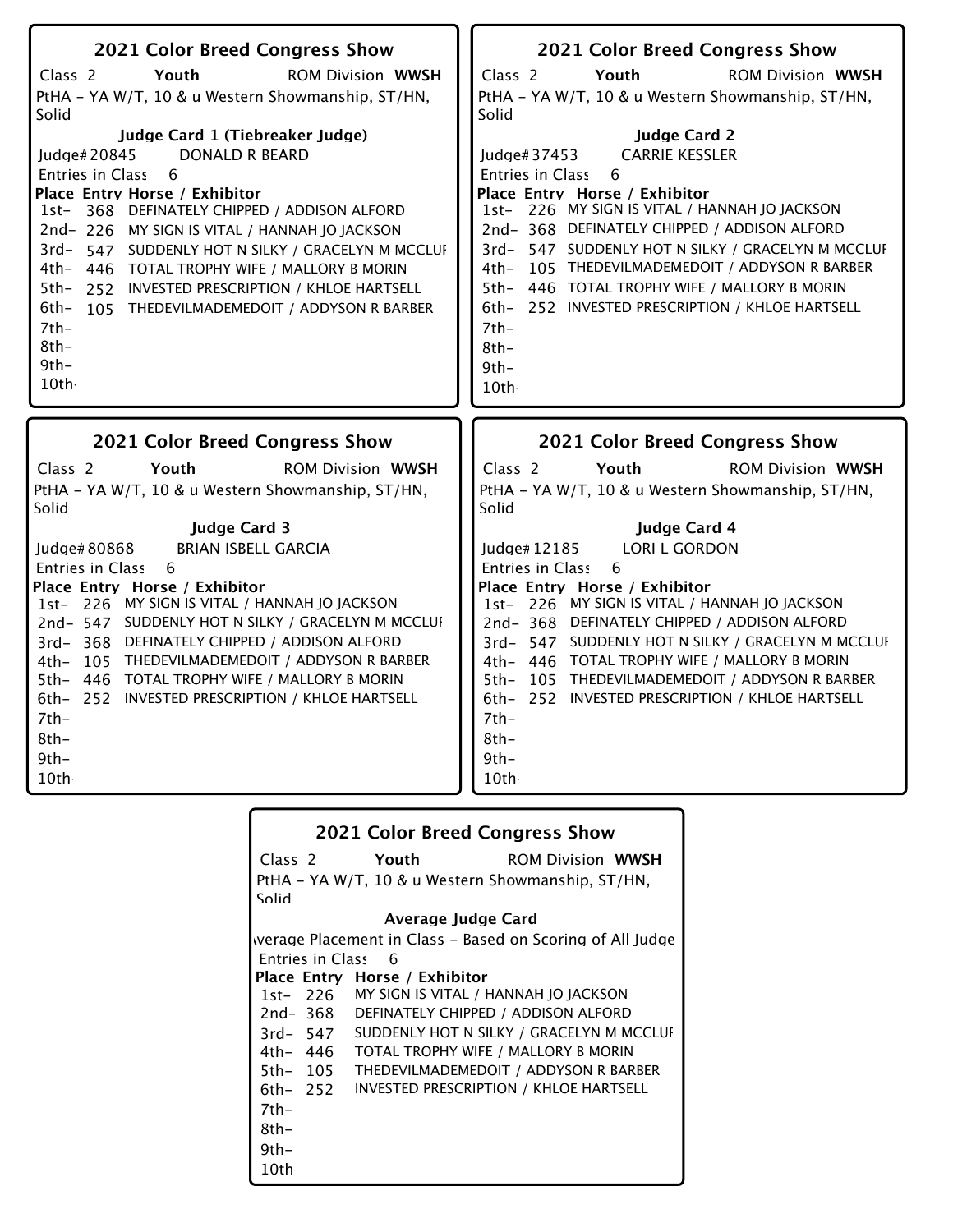| 2021 Color Breed Congress Show                                                                      | 2021 Color Breed Congress Show                                                                 |
|-----------------------------------------------------------------------------------------------------|------------------------------------------------------------------------------------------------|
| Class 3<br>Youth<br><b>ROM Division WWSH</b>                                                        | Youth<br>Class 3<br><b>ROM Division WWSH</b>                                                   |
| PtHA - YA W/T, 11 -18 Western Showmanship, ST/HN                                                    | PtHA - YA W/T, 11 -18 Western Showmanship, ST/HN                                               |
|                                                                                                     |                                                                                                |
| Judge Card 1 (Tiebreaker Judge)                                                                     | <b>Judge Card 2</b>                                                                            |
| <b>CARRIE KESSLER</b><br>ludge# $37453$                                                             | Judge#80868<br><b>BRIAN ISBELL GARCIA</b>                                                      |
| Entries in Class 14                                                                                 | Entries in Class 14                                                                            |
| Place Entry Horse / Exhibitor                                                                       | Place Entry Horse / Exhibitor                                                                  |
| 1st- 520 ONLYALILBLACKVELVET / SHELBY KEE                                                           | 1st- 520 ONLYALILBLACKVELVET / SHELBY KEE                                                      |
| 2nd-332 PURELY SENSATIONAL / AUDREY ANN MCKEE                                                       | 2nd-294 DECKORATIONS / SUMMER L ZWIEFEL                                                        |
| 3rd-294 DECKORATIONS / SUMMER L ZWIEFEL                                                             | 3rd-180 THIS IS MY STORY / EMMA RICH                                                           |
| 4th-<br>180 THIS IS MY STORY / EMMA RICH                                                            | 4th- 684 BLONDES ARE RADICAL / QUINCY R SHARP                                                  |
| $5th-$<br>BLONDES ARE RADICAL / QUINCY R SHARP<br>684                                               | 332 PURELY SENSATIONAL / AUDREY ANN MCKEE<br>5th–<br>196 ZIPPIN THROUGH ROSES / RILEY MILLS    |
| 6th-<br>196 ZIPPIN THROUGH ROSES / RILEY MILLS                                                      | 6th–<br>683 VS GOT A RHYTHM / LYLA MCCORMICK                                                   |
| 7th-<br>350<br>THE PINK PANTHER / EMMA M HARTMANN<br>8th-<br>530 LDR LUST FOR LIFE / ELISE MAISANO  | 7th-<br>350 THE PINK PANTHER / EMMA M HARTMANN<br>8th–                                         |
| 9th-<br>230 IM GONNA ROCK YOU / AVA M MARIOTTI                                                      | 9th- 230 IM GONNA ROCK YOU / AVA M MARIOTTI                                                    |
| 10th 683 VS GOT A RHYTHM / LYLA MCCORMICK                                                           | 10th 583 GENTLEMEN R INVITED / GABRIELLA A CASCUN                                              |
|                                                                                                     |                                                                                                |
|                                                                                                     |                                                                                                |
|                                                                                                     |                                                                                                |
| <b>2021 Color Breed Congress Show</b>                                                               | <b>2021 Color Breed Congress Show</b>                                                          |
| Class 3<br>Youth<br><b>ROM Division WWSH</b>                                                        | Youth<br>Class 3<br><b>ROM Division WWSH</b>                                                   |
| PtHA - YA W/T, 11 -18 Western Showmanship, ST/HN                                                    | PtHA - YA W/T, 11 -18 Western Showmanship, ST/HN                                               |
| <b>Judge Card 3</b>                                                                                 | <b>Judge Card 4</b>                                                                            |
| Judge# 12185<br><b>LORI L GORDON</b>                                                                | Judge#20845<br>DONALD R BEARD                                                                  |
| Entries in Class 14                                                                                 | Entries in Class 14                                                                            |
| Place Entry Horse / Exhibitor                                                                       | Place Entry Horse / Exhibitor                                                                  |
| 520 ONLYALILBLACKVELVET / SHELBY KEE<br>$1st-$                                                      | 1st- 520 ONLYALILBLACKVELVET / SHELBY KEE                                                      |
| 2nd- 684 BLONDES ARE RADICAL / QUINCY R SHARP                                                       | 2nd- 684 BLONDES ARE RADICAL / QUINCY R SHARP                                                  |
| 3rd- 180 THIS IS MY STORY / EMMA RICH                                                               | 3rd- 294 DECKORATIONS / SUMMER L ZWIEFEL                                                       |
| 4th- 294 DECKORATIONS / SUMMER L ZWIEFEL                                                            | 4th- 180 THIS IS MY STORY / EMMA RICH                                                          |
| 5th- 230 IM GONNA ROCK YOU / AVA M MARIOTTI                                                         | 5th- 530 LDR LUST FOR LIFE / ELISE MAISANO                                                     |
| 332 PURELY SENSATIONAL / AUDREY ANN MCKEE<br>6th–                                                   | 6th- 332 PURELY SENSATIONAL / AUDREY ANN MCKEE                                                 |
| 7th- 530 LDR LUST FOR LIFE / ELISE MAISANO                                                          | 7th- 230 IM GONNA ROCK YOU / AVA M MARIOTTI                                                    |
| - 196<br>ZIPPIN THROUGH ROSES / RILEY MILLS<br>8th-                                                 | 8th- 196 ZIPPIN THROUGH ROSES / RILEY MILLS                                                    |
| VS GOT A RHYTHM / LYLA MCCORMICK<br>$9th-$<br>683<br>10th 350<br>THE PINK PANTHER / EMMA M HARTMANN | VS GOT A RHYTHM / LYLA MCCORMICK<br>9th– 683<br>THE PINK PANTHER / EMMA M HARTMANN<br>10th 350 |

|            |          | <b>2021 Color Breed Congress Show</b>                     |                          |
|------------|----------|-----------------------------------------------------------|--------------------------|
|            | Class 3  | Youth                                                     | <b>ROM Division WWSH</b> |
|            |          | PtHA – YA W/T, 11 –18 Western Showmanship, ST/HN          |                          |
|            |          |                                                           |                          |
|            |          | Average Judge Card                                        |                          |
|            |          | werage Placement in Class – Based on Scoring of All Judge |                          |
|            |          | Entries in Class 14                                       |                          |
|            |          | Place Entry Horse / Exhibitor                             |                          |
|            | 1st- 520 | ONLYALILBLACKVELVET / SHELBY KEE                          |                          |
|            | 2nd- 294 | DECKORATIONS / SUMMER L ZWIEFEL                           |                          |
|            | 3rd- 684 | <b>BLONDES ARE RADICAL / QUINCY R SHARP</b>               |                          |
| 4th- 180   |          | THIS IS MY STORY / EMMA RICH                              |                          |
| 5th- 332   |          | PURELY SENSATIONAL / AUDREY ANN MCKEE                     |                          |
| 6th- 196   |          | ZIPPIN THROUGH ROSES / RILEY MILLS                        |                          |
| 7th- 530   |          | LDR LUST FOR LIFE / ELISE MAISANO                         |                          |
| $8th-230$  |          | IM GONNA ROCK YOU / AVA M MARIOTTI                        |                          |
| 9th- $350$ |          | THE PINK PANTHER / EMMA M HARTMANN                        |                          |
| 10th -     | 683      | VS GOT A RHYTHM / LYLA MCCORMICK                          |                          |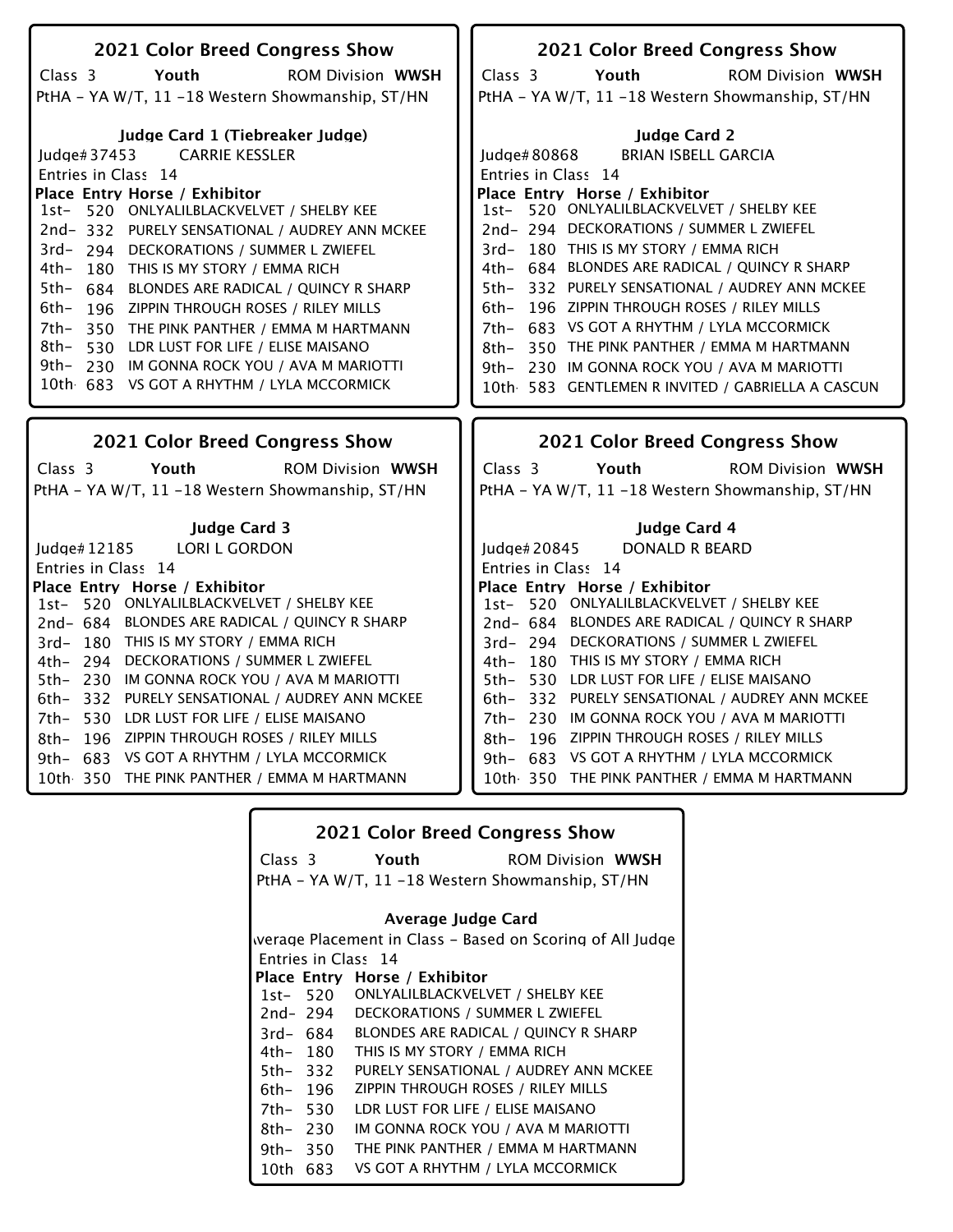| 2021 Color Breed Congress Show                                                                     | 2021 Color Breed Congress Show                                                           |
|----------------------------------------------------------------------------------------------------|------------------------------------------------------------------------------------------|
| Youth<br>Class 4<br><b>ROM Division WWSH</b>                                                       | Class <sub>4</sub><br>Youth<br><b>ROM Division WWSH</b>                                  |
| PtHA - YA W/T, 11-18 Western Showmanship, ST/HN,                                                   | PtHA - YA W/T, 11-18 Western Showmanship, ST/HN,                                         |
| Solid                                                                                              | Solid                                                                                    |
| Judge Card 1 (Tiebreaker Judge)                                                                    | <b>Judge Card 2</b>                                                                      |
| <b>BRIAN ISBELL GARCIA</b><br>Judge#80868                                                          | <b>LORI L GORDON</b><br>Judge# 12185                                                     |
| Entries in Class<br>8                                                                              | Entries in Class<br>8                                                                    |
| Place Entry Horse / Exhibitor                                                                      | Place Entry Horse / Exhibitor                                                            |
| 1st- 436 HES RED HOTT / MORGAN CORBIN                                                              | 1st- 436 HES RED HOTT / MORGAN CORBIN                                                    |
| 2nd-234 MISS COCOA CHANEL / ADDYSON WICKS                                                          | 2nd-234 MISS COCOA CHANEL / ADDYSON WICKS                                                |
| 3rd-154 SHEZA COOL FLATLINER / HARLEY HOOK                                                         | 3rd- 434 HOT N SAVVY MACHINE / ALEXIS SHANKLE<br>4th- 106 GOLD IS EPIC / KATILYNN HANSEN |
| 4th-<br>106 GOLD IS EPIC / KATILYNN HANSEN                                                         | 5th- 554 PSU KRYMSUN N CHIPS / KATHERINE M BOSSUO                                        |
| 5th- 434 HOT N SAVVY MACHINE / ALEXIS SHANKLE<br>6th- 554 PSU KRYMSUN N CHIPS / KATHERINE M BOSSUO | 154 SHEZA COOL FLATLINER / HARLEY HOOK<br>6th-                                           |
| 7th- 643 HUNTING FOR CANDY / JAYLEE SUMMERS                                                        | 7th- 643 HUNTING FOR CANDY / JAYLEE SUMMERS                                              |
| 8th- 569 TOO HOT FOR EXCUSES / MADISON S HARRISON                                                  | 569 TOO HOT FOR EXCUSES / MADISON S HARRISON<br>8th-                                     |
| $9th-$                                                                                             | $9th -$                                                                                  |
| 10th                                                                                               | 10th -                                                                                   |
|                                                                                                    |                                                                                          |
|                                                                                                    |                                                                                          |
|                                                                                                    |                                                                                          |
| 2021 Color Breed Congress Show<br>Class 4<br>Youth<br><b>ROM Division WWSH</b>                     | 2021 Color Breed Congress Show<br>Class 4<br>Youth<br><b>ROM Division WWSH</b>           |
| PtHA - YA W/T, 11-18 Western Showmanship, ST/HN,                                                   | PtHA - YA W/T, 11-18 Western Showmanship, ST/HN,                                         |
| Solid                                                                                              | Solid                                                                                    |
| <b>Judge Card 3</b>                                                                                | <b>Judge Card 4</b>                                                                      |
| <b>DONALD R BEARD</b><br>ludge# $20845$                                                            | <b>CARRIE KESSLER</b><br>Judge#37453                                                     |
| Entries in Class<br>8                                                                              | <b>Entries in Class</b><br>8                                                             |
| Place Entry Horse / Exhibitor                                                                      | Place Entry Horse / Exhibitor                                                            |
| 1st- 434 HOT N SAVVY MACHINE / ALEXIS SHANKLE                                                      | 1st- 234 MISS COCOA CHANEL / ADDYSON WICKS                                               |
| 2nd-234 MISS COCOA CHANEL / ADDYSON WICKS                                                          | 2nd-106 GOLD IS EPIC / KATILYNN HANSEN                                                   |
| 3rd- 436 HES RED HOTT / MORGAN CORBIN                                                              | 3rd- 154 SHEZA COOL FLATLINER / HARLEY HOOK                                              |
| 4th- 154 SHEZA COOL FLATLINER / HARLEY HOOK<br>5th- 106 GOLD IS EPIC / KATILYNN HANSEN             | 4th- 436 HES RED HOTT / MORGAN CORBIN<br>5th- 434 HOT N SAVVY MACHINE / ALEXIS SHANKLE   |
| 6th- 643 HUNTING FOR CANDY / JAYLEE SUMMERS                                                        | 6th- 643 HUNTING FOR CANDY / JAYLEE SUMMERS                                              |
| 7th- 554 PSU KRYMSUN N CHIPS / KATHERINE M BOSSUO                                                  | 7th- 554 PSU KRYMSUN N CHIPS / KATHERINE M BOSSUOT                                       |
| 8th- 569 TOO HOT FOR EXCUSES / MADISON S HARRISON                                                  | 8th- 569 TOO HOT FOR EXCUSES / MADISON S HARRISON                                        |
| $9th-$                                                                                             | $9th -$                                                                                  |
|                                                                                                    |                                                                                          |

|          |          | <b>2021 Color Breed Congress Show</b>                     |
|----------|----------|-----------------------------------------------------------|
|          | Class 4  | Youth<br><b>ROM Division WWSH</b>                         |
|          |          | PtHA - YA W/T, 11-18 Western Showmanship, ST/HN,          |
| Solid    |          |                                                           |
|          |          | Average Judge Card                                        |
|          |          | werage Placement in Class – Based on Scoring of All Judge |
|          |          | Entries in Class 8                                        |
|          |          | Place Entry Horse / Exhibitor                             |
|          |          | 1st- 436 HES RED HOTT / MORGAN CORBIN                     |
|          | 2nd- 234 | MISS COCOA CHANEL / ADDYSON WICKS                         |
|          | 3rd- 434 | HOT N SAVVY MACHINE / ALEXIS SHANKLE                      |
|          | 4th– 154 | SHEZA COOL FLATLINER / HARLEY HOOK                        |
|          | 5th- 106 | <b>GOLD IS EPIC / KATILYNN HANSEN</b>                     |
| 6th- 554 |          | PSU KRYMSUN N CHIPS / KATHERINE M BOSSUO                  |
|          | 7th- 643 | HUNTING FOR CANDY / JAYLEE SUMMERS                        |
| 8th- 569 |          | TOO HOT FOR EXCUSES / MADISON S HARRISON                  |
| $9th-$   |          |                                                           |
| 10th     |          |                                                           |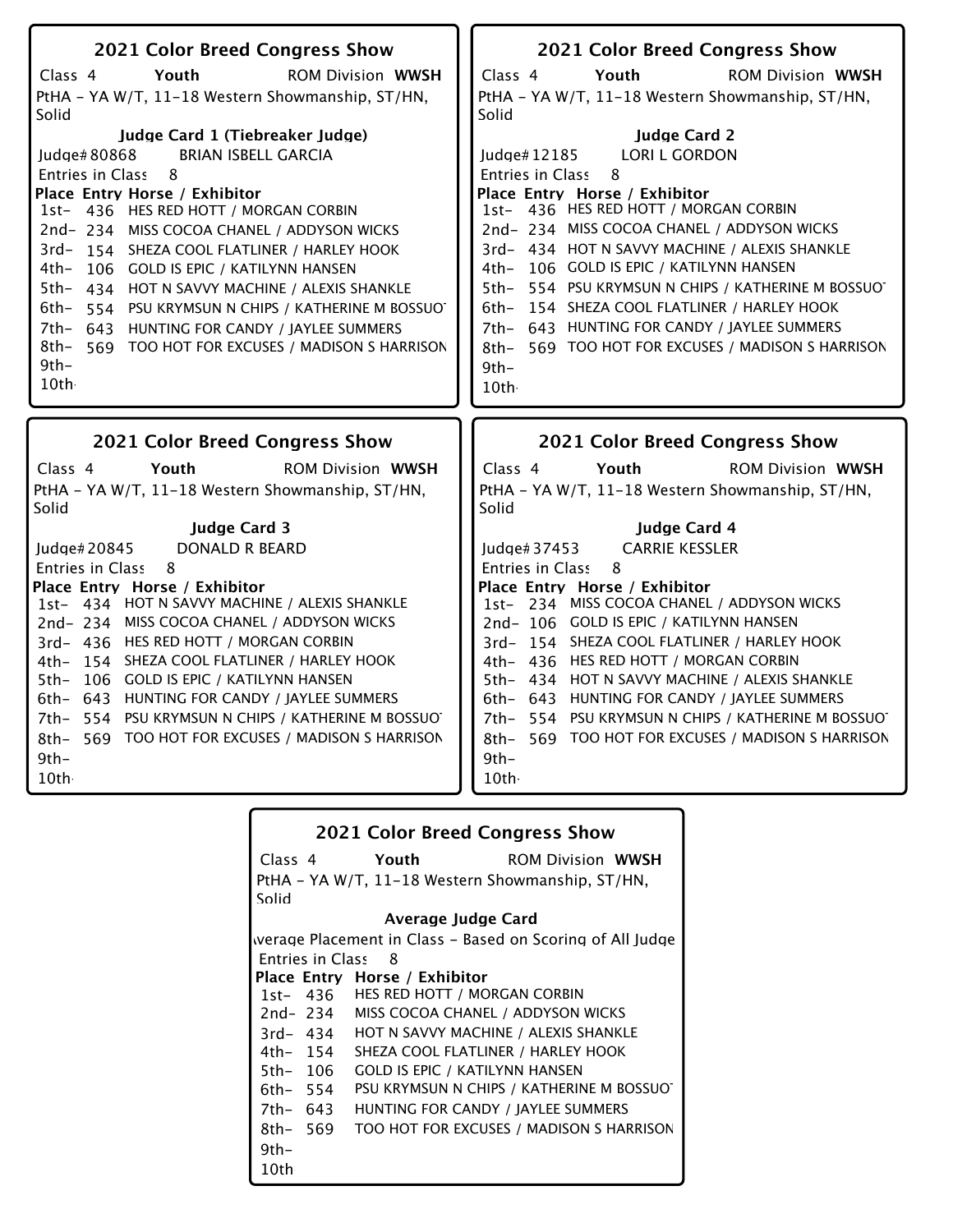| 2021 Color Breed Congress Show                         | 2021 Color Breed Congress Show                         |
|--------------------------------------------------------|--------------------------------------------------------|
| Class <sub>5</sub><br>Youth<br><b>ROM Division NSH</b> | Class <sub>5</sub><br>Youth<br><b>ROM Division NSH</b> |
| PtHA - YA Novice Western Showmanship, ST/HN            | PtHA - YA Novice Western Showmanship, ST/HN            |
|                                                        |                                                        |
| Judge Card 1 (Tiebreaker Judge)                        | <b>Judge Card 2</b>                                    |
| Judge#12185 LORI L GORDON                              | DONALD R BEARD<br>Judge#20845                          |
| Entries in Class 23                                    | Entries in Class 23                                    |
| Place Entry Horse / Exhibitor                          | Place Entry Horse / Exhibitor                          |
| 1st- 508 BILL SIMON / MALLEY M TERRYN                  | 1st- 508 BILL SIMON / MALLEY M TERRYN                  |
| 2nd-294 DECKORATIONS / SUMMER L ZWIEFEL                | 2nd-299 ZIP IT UP PLAYBOY / NOAH HANRAHAN              |
| 3rd- 414 INVITE LUCY / JEANETTE TAULKER                | 3rd- 481 RIOS HOT BELLE / JACKSON E FOSS               |
| 4th- 299 ZIP IT UP PLAYBOY / NOAH HANRAHAN             | 4th- 294 DECKORATIONS / SUMMER L ZWIEFEL               |
| 5th- 481 RIOS HOT BELLE / JACKSON E FOSS               | 5th- 414 INVITE LUCY / JEANETTE TAULKER                |
| 6th- 251 HOT CHIPS ONLY / BROOKE D LASKOWSKI           | 6th- 251 HOT CHIPS ONLY / BROOKE D LASKOWSKI           |
| 7th- 525 GENTLEMEN HERE I AM / HAILEY J TORGERSON      | 525 GENTLEMEN HERE I AM / HAILEY   TORGERSON<br>7th-   |
| 8th- 581 LSF EASY RIDER / ASHTON TAYLOR HEDRICK        | 581 LSF EASY RIDER / ASHTON TAYLOR HEDRICK<br>8th-     |
| 9th- 684 BLONDES ARE RADICAL / QUINCY R SHARP          | 9th- 233 GUMBALL MACHINE / HANNAH HEINS                |
| 10th 233 GUMBALL MACHINE / HANNAH HEINS                | 10th 452 HUSTLING HOT ROD / LAUREN C PATTERSON         |
|                                                        |                                                        |
|                                                        |                                                        |
| 2021 Color Breed Congress Show                         | 2021 Color Breed Congress Show                         |
| Class 5<br>Youth<br><b>ROM Division NSH</b>            | Youth<br><b>ROM Division NSH</b><br>Class 5            |
| PtHA - YA Novice Western Showmanship, ST/HN            | PtHA - YA Novice Western Showmanship, ST/HN            |
|                                                        |                                                        |
| <b>Judge Card 3</b>                                    | <b>Judge Card 4</b>                                    |
| <b>CARRIE KESSLER</b><br>Judge# 37453                  | <b>BRIAN ISBELL GARCIA</b><br>Judge# 80868             |
| Entries in Class 23                                    | Entries in Class 23                                    |
| Place Entry Horse / Exhibitor                          | Place Entry Horse / Exhibitor                          |
| 1st- 508 BILL SIMON / MALLEY M TERRYN                  | 1st- 508 BILL SIMON / MALLEY M TERRYN                  |
| 2nd-481 RIOS HOT BELLE / JACKSON E FOSS                | 2nd- 414 INVITE LUCY / JEANETTE TAULKER                |
| 3rd- 299 ZIP IT UP PLAYBOY / NOAH HANRAHAN             | 3rd- 299 ZIP IT UP PLAYBOY / NOAH HANRAHAN             |
| 4th- 233 GUMBALL MACHINE / HANNAH HEINS                | 4th- 233 GUMBALL MACHINE / HANNAH HEINS                |
| 5th- 414 INVITE LUCY / JEANETTE TAULKER                | 5th- 481 RIOS HOT BELLE / JACKSON E FOSS               |
| 6th- 294 DECKORATIONS / SUMMER L ZWIEFEL               | 6th- 294 DECKORATIONS / SUMMER L ZWIEFEL               |
| 7th- 251 HOT CHIPS ONLY / BROOKE D LASKOWSKI           | 7th- 251 HOT CHIPS ONLY / BROOKE D LASKOWSKI           |
| 525 GENTLEMEN HERE I AM / HAILEY I TORGERSON<br>8th–   | 8th- 297 THE ULTIMATE ZIPSTER / COLE BUDLER            |
| 581 LSF EASY RIDER / ASHTON TAYLOR HEDRICK<br>9th-     | 9th- 525 GENTLEMEN HERE I AM / HAILEY J TORGERSON      |
| 10th 297 THE ULTIMATE ZIPSTER / COLE BUDLER            | 10th 581 LSF EASY RIDER / ASHTON TAYLOR HEDRICK        |
|                                                        |                                                        |

|             |          | <b>2021 Color Breed Congress Show</b>                     |  |
|-------------|----------|-----------------------------------------------------------|--|
|             | Class 5  | Youth<br><b>ROM Division NSH</b>                          |  |
|             |          | PtHA - YA Novice Western Showmanship, ST/HN               |  |
|             |          | Average Judge Card                                        |  |
|             |          | werage Placement in Class – Based on Scoring of All Judge |  |
|             |          | Entries in Class 23                                       |  |
|             |          | Place Entry Horse / Exhibitor                             |  |
|             |          | 1st- 508 BILL SIMON / MALLEY M TERRYN                     |  |
|             | 2nd- 299 | ZIP IT UP PLAYBOY / NOAH HANRAHAN                         |  |
|             | 3rd- 414 | <b>INVITE LUCY / IEANETTE TAULKER</b>                     |  |
|             | 4th– 481 | RIOS HOT BELLE / JACKSON E FOSS                           |  |
| 5th- 294    |          | DECKORATIONS / SUMMER L ZWIEFEL                           |  |
| 6th- 233    |          | <b>GUMBALL MACHINE / HANNAH HEINS</b>                     |  |
| 7th- 251    |          | HOT CHIPS ONLY / BROOKE D LASKOWSKI                       |  |
| $8th - 525$ |          | <b>GENTLEMEN HERE I AM / HAILEY J TORGERSON</b>           |  |
| 9th- 581    |          | LSF EASY RIDER / ASHTON TAYLOR HEDRICK                    |  |
| 10th 297    |          | THE ULTIMATE ZIPSTER / COLE BUDLER                        |  |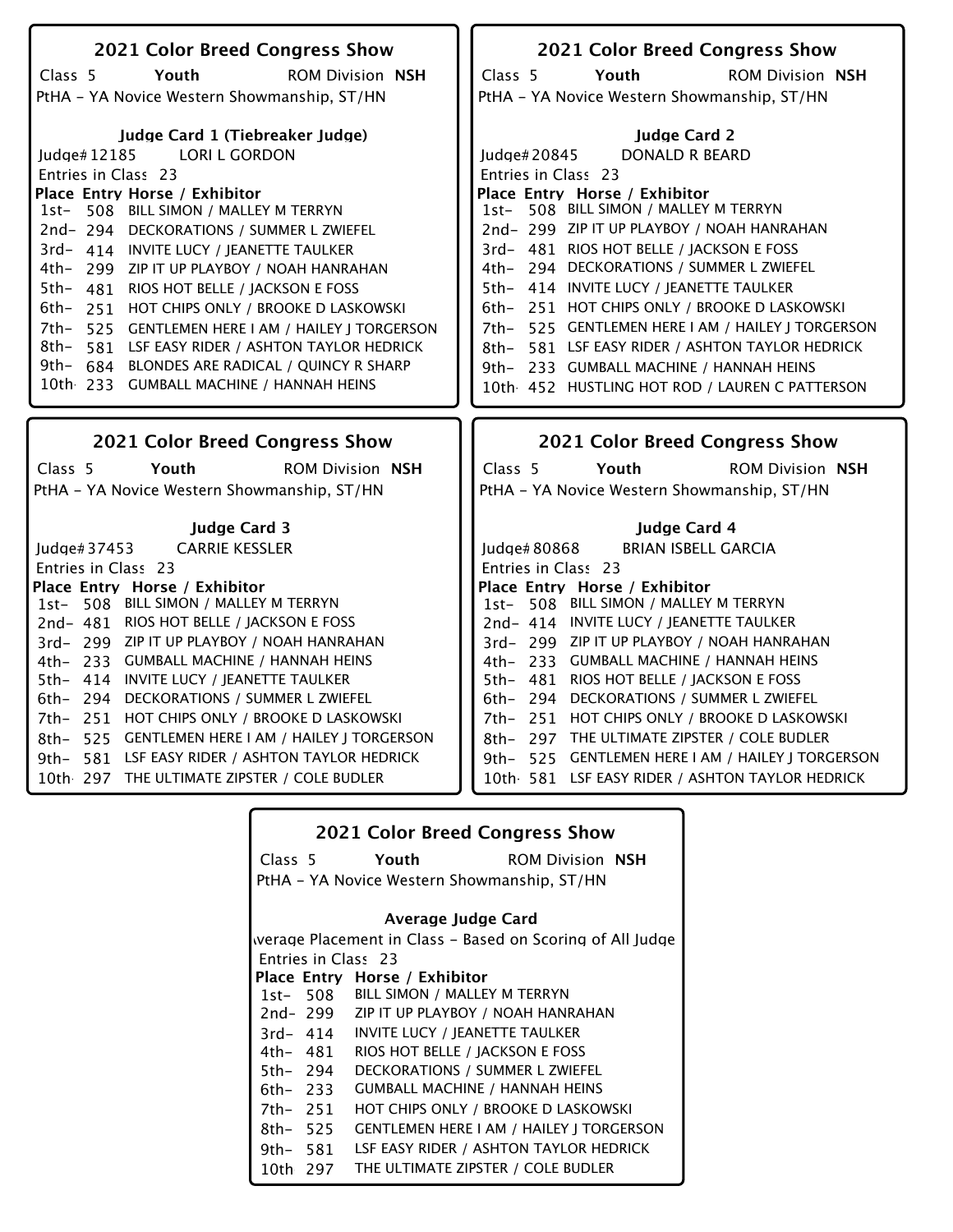| 2021 Color Breed Congress Show                        | 2021 Color Breed Congress Show                         |
|-------------------------------------------------------|--------------------------------------------------------|
| Youth<br><b>ROM Division WSH</b><br>Class 6           | Class $6$<br><b>ROM Division WSH</b><br>Youth          |
| PtHA - YA Jr Western Showmanship, ST/HN               | PtHA - YA Jr Western Showmanship, ST/HN                |
|                                                       |                                                        |
| Judge Card 1 (Tiebreaker Judge)                       | <b>Judge Card 2</b>                                    |
| <b>DONALD R BEARD</b><br>Judge#20845                  | <b>CARRIE KESSLER</b><br>Judge#37453                   |
| Entries in Class 13                                   | Entries in Class 13                                    |
| Place Entry Horse / Exhibitor                         | Place Entry Horse / Exhibitor                          |
| 1st- 508 BILL SIMON / MALLEY M TERRYN                 | 1st- 508 BILL SIMON / MALLEY M TERRYN                  |
| 2nd-303 JACKSON DAILY NEWS / ADDYSON WEST             | 2nd-303 JACKSON DAILY NEWS / ADDYSON WEST              |
| 3rd- 414 INVITE LUCY / JEANETTE TAULKER               | 3rd- 165 CR GOOD IMPULSE / CAROLINE L HERMAN           |
| 4th- 358 BEARIN UR ASSETS / NATALEE FOWLKES           | 4th- 414 INVITE LUCY / JEANETTE TAULKER                |
| 5th-<br>165 CR GOOD IMPULSE / CAROLINE L HERMAN       | 5th- 251 HOT CHIPS ONLY / BROOKE D LASKOWSKI           |
| 6th-<br>297 THE ULTIMATE ZIPSTER / COLE BUDLER        | 358 BEARIN UR ASSETS / NATALEE FOWLKES<br>6th–         |
| $7th-$<br>655<br>THE AMERICAN GIGOLO / ANGELICA ZIZZA | 7th- 297 THE ULTIMATE ZIPSTER / COLE BUDLER            |
| 8th-<br>251 HOT CHIPS ONLY / BROOKE D LASKOWSKI       | 8th- 306 JUDGE ME FANCY / JORDYN KRAJNIAK              |
| 9th–<br>306 JUDGE ME FANCY / JORDYN KRAJNIAK          | 9th- 688 JOHNS IRISH WHISKEY / PEYTON LANGFORD         |
| 10th 294 DECKORATIONS / SUMMER L ZWIEFEL              | 10th 655 THE AMERICAN GIGOLO / ANGELICA ZIZZA          |
|                                                       |                                                        |
|                                                       |                                                        |
|                                                       |                                                        |
| 2021 Color Breed Congress Show                        | 2021 Color Breed Congress Show                         |
| Youth<br><b>ROM Division WSH</b><br>Class 6           | Class <sub>6</sub><br>Youth<br><b>ROM Division WSH</b> |
| PtHA - YA Jr Western Showmanship, ST/HN               | PtHA - YA Jr Western Showmanship, ST/HN                |
|                                                       |                                                        |
| <b>Judge Card 3</b>                                   | Judge Card 4                                           |
| <b>BRIAN ISBELL GARCIA</b><br>Judge# 80868            | Judge#12185<br><b>LORI L GORDON</b>                    |
| Entries in Class 13                                   | Entries in Class 13                                    |
| Place Entry Horse / Exhibitor                         | Place Entry Horse / Exhibitor                          |
| 1st- 414 INVITE LUCY / JEANETTE TAULKER               | 1st- 508 BILL SIMON / MALLEY M TERRYN                  |
| 2nd-508 BILL SIMON / MALLEY M TERRYN                  | 2nd-303 JACKSON DAILY NEWS / ADDYSON WEST              |
| 3rd-165 CR GOOD IMPULSE / CAROLINE L HERMAN           | 3rd-358 BEARIN UR ASSETS / NATALEE FOWLKES             |
| 4th- 303 JACKSON DAILY NEWS / ADDYSON WEST            | 4th- 165 CR GOOD IMPULSE / CAROLINE L HERMAN           |
| 5th- 358 BEARIN UR ASSETS / NATALEE FOWLKES           | 5th- 297 THE ULTIMATE ZIPSTER / COLE BUDLER            |
| 6th- 251 HOT CHIPS ONLY / BROOKE D LASKOWSKI          | 6th- 414 INVITE LUCY / JEANETTE TAULKER                |
| THE AMERICAN GIGOLO / ANGELICA ZIZZA<br>7th- 655      | 7th- 306 JUDGE ME FANCY / JORDYN KRAJNIAK              |
| 8th- 297 THE ULTIMATE ZIPSTER / COLE BUDLER           | 8th- 655 THE AMERICAN GIGOLO / ANGELICA ZIZZA          |
| 306<br>JUDGE ME FANCY / JORDYN KRAJNIAK<br>9th-       | 9th- 251 HOT CHIPS ONLY / BROOKE D LASKOWSKI           |
| 10th 294 DECKORATIONS / SUMMER L ZWIEFEL              | 10th 294 DECKORATIONS / SUMMER L ZWIEFEL               |

|            |          | <b>2021 Color Breed Congress Show</b>                     |                         |
|------------|----------|-----------------------------------------------------------|-------------------------|
|            | Class 6  | Youth                                                     | <b>ROM Division WSH</b> |
|            |          | PtHA - YA Jr Western Showmanship, ST/HN                   |                         |
|            |          | Average Judge Card                                        |                         |
|            |          | werage Placement in Class - Based on Scoring of All Judge |                         |
|            |          | Entries in Class 13                                       |                         |
|            |          | Place Entry Horse / Exhibitor                             |                         |
|            |          | 1st- 508 BILL SIMON / MALLEY M TERRYN                     |                         |
|            | 2nd- 303 | JACKSON DAILY NEWS / ADDYSON WEST                         |                         |
|            | 3rd- 414 | <b>INVITE LUCY / JEANETTE TAULKER</b>                     |                         |
|            | 4th– 165 | CR GOOD IMPULSE / CAROLINE L HERMAN                       |                         |
| 5th-358    |          | <b>BEARIN UR ASSETS / NATALEE FOWLKES</b>                 |                         |
| 6th– 297   |          | THE ULTIMATE ZIPSTER / COLE BUDLER                        |                         |
| 7th- 251   |          | HOT CHIPS ONLY / BROOKE D LASKOWSKI                       |                         |
| 8th- 655   |          | THE AMERICAN GIGOLO / ANGELICA ZIZZA                      |                         |
| 9th- $306$ |          | <b>JUDGE ME FANCY / JORDYN KRAJNIAK</b>                   |                         |
| 10th 294   |          | DECKORATIONS / SUMMER L ZWIEFEL                           |                         |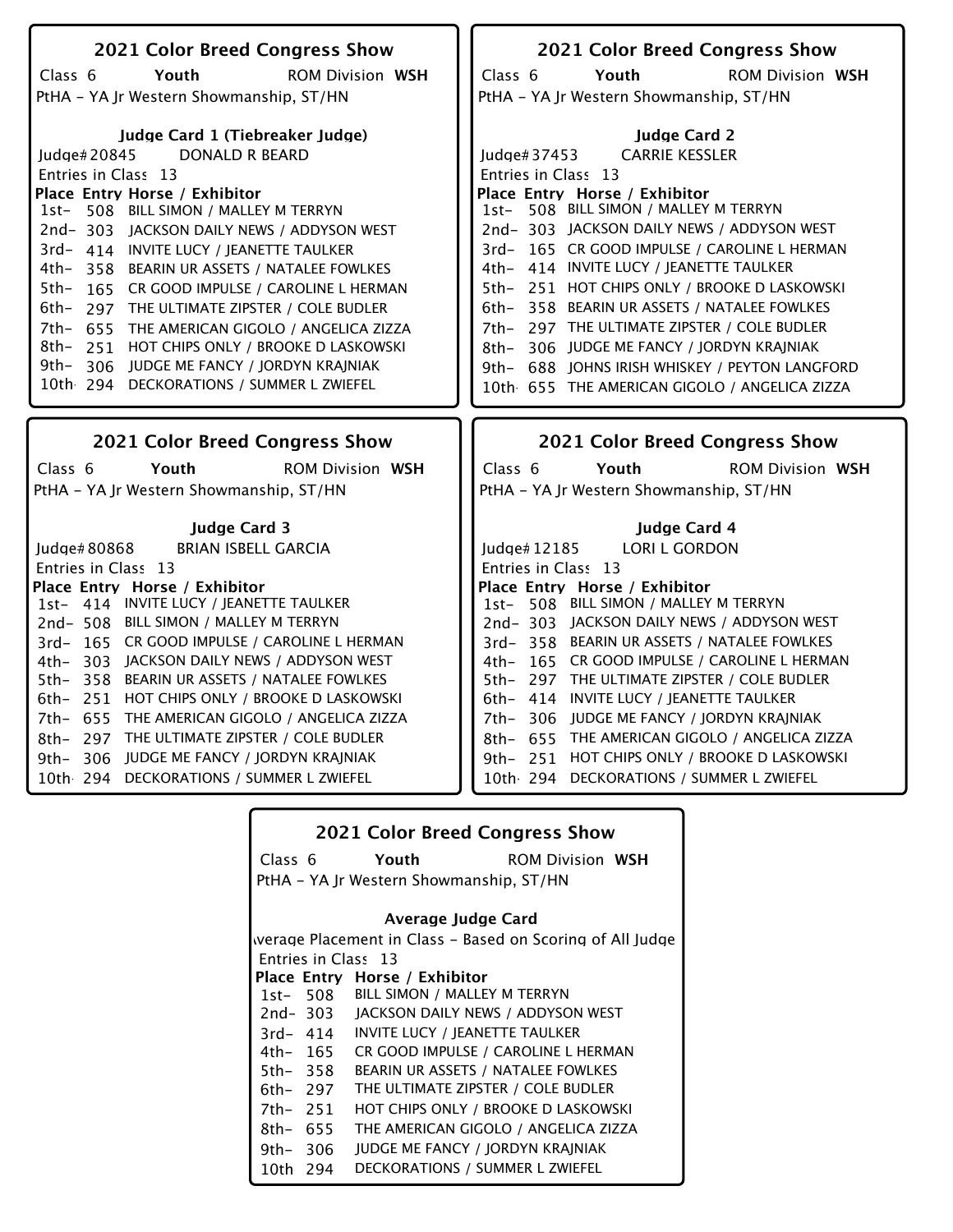| 2021 Color Breed Congress Show                    | 2021 Color Breed Congress Show                                             |
|---------------------------------------------------|----------------------------------------------------------------------------|
| Youth<br><b>ROM Division WSH</b><br>Class 7       | Youth<br><b>ROM Division WSH</b><br>Class 7                                |
| PtHA - YA Sr Western Showmanship, ST/HN           | PtHA - YA Sr Western Showmanship, ST/HN                                    |
|                                                   |                                                                            |
| Judge Card 1 (Tiebreaker Judge)                   | <b>Judge Card 2</b>                                                        |
| <b>CARRIE KESSLER</b>                             | <b>BRIAN ISBELL GARCIA</b>                                                 |
| ludge# $37453$                                    | Judge# 80868                                                               |
| Entries in Class 18                               | Entries in Class 18                                                        |
| Place Entry Horse / Exhibitor                     | Place Entry Horse / Exhibitor<br>1st- 266 SLIGHTLY FANCY / SYDNEY REPLOGLE |
| 1st- 266 SLIGHTLY FANCY / SYDNEY REPLOGLE         |                                                                            |
| 2nd-233 GUMBALL MACHINE / HANNAH HEINS            | 2nd-103 WATCH MY MOVES / CLAIRE MCCOMBS                                    |
| 3rd-107 KEEP N THIS KRYMSUN / CARLEY KINTZLE      | 3rd- 233 GUMBALL MACHINE / HANNAH HEINS                                    |
| 4th-<br>175 LOOK AT MY HOT CHIPS / HAILEY L SMITH | 175 LOOK AT MY HOT CHIPS / HAILEY L SMITH<br>4th-                          |
| $5th-$<br>481 RIOS HOT BELLE / JACKSON E FOSS     | 343 CNC HEZ HIGH PROFILE / GABRIELLA JOHNSON<br>5th-                       |
| 6th–<br>131 BLAZE N SMOKE / GRACE M WOYDZIAK      | 107 KEEP N THIS KRYMSUN / CARLEY KINTZLE<br>$6th-$                         |
| 7th- 343 CNC HEZ HIGH PROFILE / GABRIELLA JOHNSON | 7th- 481 RIOS HOT BELLE / JACKSON E FOSS                                   |
| 8th- 103 WATCH MY MOVES / CLAIRE MCCOMBS          | 131 BLAZE N SMOKE / GRACE M WOYDZIAK<br>8th-                               |
| 9th- 196 ZIPPIN THROUGH ROSES / RILEY MILLS       | 9th- 619 ZIPS JUST RIGHT / CARLY M ROTHFUSS                                |
| 10th 619 ZIPS JUST RIGHT / CARLY M ROTHFUSS       | 10th 196 ZIPPIN THROUGH ROSES / RILEY MILLS                                |
|                                                   |                                                                            |
|                                                   |                                                                            |
|                                                   |                                                                            |
|                                                   |                                                                            |
| 2021 Color Breed Congress Show                    | 2021 Color Breed Congress Show                                             |
| Youth<br><b>ROM Division WSH</b><br>Class 7       | Class 7<br>Youth<br><b>ROM Division WSH</b>                                |
| PtHA - YA Sr Western Showmanship, ST/HN           | PtHA - YA Sr Western Showmanship, ST/HN                                    |
|                                                   |                                                                            |
| <b>Judge Card 3</b>                               | Judge Card 4                                                               |
| <b>LORI L GORDON</b><br>Judge $#12185$            | <b>DONALD R BEARD</b><br>Judge# 20845                                      |
| Entries in Class 18                               | Entries in Class 18                                                        |
| Place Entry Horse / Exhibitor                     | Place Entry Horse / Exhibitor                                              |
| 1st- 266 SLIGHTLY FANCY / SYDNEY REPLOGLE         | 1st- 266 SLIGHTLY FANCY / SYDNEY REPLOGLE                                  |
| 2nd-175 LOOK AT MY HOT CHIPS / HAILEY L SMITH     | 2nd-233 GUMBALL MACHINE / HANNAH HEINS                                     |
| 3rd- 233 GUMBALL MACHINE / HANNAH HEINS           | 3rd-343 CNC HEZ HIGH PROFILE / GABRIELLA JOHNSON                           |
| 4th- 343 CNC HEZ HIGH PROFILE / GABRIELLA JOHNSON | 4th- 175 LOOK AT MY HOT CHIPS / HAILEY L SMITH                             |
| 5th- 131 BLAZE N SMOKE / GRACE M WOYDZIAK         | 5th- 619 ZIPS JUST RIGHT / CARLY M ROTHFUSS                                |
| 6th- 107 KEEP N THIS KRYMSUN / CARLEY KINTZLE     | 6th- 196 ZIPPIN THROUGH ROSES / RILEY MILLS                                |
| 7th- 619 ZIPS JUST RIGHT / CARLY M ROTHFUSS       | 7th- 107 KEEP N THIS KRYMSUN / CARLEY KINTZLE                              |
| 8th- 103 WATCH MY MOVES / CLAIRE MCCOMBS          | 8th- 481 RIOS HOT BELLE / JACKSON E FOSS                                   |
| 9th- 481 RIOS HOT BELLE / JACKSON E FOSS          | 9th- 131 BLAZE N SMOKE / GRACE M WOYDZIAK                                  |
| 10th 196 ZIPPIN THROUGH ROSES / RILEY MILLS       | 10th 103 WATCH MY MOVES / CLAIRE MCCOMBS                                   |

| <b>2021 Color Breed Congress Show</b> |                                         |                                                           |  |
|---------------------------------------|-----------------------------------------|-----------------------------------------------------------|--|
|                                       | Class 7                                 | Youth<br><b>ROM Division WSH</b>                          |  |
|                                       | PtHA - YA Sr Western Showmanship, ST/HN |                                                           |  |
|                                       |                                         | Average Judge Card                                        |  |
|                                       |                                         | werage Placement in Class – Based on Scoring of All Judge |  |
|                                       |                                         |                                                           |  |
|                                       |                                         | Entries in Class 18                                       |  |
|                                       |                                         | Place Entry Horse / Exhibitor                             |  |
|                                       | 1st-266                                 | SLIGHTLY FANCY / SYDNEY REPLOGLE                          |  |
|                                       | 2nd- 233                                | <b>GUMBALL MACHINE / HANNAH HEINS</b>                     |  |
|                                       | 3rd- 175                                | LOOK AT MY HOT CHIPS / HAILEY L SMITH                     |  |
|                                       | 4th- 343                                | CNC HEZ HIGH PROFILE / GABRIELLA JOHNSON                  |  |
| 5th- 107                              |                                         | KEEP N THIS KRYMSUN / CARLEY KINTZLE                      |  |
| 6th- 103                              |                                         | WATCH MY MOVES / CLAIRE MCCOMBS                           |  |
| 7th- 131                              |                                         | <b>BLAZE N SMOKE / GRACE M WOYDZIAK</b>                   |  |
| 8th- 481                              |                                         | RIOS HOT BELLE / JACKSON E FOSS                           |  |
| 9th- 619                              |                                         | ZIPS IUST RIGHT / CARLY M ROTHFUSS                        |  |
| 10th                                  | 196                                     | ZIPPIN THROUGH ROSES / RILEY MILLS                        |  |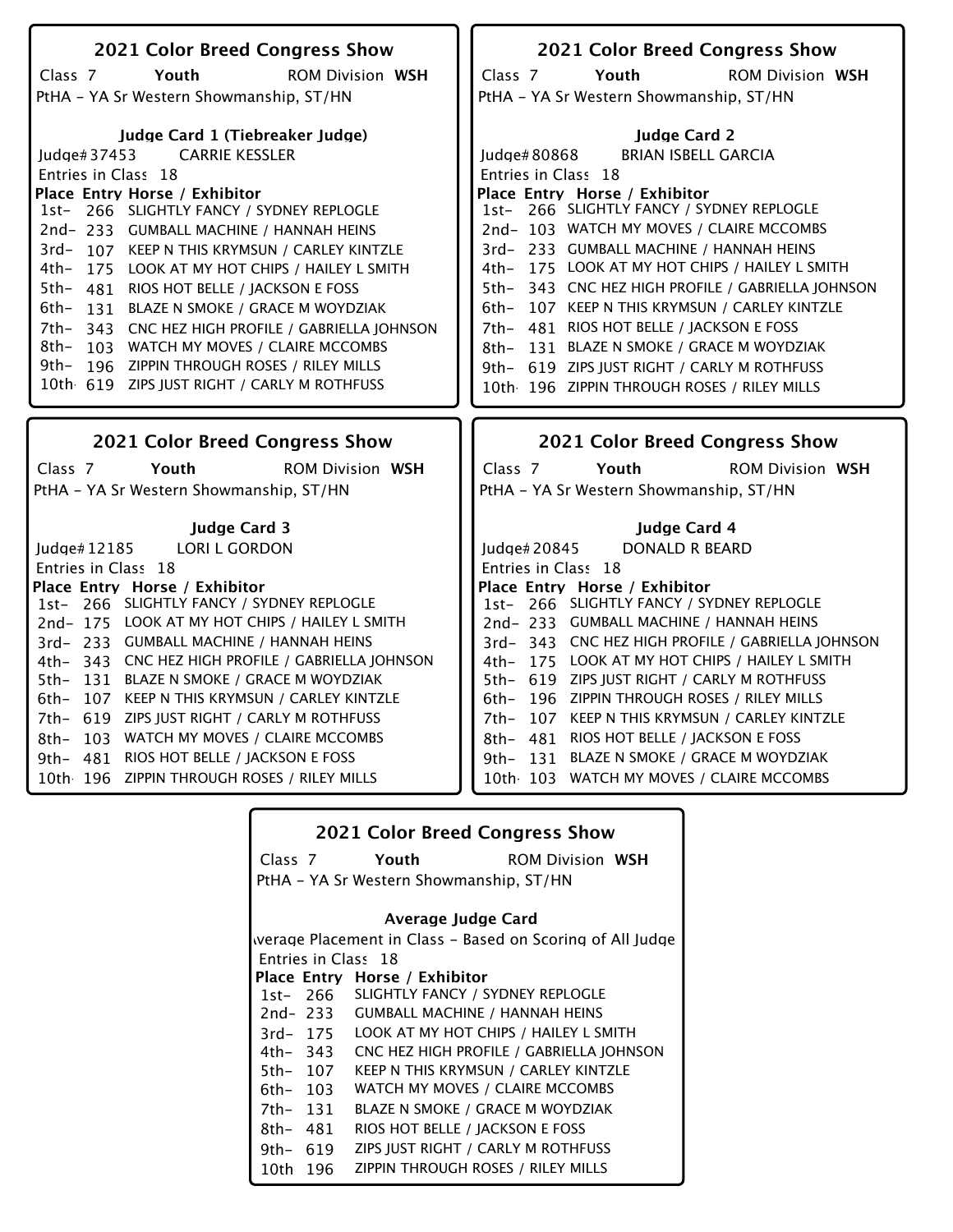| 2021 Color Breed Congress Show                   | 2021 Color Breed Congress Show                   |
|--------------------------------------------------|--------------------------------------------------|
| Class 8<br>Youth<br><b>ROM Division WSH</b>      | Class 8<br>Youth<br><b>ROM Division WSH</b>      |
| PtHA - YA Western Showmanship, ST/HN, Solid      | PtHA - YA Western Showmanship, ST/HN, Solid      |
|                                                  |                                                  |
| Judge Card 1 (Tiebreaker Judge)                  | <b>Judge Card 2</b>                              |
| <b>BRIAN ISBELL GARCIA</b><br>Judge#80868        | <b>LORI L GORDON</b><br>Judge#12185              |
| Entries in Class 11                              | Entries in Class 11                              |
| Place Entry Horse / Exhibitor                    | Place Entry Horse / Exhibitor                    |
| 1st- 454 ONE HOT ZIPCODE / GABRIELLA REYES       | 1st- 454 ONE HOT ZIPCODE / GABRIELLA REYES       |
| 2nd- 656 SH WILLY B IMMORTAL / KYLEIGH JO HEIKES | 2nd- 656 SH WILLY B IMMORTAL / KYLEIGH JO HEIKES |
| 3rd- 486 TIMELESS TALENT / ISABELLA DOAN         | 3rd-184 ONE WITH THE FORCE / ELLA P HARMON       |
| 4th-<br>485 EXQUISITE COURTNEY / REAGAN BOSWELL  | 4th- 485 EXQUISITE COURTNEY / REAGAN BOSWELL     |
| 5th-<br>184 ONE WITH THE FORCE / ELLA P HARMON   | 5th- 486 TIMELESS TALENT / ISABELLA DOAN         |
| 6th–<br>340 SINFULLY FANCY / MACIE PUTZ          | 6th- 340 SINFULLY FANCY / MACIE PUTZ             |
| 7th-<br>130 ONE GOOD DREAM / LENA S SCHLIENTZ    | 7th- 130 ONE GOOD DREAM / LENA S SCHLIENTZ       |
| 8th- 260 GOOD TO B HOT / ARIANNA ORTIZ           | 8th- 260 GOOD TO B HOT / ARIANNA ORTIZ           |
| 9th- 672 THE GOODS / SARAH A HARNISH             | 9th- 672 THE GOODS / SARAH A HARNISH             |
| 10th                                             | 10th                                             |
|                                                  |                                                  |
|                                                  |                                                  |
| 2021 Color Breed Congress Show                   | 2021 Color Breed Congress Show                   |
| Youth<br><b>ROM Division WSH</b><br>Class 8      | Class 8<br>Youth<br><b>ROM Division WSH</b>      |
| PtHA - YA Western Showmanship, ST/HN, Solid      | PtHA - YA Western Showmanship, ST/HN, Solid      |
| <b>Judge Card 3</b>                              | Judge Card 4                                     |
| <b>DONALD R BEARD</b><br>Judge# 20845            | <b>CARRIE KESSLER</b><br>ludge $#37453$          |
| Entries in Class 11                              | Entries in Class 11                              |
| Place Entry Horse / Exhibitor                    | Place Entry Horse / Exhibitor                    |
| 1st- 454 ONE HOT ZIPCODE / GABRIELLA REYES       | 1st- 454 ONE HOT ZIPCODE / GABRIELLA REYES       |
| 2nd- 656 SH WILLY B IMMORTAL / KYLEIGH JO HEIKES | 2nd- 656 SH WILLY B IMMORTAL / KYLEIGH JO HEIKES |
| 3rd- 486 TIMELESS TALENT / ISABELLA DOAN         | 3rd- 486 TIMELESS TALENT / ISABELLA DOAN         |
| 4th- 340 SINFULLY FANCY / MACIE PUTZ             | 4th- 184 ONE WITH THE FORCE / ELLA P HARMON      |
| 5th- 184 ONE WITH THE FORCE / ELLA P HARMON      | 5th- 485 EXQUISITE COURTNEY / REAGAN BOSWELL     |
| 6th- 485 EXQUISITE COURTNEY / REAGAN BOSWELL     | 6th- 672 THE GOODS / SARAH A HARNISH             |
| 7th- 260 GOOD TO B HOT / ARIANNA ORTIZ           | 7th- 340 SINFULLY FANCY / MACIE PUTZ             |
| 8th- 130 ONE GOOD DREAM / LENA S SCHLIENTZ       | 8th- 130 ONE GOOD DREAM / LENA S SCHLIENTZ       |
| 9th- 672 THE GOODS / SARAH A HARNISH             | 9th- 260 GOOD TO B HOT / ARIANNA ORTIZ           |
| 10th                                             | 10th -                                           |

| <b>2021 Color Breed Congress Show</b> |                                             |                                            |                                                           |
|---------------------------------------|---------------------------------------------|--------------------------------------------|-----------------------------------------------------------|
|                                       | Class 8                                     | Youth                                      | <b>ROM Division WSH</b>                                   |
|                                       | PtHA - YA Western Showmanship, ST/HN, Solid |                                            |                                                           |
|                                       |                                             |                                            |                                                           |
|                                       |                                             | Average Judge Card                         |                                                           |
|                                       |                                             |                                            | werage Placement in Class - Based on Scoring of All Judge |
|                                       |                                             | Entries in Class 11                        |                                                           |
|                                       |                                             | Place Entry Horse / Exhibitor              |                                                           |
|                                       |                                             | 1st- 454 ONE HOT ZIPCODE / GABRIELLA REYES |                                                           |
|                                       | 2nd- 656                                    | SH WILLY B IMMORTAL / KYLEIGH JO HEIKES    |                                                           |
|                                       | 3rd- 486                                    | TIMELESS TALENT / ISABELLA DOAN            |                                                           |
|                                       | 4th- 184                                    | ONE WITH THE FORCE / ELLA P HARMON         |                                                           |
| 5th- 485                              |                                             | EXQUISITE COURTNEY / REAGAN BOSWELL        |                                                           |
| $6th-340$                             |                                             | SINFULLY FANCY / MACIE PUTZ                |                                                           |
| 7th- 130                              |                                             | ONE GOOD DREAM / LENA S SCHLIENTZ          |                                                           |
| $8th - 260$                           |                                             | <b>GOOD TO B HOT / ARIANNA ORTIZ</b>       |                                                           |
| 9th- 672                              |                                             | THE GOODS / SARAH A HARNISH                |                                                           |
| 10th 478                              |                                             | DO                                         |                                                           |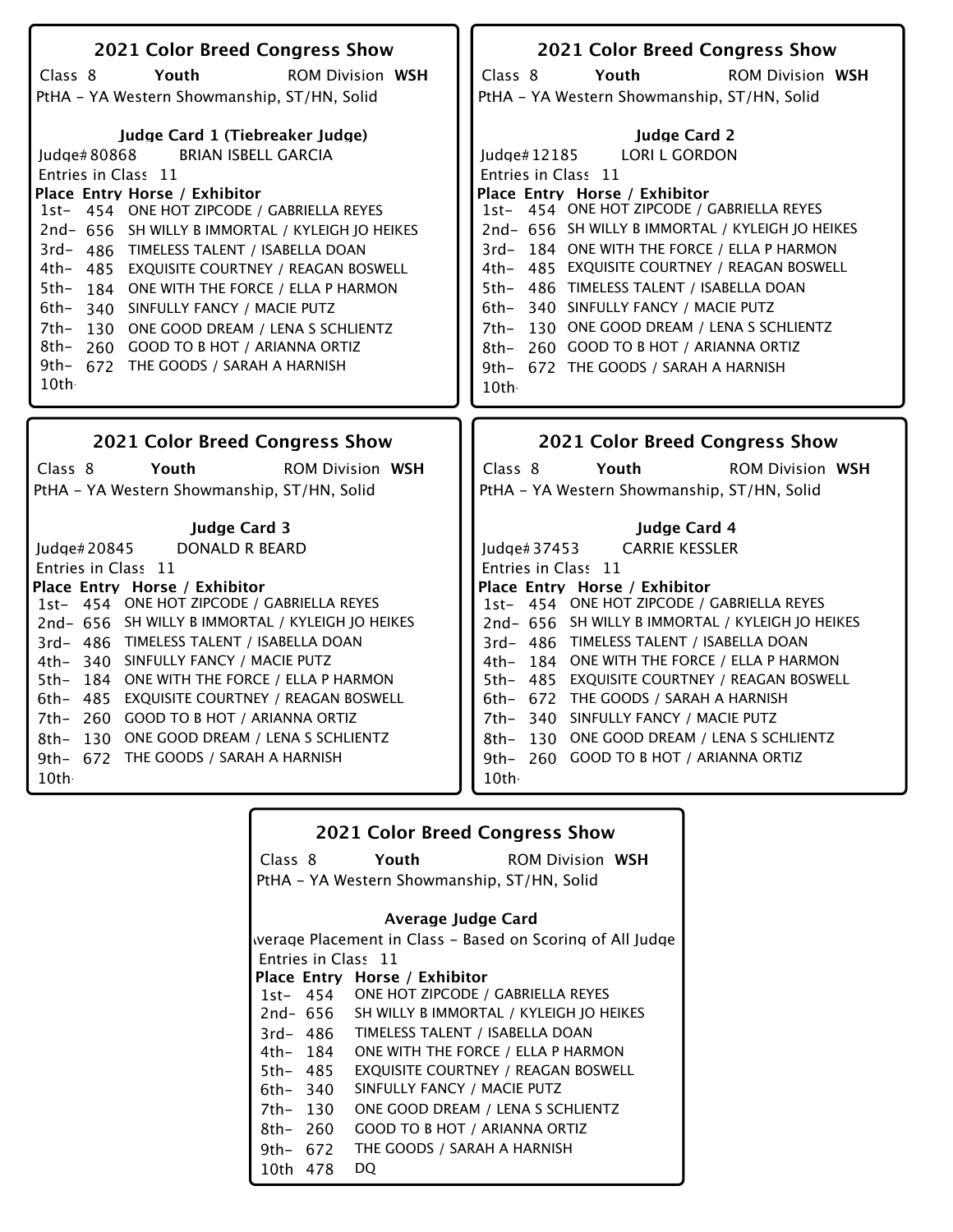| 2021 Color Breed Congress Show<br>Class <sub>9</sub><br>Youth<br><b>ROM Division BEW</b><br>PtHA - YA Jr Bareback Western Horsemanship, ST/HN<br>Judge Card 1 (Tiebreaker Judge)<br><b>LORI L GORDON</b><br>Judge#12185<br>5<br>Entries in Class<br>Place Entry Horse / Exhibitor<br>1st- 539 RADICALLY DEPUTIZED / MADELYNNE G ALDEN<br>2nd-303 JACKSON DAILY NEWS / ADDYSON WEST<br>3rd- 688 JOHNS IRISH WHISKEY / PEYTON LANGFORD<br>4th- 508 BILL SIMON / MALLEY M TERRYN<br>5th-<br>183 BACK FLEET BOY / ANGEL L BAER<br>$6th -$<br>$7th-$<br>$8th-$<br>$9th-$<br>10th | 2021 Color Breed Congress Show<br>Class 9<br>Youth<br><b>ROM Division BEW</b><br>PtHA - YA Jr Bareback Western Horsemanship, ST/HN<br><b>Judge Card 2</b><br>Judge#20845<br><b>DONALD R BEARD</b><br>5<br>Entries in Class<br>Place Entry Horse / Exhibitor<br>1st- 303 JACKSON DAILY NEWS / ADDYSON WEST<br>2nd- 539 RADICALLY DEPUTIZED / MADELYNNE G ALDEN<br>3rd- 688 JOHNS IRISH WHISKEY / PEYTON LANGFORD<br>4th- 183 BACK FLEET BOY / ANGEL L BAER<br>5th- 508 BILL SIMON / MALLEY M TERRYN<br>$6th-$<br>7th-<br>$8th-$<br>$9th -$<br>10th - |
|-----------------------------------------------------------------------------------------------------------------------------------------------------------------------------------------------------------------------------------------------------------------------------------------------------------------------------------------------------------------------------------------------------------------------------------------------------------------------------------------------------------------------------------------------------------------------------|-----------------------------------------------------------------------------------------------------------------------------------------------------------------------------------------------------------------------------------------------------------------------------------------------------------------------------------------------------------------------------------------------------------------------------------------------------------------------------------------------------------------------------------------------------|
| 2021 Color Breed Congress Show                                                                                                                                                                                                                                                                                                                                                                                                                                                                                                                                              | 2021 Color Breed Congress Show                                                                                                                                                                                                                                                                                                                                                                                                                                                                                                                      |
| Class <sub>9</sub>                                                                                                                                                                                                                                                                                                                                                                                                                                                                                                                                                          | Class 9                                                                                                                                                                                                                                                                                                                                                                                                                                                                                                                                             |
| Youth                                                                                                                                                                                                                                                                                                                                                                                                                                                                                                                                                                       | Youth                                                                                                                                                                                                                                                                                                                                                                                                                                                                                                                                               |
| <b>ROM Division BEW</b>                                                                                                                                                                                                                                                                                                                                                                                                                                                                                                                                                     | <b>ROM Division BEW</b>                                                                                                                                                                                                                                                                                                                                                                                                                                                                                                                             |
| PtHA - YA Jr Bareback Western Horsemanship, ST/HN                                                                                                                                                                                                                                                                                                                                                                                                                                                                                                                           | PtHA - YA Jr Bareback Western Horsemanship, ST/HN                                                                                                                                                                                                                                                                                                                                                                                                                                                                                                   |
| <b>Judge Card 3</b>                                                                                                                                                                                                                                                                                                                                                                                                                                                                                                                                                         | Judge Card 4                                                                                                                                                                                                                                                                                                                                                                                                                                                                                                                                        |
| <b>CARRIE KESSLER</b>                                                                                                                                                                                                                                                                                                                                                                                                                                                                                                                                                       | <b>BRIAN ISBELL GARCIA</b>                                                                                                                                                                                                                                                                                                                                                                                                                                                                                                                          |
| Judge# 37453                                                                                                                                                                                                                                                                                                                                                                                                                                                                                                                                                                | Judge# 80868                                                                                                                                                                                                                                                                                                                                                                                                                                                                                                                                        |
| Entries in Class                                                                                                                                                                                                                                                                                                                                                                                                                                                                                                                                                            | Entries in Class                                                                                                                                                                                                                                                                                                                                                                                                                                                                                                                                    |
| 5                                                                                                                                                                                                                                                                                                                                                                                                                                                                                                                                                                           | 5                                                                                                                                                                                                                                                                                                                                                                                                                                                                                                                                                   |
| Place Entry Horse / Exhibitor                                                                                                                                                                                                                                                                                                                                                                                                                                                                                                                                               | Place Entry Horse / Exhibitor                                                                                                                                                                                                                                                                                                                                                                                                                                                                                                                       |
| 1st- 303 JACKSON DAILY NEWS / ADDYSON WEST                                                                                                                                                                                                                                                                                                                                                                                                                                                                                                                                  | 1st- 539 RADICALLY DEPUTIZED / MADELYNNE G ALDEN                                                                                                                                                                                                                                                                                                                                                                                                                                                                                                    |
| 2nd-539 RADICALLY DEPUTIZED / MADELYNNE G ALDEN                                                                                                                                                                                                                                                                                                                                                                                                                                                                                                                             | 2nd-303 JACKSON DAILY NEWS / ADDYSON WEST                                                                                                                                                                                                                                                                                                                                                                                                                                                                                                           |
| 3rd- 688 JOHNS IRISH WHISKEY / PEYTON LANGFORD                                                                                                                                                                                                                                                                                                                                                                                                                                                                                                                              | 3rd-183 BACK FLEET BOY / ANGEL L BAER                                                                                                                                                                                                                                                                                                                                                                                                                                                                                                               |
| 4th- 508 BILL SIMON / MALLEY M TERRYN                                                                                                                                                                                                                                                                                                                                                                                                                                                                                                                                       | 4th- 508 BILL SIMON / MALLEY M TERRYN                                                                                                                                                                                                                                                                                                                                                                                                                                                                                                               |
| 5th- 183 BACK FLEET BOY / ANGEL L BAER                                                                                                                                                                                                                                                                                                                                                                                                                                                                                                                                      | 5th- 688 JOHNS IRISH WHISKEY / PEYTON LANGFORD                                                                                                                                                                                                                                                                                                                                                                                                                                                                                                      |
| $6th-$                                                                                                                                                                                                                                                                                                                                                                                                                                                                                                                                                                      | $6th-$                                                                                                                                                                                                                                                                                                                                                                                                                                                                                                                                              |
| $7th-$                                                                                                                                                                                                                                                                                                                                                                                                                                                                                                                                                                      | $7th-$                                                                                                                                                                                                                                                                                                                                                                                                                                                                                                                                              |
| $8th-$                                                                                                                                                                                                                                                                                                                                                                                                                                                                                                                                                                      | $8th-$                                                                                                                                                                                                                                                                                                                                                                                                                                                                                                                                              |
| $9th -$                                                                                                                                                                                                                                                                                                                                                                                                                                                                                                                                                                     | $9th -$                                                                                                                                                                                                                                                                                                                                                                                                                                                                                                                                             |
| 10th                                                                                                                                                                                                                                                                                                                                                                                                                                                                                                                                                                        | 10th                                                                                                                                                                                                                                                                                                                                                                                                                                                                                                                                                |

|      |                    | 2021 Color Breed Congress Show                    |                                                           |
|------|--------------------|---------------------------------------------------|-----------------------------------------------------------|
|      | Class 9            | Youth                                             | <b>ROM Division BEW</b>                                   |
|      |                    | PtHA - YA Jr Bareback Western Horsemanship, ST/HN |                                                           |
|      |                    |                                                   |                                                           |
|      |                    | <b>Average Judge Card</b>                         |                                                           |
|      |                    |                                                   | werage Placement in Class – Based on Scoring of All Judge |
|      | Entries in Class 5 |                                                   |                                                           |
|      |                    | Place Entry Horse / Exhibitor                     |                                                           |
|      |                    |                                                   | 1st- 539 RADICALLY DEPUTIZED / MADELYNNE G ALDEN          |
|      |                    | 2nd-303 JACKSON DAILY NEWS / ADDYSON WEST         |                                                           |
|      | 3rd- 688           | JOHNS IRISH WHISKEY / PEYTON LANGFORD             |                                                           |
|      | 4th– 508           | BILL SIMON / MALLEY M TERRYN                      |                                                           |
|      | 5th- 183           | <b>BACK FLEET BOY / ANGEL L BAER</b>              |                                                           |
| 6th- |                    |                                                   |                                                           |
| 7th- |                    |                                                   |                                                           |
| 8th- |                    |                                                   |                                                           |
| 9th- |                    |                                                   |                                                           |
| 10th |                    |                                                   |                                                           |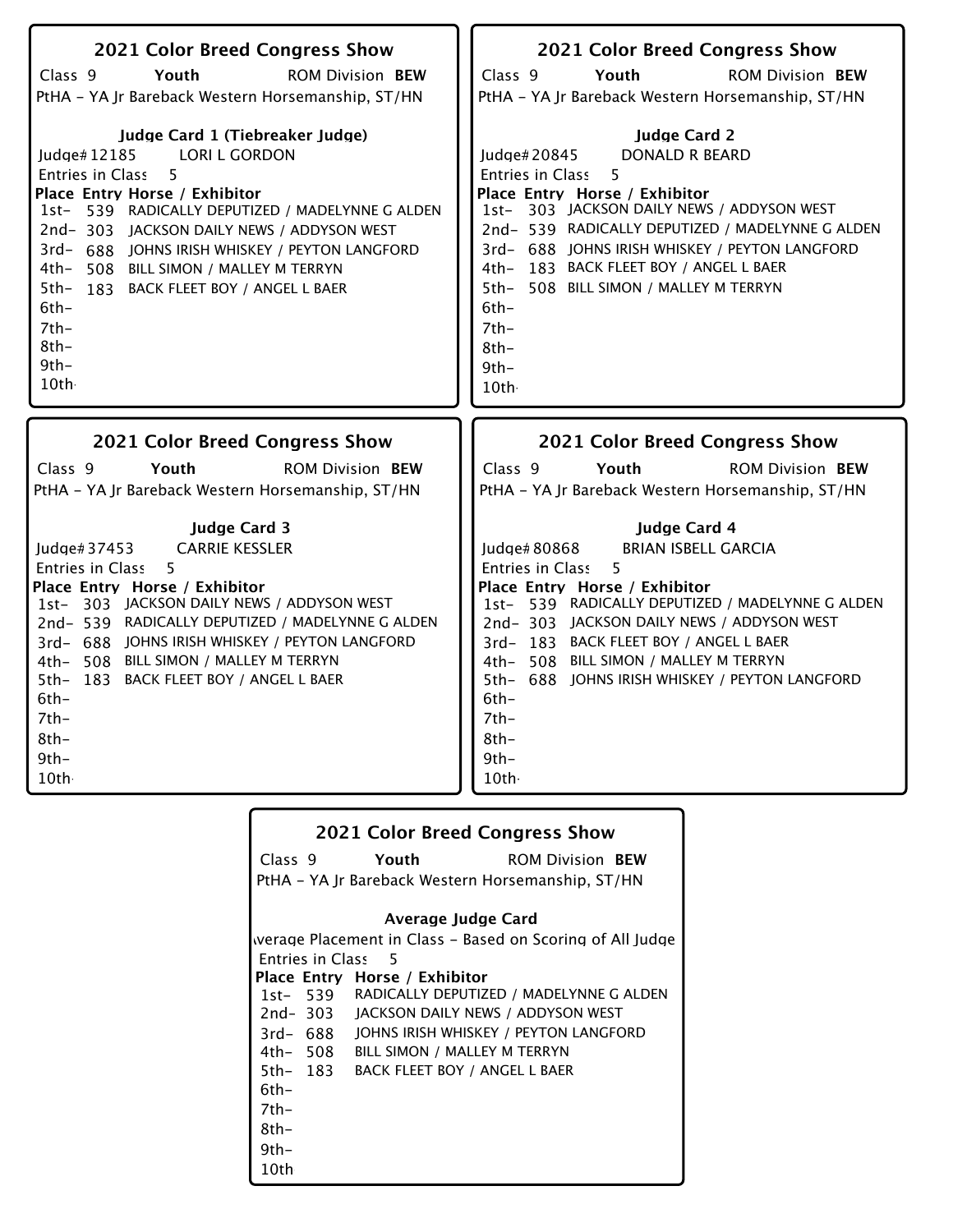| 2021 Color Breed Congress Show                     | 2021 Color Breed Congress Show                     |
|----------------------------------------------------|----------------------------------------------------|
| Class 10                                           | Class 10                                           |
| Youth                                              | Youth                                              |
| <b>ROM Division BEW</b>                            | <b>ROM Division BEW</b>                            |
| PtHA - YA Sr Bareback Western Horsemanship, ST/HN  | PtHA - YA Sr Bareback Western Horsemanship, ST/HN  |
| Judge Card 1 (Tiebreaker Judge)                    | <b>Judge Card 2</b>                                |
| <b>DONALD R BEARD</b>                              | <b>CARRIE KESSLER</b>                              |
| Judge# 20845                                       | ludge# $37453$                                     |
| Entries in Class                                   | 6                                                  |
| - 6                                                | Entries in Class                                   |
| Place Entry Horse / Exhibitor                      | Place Entry Horse / Exhibitor                      |
| 1st- 136 CHROMED OUT SENSATION / JULIA L WOULDS    | 1st- 662 JUST BIT YA / ISAIAH R BAUGHMAN           |
| 2nd- 662 JUST BIT YA / ISAIAH R BAUGHMAN           | 2nd-233 GUMBALL MACHINE / HANNAH HEINS             |
| 3rd-233 GUMBALL MACHINE / HANNAH HEINS             | 3rd-507 BETCHA IMA SENSATION / ALEXANDRA C BEASLI  |
| 4th- 507 BETCHA IMA SENSATION / ALEXANDRA C BEASLI | 4th- 136 CHROMED OUT SENSATION / JULIA L WOULDS    |
| $5th-$                                             | $5th-$                                             |
| $6th-$                                             | $6th-$                                             |
| $7th-$                                             | $7th-$                                             |
| $8th-$                                             | $8th-$                                             |
| $9th-$                                             | $9th -$                                            |
| 10th                                               | 10th                                               |
| 2021 Color Breed Congress Show                     | 2021 Color Breed Congress Show                     |
| Class 10                                           | Class 10                                           |
| Youth                                              | Youth                                              |
| <b>ROM Division BEW</b>                            | <b>ROM Division BEW</b>                            |
| PtHA - YA Sr Bareback Western Horsemanship, ST/HN  | PtHA - YA Sr Bareback Western Horsemanship, ST/HN  |
| <b>Judge Card 3</b>                                | <b>Judge Card 4</b>                                |
| <b>BRIAN ISBELL GARCIA</b>                         | Judge#12185                                        |
| Judge# 80868                                       | <b>LORI L GORDON</b>                               |
| <b>Entries in Class</b>                            | <b>Entries in Class</b>                            |
| 6                                                  | 6                                                  |
| Place Entry Horse / Exhibitor                      | Place Entry Horse / Exhibitor                      |
| 1st- 662 JUST BIT YA / ISAIAH R BAUGHMAN           | 1st- 136 CHROMED OUT SENSATION / JULIA L WOULDS    |
| 2nd-233 GUMBALL MACHINE / HANNAH HEINS             | 2nd-233 GUMBALL MACHINE / HANNAH HEINS             |
| 3rd-136 CHROMED OUT SENSATION / JULIA L WOULDS     | 3rd- 662 JUST BIT YA / ISAIAH R BAUGHMAN           |
| 4th- 507 BETCHA IMA SENSATION / ALEXANDRA C BEASLI | 4th- 507 BETCHA IMA SENSATION / ALEXANDRA C BEASLI |
| $5th-$                                             | $5th-$                                             |
| $6th-$                                             | $6th-$                                             |
| $7th-$                                             | $7th-$                                             |
| $8th-$                                             | $8th-$                                             |
| $9th-$                                             | $9th-$                                             |
| 10th                                               | 10th -                                             |

| <b>2021 Color Breed Congress Show</b> |                                                   |                                          |                                                           |
|---------------------------------------|---------------------------------------------------|------------------------------------------|-----------------------------------------------------------|
|                                       |                                                   | Class 10 Youth                           | <b>ROM Division BEW</b>                                   |
|                                       | PtHA – YA Sr Bareback Western Horsemanship, ST/HN |                                          |                                                           |
|                                       |                                                   | Average Judge Card                       |                                                           |
|                                       |                                                   |                                          |                                                           |
|                                       |                                                   |                                          | werage Placement in Class – Based on Scoring of All Judge |
|                                       |                                                   | Entries in Class 6                       |                                                           |
|                                       |                                                   | Place Entry Horse / Exhibitor            |                                                           |
|                                       |                                                   | 1st- 662 JUST BIT YA / ISAIAH R BAUGHMAN |                                                           |
|                                       |                                                   |                                          | 2nd-136 CHROMED OUT SENSATION / JULIA L WOULDS            |
|                                       |                                                   | 3rd-233 GUMBALL MACHINE / HANNAH HEINS   |                                                           |
|                                       | 4th– 507                                          |                                          | BETCHA IMA SENSATION / ALEXANDRA C BEASLI                 |
|                                       | 5th- 103 DQ                                       |                                          |                                                           |
|                                       | 6th- 305 DQ                                       |                                          |                                                           |
| 7th-                                  |                                                   |                                          |                                                           |
| 8th-                                  |                                                   |                                          |                                                           |
| $9th-$                                |                                                   |                                          |                                                           |
| 10th                                  |                                                   |                                          |                                                           |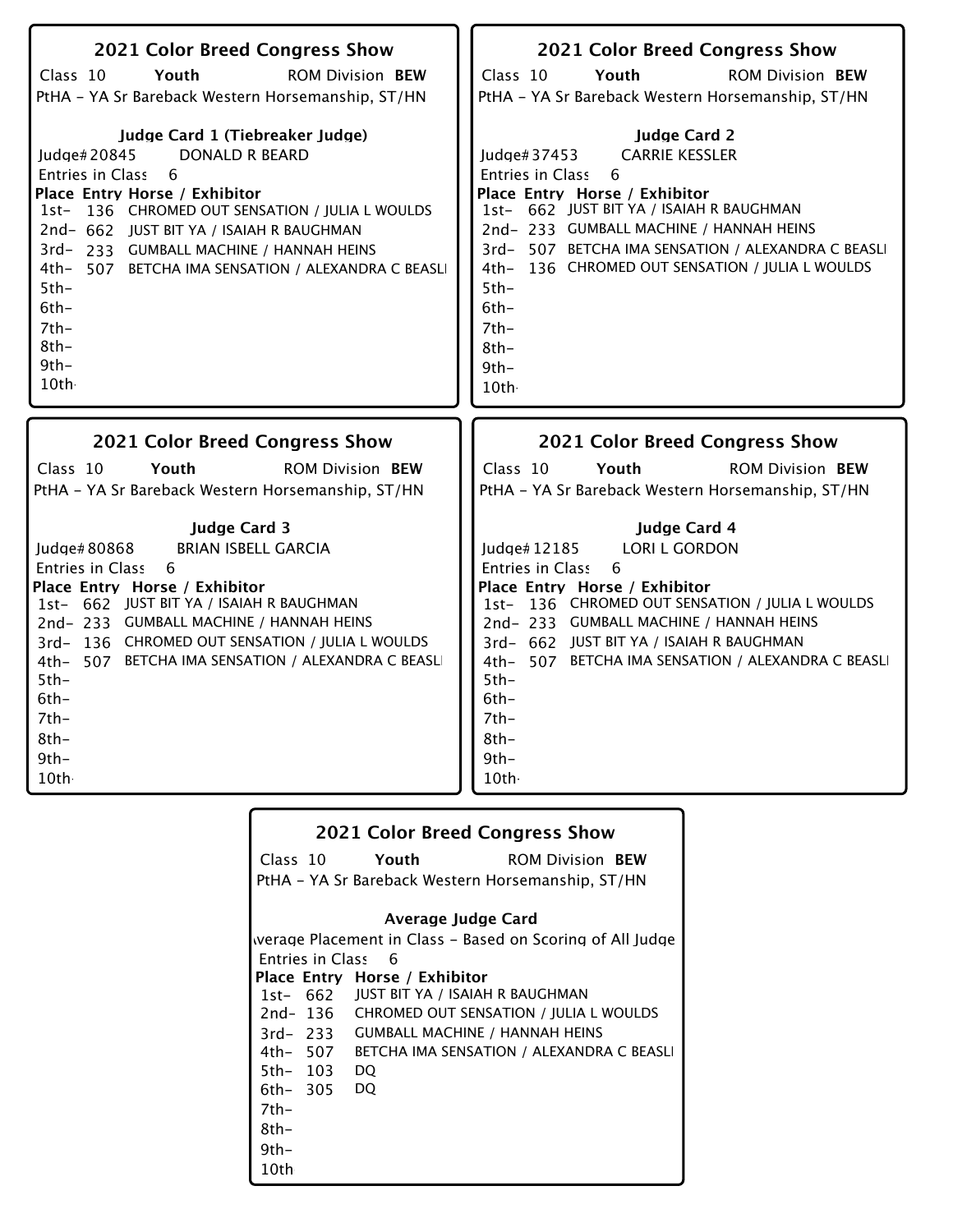| 2021 Color Breed Congress Show                                                          | 2021 Color Breed Congress Show                                                                    |
|-----------------------------------------------------------------------------------------|---------------------------------------------------------------------------------------------------|
| Class 11<br>Youth<br><b>ROM Division WSSE</b>                                           | Class 11<br>Youth<br><b>ROM Division WSSE</b>                                                     |
| PtHA - YA W/T, 10 & u Western Horsemanship, ST/HN                                       | PtHA - YA W/T, 10 & u Western Horsemanship, ST/HN                                                 |
|                                                                                         |                                                                                                   |
| Judge Card 1 (Tiebreaker Judge)                                                         | <b>Judge Card 2</b>                                                                               |
| <b>CARRIE KESSLER</b><br>Judge#37453                                                    | <b>BRIAN ISBELL GARCIA</b><br>Judge#80868                                                         |
| Entries in Class 17                                                                     | Entries in Class 17                                                                               |
| Place Entry Horse / Exhibitor                                                           | Place Entry Horse / Exhibitor                                                                     |
| 1st- 528 KEN HE HOTROD / MALLORY B MORIN                                                | 1st- 166 GOT SENSATION / ELLA KATE HERMAN                                                         |
| 2nd-166 GOT SENSATION / ELLA KATE HERMAN                                                | 2nd- 597 A GOOD SWAGGER / LORELEI M SALYERS                                                       |
| 3rd-346 LF BLACK GOLD / CADENCE M COATES                                                | 3rd-528 KEN HE HOTROD / MALLORY B MORIN                                                           |
| 4th- 651 FIND ME ON FACEBOOK / KAYLEE HERNANDEZ                                         | 4th- 685 TRULEE N MOTION / ADDILYN SNEED                                                          |
| 5th- 685 TRULEE N MOTION / ADDILYN SNEED                                                | 5th- 651 FIND ME ON FACEBOOK / KAYLEE HERNANDEZ                                                   |
| 6th-<br>627 DIVERSIFIED TIMES / GRACE RILEY                                             | 6th- 549 CHIPPED N KRYMSUN / JESSE R HENRY-ZELDENT                                                |
| 7th-<br>660 IMA PERFECT GENTLEMAN / ROZLYN FONSECA                                      | 7th- 660 IMA PERFECT GENTLEMAN / ROZLYN FONSECA                                                   |
| 8th-<br>549 CHIPPED N KRYMSUN / JESSE R HENRY-ZELDENT                                   | 8th- 346 LF BLACK GOLD / CADENCE M COATES                                                         |
| 9th–<br>306 JUDGE ME FANCY / JORDYN KRAJNIAK                                            | 9th- 627 DIVERSIFIED TIMES / GRACE RILEY                                                          |
| 10th 597 A GOOD SWAGGER / LORELEI M SALYERS                                             | 10th 213 SCOTCH ON THE MOON / ARIANNA J KUDLICK                                                   |
|                                                                                         |                                                                                                   |
|                                                                                         |                                                                                                   |
|                                                                                         |                                                                                                   |
| 2021 Color Breed Congress Show                                                          | 2021 Color Breed Congress Show                                                                    |
| Class 11<br>Youth<br><b>ROM Division WSSE</b>                                           | Class 11<br>Youth<br><b>ROM Division WSSE</b>                                                     |
| PtHA - YA W/T, 10 & u Western Horsemanship, ST/HN                                       | PtHA - YA W/T, 10 & u Western Horsemanship, ST/HN                                                 |
|                                                                                         |                                                                                                   |
| <b>Judge Card 3</b>                                                                     | Judge Card 4                                                                                      |
| <b>LORI L GORDON</b><br>ludge# $12185$                                                  | <b>DONALD R BEARD</b><br>ludge# $20845$                                                           |
| Entries in Class 17                                                                     | Entries in Class 17                                                                               |
| Place Entry Horse / Exhibitor                                                           | Place Entry Horse / Exhibitor                                                                     |
| 528 KEN HE HOTROD / MALLORY B MORIN<br>$1st-$                                           | 1st- 528 KEN HE HOTROD / MALLORY B MORIN                                                          |
| 2nd-166 GOT SENSATION / ELLA KATE HERMAN                                                | 2nd-166 GOT SENSATION / ELLA KATE HERMAN                                                          |
| 3rd- 627 DIVERSIFIED TIMES / GRACE RILEY<br>4th- 597 A GOOD SWAGGER / LORELEI M SALYERS | 3rd- 549 CHIPPED N KRYMSUN / JESSE R HENRY-ZELDENT<br>4th- 597 A GOOD SWAGGER / LORELEI M SALYERS |
| 5th- 651 FIND ME ON FACEBOOK / KAYLEE HERNANDEZ                                         | 5th- 651 FIND ME ON FACEBOOK / KAYLEE HERNANDEZ                                                   |
| 6th- 346 LF BLACK GOLD / CADENCE M COATES                                               | 6th- 627 DIVERSIFIED TIMES / GRACE RILEY                                                          |
| 7th- 549 CHIPPED N KRYMSUN / JESSE R HENRY-ZELDENT                                      | 7th- 346 LF BLACK GOLD / CADENCE M COATES                                                         |
| 8th- 474 BAD INTENTIONS / TENLEY RENE BRADY                                             | 8th- 297 THE ULTIMATE ZIPSTER / COLE BUDLER                                                       |
| 213 SCOTCH ON THE MOON / ARIANNA J KUDLICK<br>$9th-$                                    | 9th- 213 SCOTCH ON THE MOON / ARIANNA J KUDLICK                                                   |
| 10th 685 TRULEE N MOTION / ADDILYN SNEED                                                | 10th 660 IMA PERFECT GENTLEMAN / ROZLYN FONSECA                                                   |

| <b>2021 Color Breed Congress Show</b>             |          |                                                           |  |
|---------------------------------------------------|----------|-----------------------------------------------------------|--|
|                                                   |          | Class 11 Youth<br><b>ROM Division WSSE</b>                |  |
| PtHA - YA W/T, 10 & u Western Horsemanship, ST/HN |          |                                                           |  |
| Average Judge Card                                |          |                                                           |  |
|                                                   |          | werage Placement in Class – Based on Scoring of All Judge |  |
|                                                   |          | Entries in Class 17                                       |  |
|                                                   |          | Place Entry Horse / Exhibitor                             |  |
|                                                   |          | 1st- 528 KEN HE HOTROD / MALLORY B MORIN                  |  |
|                                                   | 2nd- 166 | <b>GOT SENSATION / ELLA KATE HERMAN</b>                   |  |
|                                                   | 3rd- 597 | A GOOD SWAGGER / LORELEI M SALYERS                        |  |
|                                                   | 4th– 651 | FIND ME ON FACEBOOK / KAYLEE HERNANDEZ                    |  |
|                                                   | 5th– 627 | DIVERSIFIED TIMES / GRACE RILEY                           |  |
|                                                   | 6th– 346 | LF BLACK GOLD / CADENCE M COATES                          |  |
| 7th– 549                                          |          | CHIPPED N KRYMSUN / JESSE R HENRY-ZELDENT                 |  |
| 8th- 685                                          |          | TRULEE N MOTION / ADDILYN SNEED                           |  |
| 9th- 660                                          |          | IMA PERFECT GENTLEMAN / ROZLYN FONSECA                    |  |
| 10th 213                                          |          | SCOTCH ON THE MOON / ARIANNA J KUDLICK                    |  |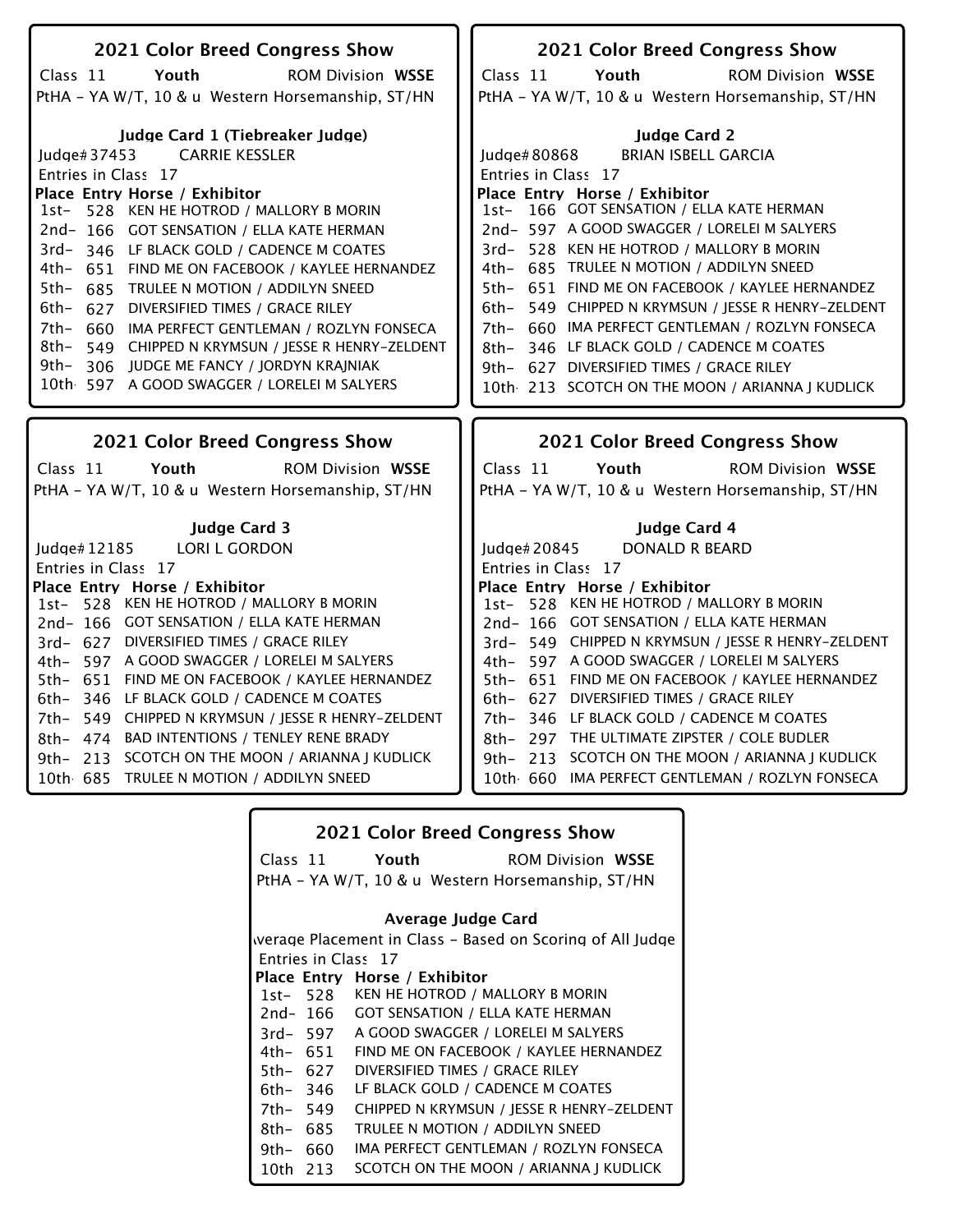| 2021 Color Breed Congress Show                                                                | 2021 Color Breed Congress Show                                                                |
|-----------------------------------------------------------------------------------------------|-----------------------------------------------------------------------------------------------|
| Class 12<br>Youth<br><b>ROM Division WSSE</b>                                                 | Class 12<br>Youth<br><b>ROM Division WSSE</b>                                                 |
| PtHA - YA W/T 10 & u Western Horsemanship, ST/HN,                                             | PtHA - YA W/T 10 & u Western Horsemanship, ST/HN,                                             |
| Solid                                                                                         | Solid                                                                                         |
| Judge Card 1 (Tiebreaker Judge)                                                               | <b>Judge Card 2</b>                                                                           |
| <b>BRIAN ISBELL GARCIA</b><br>Judge#80868<br>5                                                | <b>LORI L GORDON</b><br>Judge#12185<br>5                                                      |
| <b>Entries in Class</b><br>Place Entry Horse / Exhibitor                                      | <b>Entries in Class</b><br>Place Entry Horse / Exhibitor                                      |
| 1st- 547 SUDDENLY HOT N SILKY / GRACELYN M MCCLUI                                             | 1st- 547 SUDDENLY HOT N SILKY / GRACELYN M MCCLUI                                             |
| 2nd- 446 TOTAL TROPHY WIFE / MALLORY B MORIN                                                  | 2nd- 446 TOTAL TROPHY WIFE / MALLORY B MORIN                                                  |
| $3rd-$<br>105 THEDEVILMADEMEDOIT / ADDYSON R BARBER                                           | 3rd-378 GLORY INVESTMENT / HARPER A JOST                                                      |
| 4th- 378 GLORY INVESTMENT / HARPER A JOST                                                     | 4th- 105 THEDEVILMADEMEDOIT / ADDYSON R BARBER                                                |
| $5th-$<br>368 DEFINATELY CHIPPED / ADDISON ALFORD                                             | 5th- 368 DEFINATELY CHIPPED / ADDISON ALFORD                                                  |
| $6th-$<br>$7th-$                                                                              | $6th-$<br>$7th-$                                                                              |
| $8th-$                                                                                        | $8th-$                                                                                        |
| $9th -$                                                                                       | $9th-$                                                                                        |
| 10th                                                                                          | 10th                                                                                          |
|                                                                                               |                                                                                               |
|                                                                                               |                                                                                               |
| 2021 Color Breed Congress Show                                                                | 2021 Color Breed Congress Show                                                                |
| Class 12<br>Youth<br><b>ROM Division WSSE</b>                                                 | Class 12<br>Youth<br><b>ROM Division WSSE</b>                                                 |
| PtHA - YA W/T 10 & u Western Horsemanship, ST/HN,<br>Solid                                    | PtHA - YA W/T 10 & u Western Horsemanship, ST/HN,<br>Solid                                    |
| <b>Judge Card 3</b>                                                                           | <b>Judge Card 4</b>                                                                           |
| Judge# 20845<br>DONALD R BEARD                                                                | <b>CARRIE KESSLER</b><br>Judge# 37453                                                         |
| Entries in Class<br>5                                                                         | Entries in Class<br>5                                                                         |
| Place Entry Horse / Exhibitor                                                                 | Place Entry Horse / Exhibitor                                                                 |
| 1st- 547 SUDDENLY HOT N SILKY / GRACELYN M MCCLUI                                             | 1st- 547 SUDDENLY HOT N SILKY / GRACELYN M MCCLUI                                             |
| 2nd- 446 TOTAL TROPHY WIFE / MALLORY B MORIN<br>3rd-105 THEDEVILMADEMEDOIT / ADDYSON R BARBER | 2nd-105 THEDEVILMADEMEDOIT / ADDYSON R BARBER<br>3rd- 446 TOTAL TROPHY WIFE / MALLORY B MORIN |
| 4th- 378 GLORY INVESTMENT / HARPER A JOST                                                     | 4th- 378 GLORY INVESTMENT / HARPER A JOST                                                     |
| 5th- 368 DEFINATELY CHIPPED / ADDISON ALFORD                                                  | 5th- 368 DEFINATELY CHIPPED / ADDISON ALFORD                                                  |
| $6th-$                                                                                        | $6th-$                                                                                        |
| $7th-$                                                                                        | $7th-$                                                                                        |
| $8th-$                                                                                        | $8th-$                                                                                        |
| $9th -$<br>10th                                                                               | $9th -$<br>10th                                                                               |

| <b>2021 Color Breed Congress Show</b> |                                                   |                                         |                                                           |
|---------------------------------------|---------------------------------------------------|-----------------------------------------|-----------------------------------------------------------|
|                                       |                                                   | Class 12 Youth                          | <b>ROM Division WSSE</b>                                  |
|                                       | PtHA - YA W/T 10 & u Western Horsemanship, ST/HN, |                                         |                                                           |
| Solid                                 |                                                   |                                         |                                                           |
|                                       |                                                   | Average Judge Card                      |                                                           |
|                                       |                                                   |                                         | werage Placement in Class – Based on Scoring of All Judge |
|                                       |                                                   | Entries in Class 5                      |                                                           |
|                                       |                                                   | Place Entry Horse / Exhibitor           |                                                           |
|                                       |                                                   |                                         | 1st- 547 SUDDENLY HOT N SILKY / GRACELYN M MCCLUI         |
|                                       | 2nd- 446                                          |                                         | TOTAL TROPHY WIFE / MALLORY B MORIN                       |
|                                       | 3rd- 105                                          |                                         | THEDEVILMADEMEDOIT / ADDYSON R BARBER                     |
|                                       | 4th– 378                                          | <b>GLORY INVESTMENT / HARPER A JOST</b> |                                                           |
|                                       | 5th– 368                                          |                                         | DEFINATELY CHIPPED / ADDISON ALFORD                       |
| 6th-                                  |                                                   |                                         |                                                           |
| 7th-                                  |                                                   |                                         |                                                           |
| 8th-                                  |                                                   |                                         |                                                           |
| $9th-$                                |                                                   |                                         |                                                           |
| 10th                                  |                                                   |                                         |                                                           |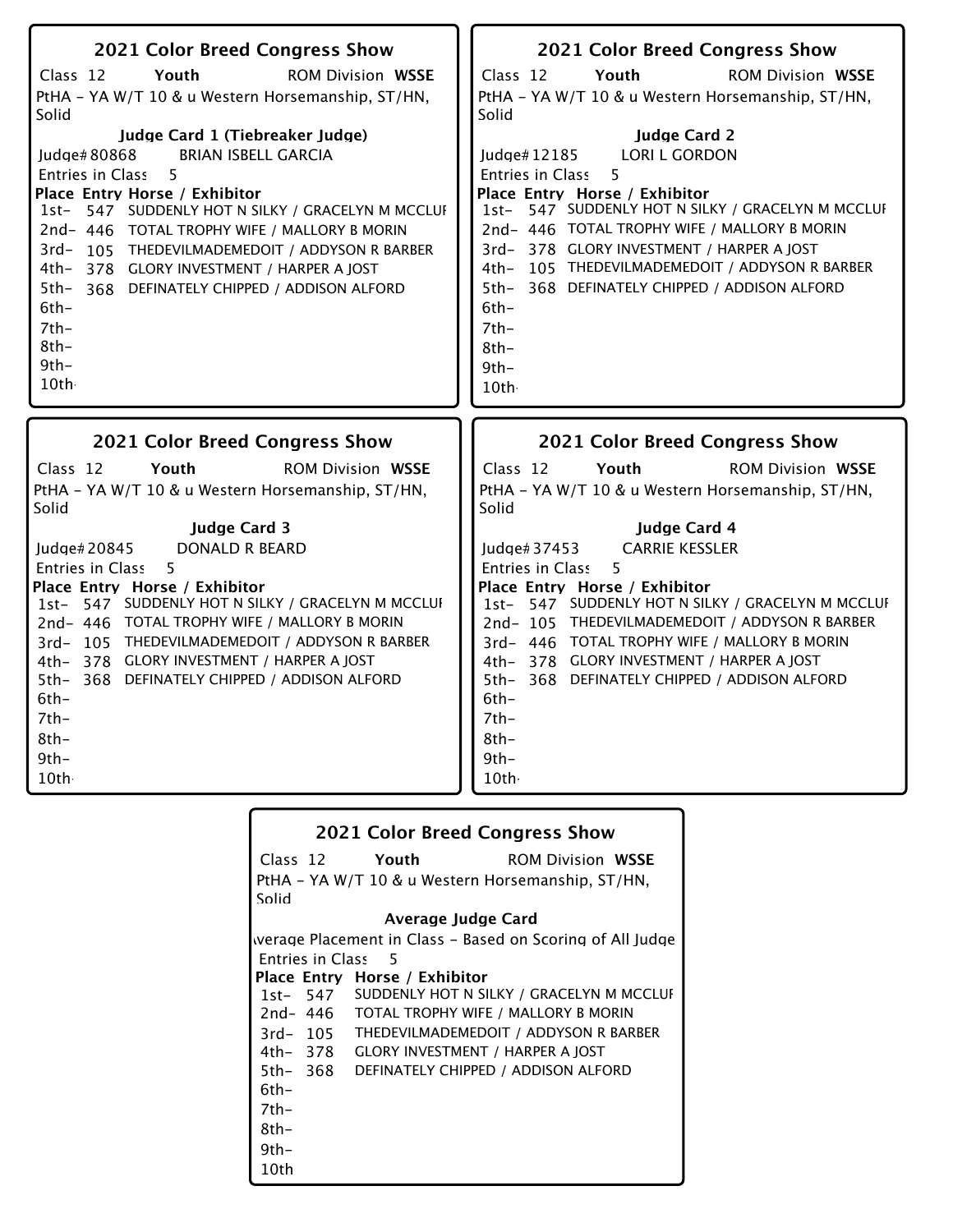| 2021 Color Breed Congress Show                    | 2021 Color Breed Congress Show                    |
|---------------------------------------------------|---------------------------------------------------|
| Class 13<br>Youth<br><b>ROM Division WSSE</b>     | Class 13<br>Youth<br><b>ROM Division WSSE</b>     |
| PtHA - YA W/T, 11-18 Western Horsemanship, ST/HN  | PtHA - YA W/T, 11-18 Western Horsemanship, ST/HN  |
|                                                   |                                                   |
| Judge Card 1 (Tiebreaker Judge)                   | <b>Judge Card 2</b>                               |
| Judge#12185<br><b>LORI L GORDON</b>               | Judge#20845<br><b>DONALD R BEARD</b>              |
| Entries in Class 15                               | Entries in Class 15                               |
| Place Entry Horse / Exhibitor                     | Place Entry Horse / Exhibitor                     |
| 1st- 520 ONLYALILBLACKVELVET / SHELBY KEE         | 1st- 520 ONLYALILBLACKVELVET / SHELBY KEE         |
| 2nd-180 THIS IS MY STORY / EMMA RICH              | 2nd-180 THIS IS MY STORY / EMMA RICH              |
| 3rd- 196 ZIPPIN THROUGH ROSES / RILEY MILLS       | 3rd- 158 CLEARLY CRUISEN / DELANA MORRISON        |
| 4th- 613 IN STORES ONLY / TESS WOLFF              | 4th- 196 ZIPPIN THROUGH ROSES / RILEY MILLS       |
| 5th-<br>230 IM GONNA ROCK YOU / AVA M MARIOTTI    | 5th- 332 PURELY SENSATIONAL / AUDREY ANN MCKEE    |
| 6th–<br>158 CLEARLY CRUISEN / DELANA MORRISON     | 6th- 613 IN STORES ONLY / TESS WOLFF              |
| 7th- 332 PURELY SENSATIONAL / AUDREY ANN MCKEE    | 7th- 230 IM GONNA ROCK YOU / AVA M MARIOTTI       |
| 8th-530 LDR LUST FOR LIFE / ELISE MAISANO         | 8th- 530 LDR LUST FOR LIFE / ELISE MAISANO        |
| 9th- 684 BLONDES ARE RADICAL / QUINCY R SHARP     | 9th- 684 BLONDES ARE RADICAL / QUINCY R SHARP     |
| 10th 583 GENTLEMEN R INVITED / GABRIELLA A CASCUN | 10th 265 VS CODE BLEU / EMMA M REW                |
|                                                   |                                                   |
|                                                   |                                                   |
|                                                   |                                                   |
| 2021 Color Breed Congress Show                    | 2021 Color Breed Congress Show                    |
| Youth<br><b>ROM Division WSSE</b><br>Class 13     | Class 13<br>Youth<br><b>ROM Division WSSE</b>     |
| PtHA - YA W/T, 11-18 Western Horsemanship, ST/HN  | PtHA - YA W/T, 11-18 Western Horsemanship, ST/HN  |
|                                                   |                                                   |
| <b>Judge Card 3</b>                               | Judge Card 4                                      |
| <b>CARRIE KESSLER</b><br>Judge# 37453             | <b>BRIAN ISBELL GARCIA</b><br>Judge# 80868        |
| Entries in Class 15                               | Entries in Class 15                               |
| Place Entry Horse / Exhibitor                     | Place Entry Horse / Exhibitor                     |
| 1st- 520 ONLYALILBLACKVELVET / SHELBY KEE         | 1st- 520 ONLYALILBLACKVELVET / SHELBY KEE         |
| 2nd-180 THIS IS MY STORY / EMMA RICH              | 2nd-180 THIS IS MY STORY / EMMA RICH              |
| 3rd-332 PURELY SENSATIONAL / AUDREY ANN MCKEE     | 3rd- 158 CLEARLY CRUISEN / DELANA MORRISON        |
| 4th- 613 IN STORES ONLY / TESS WOLFF              | 4th- 613 IN STORES ONLY / TESS WOLFF              |
| 5th- 230 IM GONNA ROCK YOU / AVA M MARIOTTI       | 5th- 196 ZIPPIN THROUGH ROSES / RILEY MILLS       |
| 196 ZIPPIN THROUGH ROSES / RILEY MILLS<br>6th-    | 6th- 230 IM GONNA ROCK YOU / AVA M MARIOTTI       |
| 158 CLEARLY CRUISEN / DELANA MORRISON<br>7th-     | 7th- 332 PURELY SENSATIONAL / AUDREY ANN MCKEE    |
| 530 LDR LUST FOR LIFE / ELISE MAISANO<br>8th–     | 8th- 530 LDR LUST FOR LIFE / ELISE MAISANO        |
| 9th- 684 BLONDES ARE RADICAL / QUINCY R SHARP     | 9th- 684 BLONDES ARE RADICAL / OUINCY R SHARP     |
| 10th 669 SEE ME IN ESQUIRE / MADDIE SHARP         | 10th 583 GENTLEMEN R INVITED / GABRIELLA A CASCUN |

|          |          | <b>2021 Color Breed Congress Show</b>            |                                                           |
|----------|----------|--------------------------------------------------|-----------------------------------------------------------|
|          | Class 13 | Youth                                            | <b>ROM Division WSSE</b>                                  |
|          |          | PtHA - YA W/T, 11-18 Western Horsemanship, ST/HN |                                                           |
|          |          | Average Judge Card                               |                                                           |
|          |          |                                                  |                                                           |
|          |          |                                                  | werage Placement in Class – Based on Scoring of All Judge |
|          |          | Entries in Class 15                              |                                                           |
|          |          | Place Entry Horse / Exhibitor                    |                                                           |
|          | 1st- 520 | ONLYALILBLACKVELVET / SHELBY KEE                 |                                                           |
|          | 2nd- 180 | THIS IS MY STORY / EMMA RICH                     |                                                           |
|          | 3rd- 196 | ZIPPIN THROUGH ROSES / RILEY MILLS               |                                                           |
|          | 4th- 613 | IN STORES ONLY / TESS WOLFF                      |                                                           |
| 5th- 158 |          | CLEARLY CRUISEN / DELANA MORRISON                |                                                           |
| 6th-332  |          | PURELY SENSATIONAL / AUDREY ANN MCKEE            |                                                           |
| 7th- 230 |          | IM GONNA ROCK YOU / AVA M MARIOTTI               |                                                           |
| 8th- 530 |          | LDR LUST FOR LIFE / ELISE MAISANO                |                                                           |
| 9th- 684 |          | BLONDES ARE RADICAL / QUINCY R SHARP             |                                                           |
| 10th 583 |          |                                                  | <b>GENTLEMEN R INVITED / GABRIELLA A CASCUN</b>           |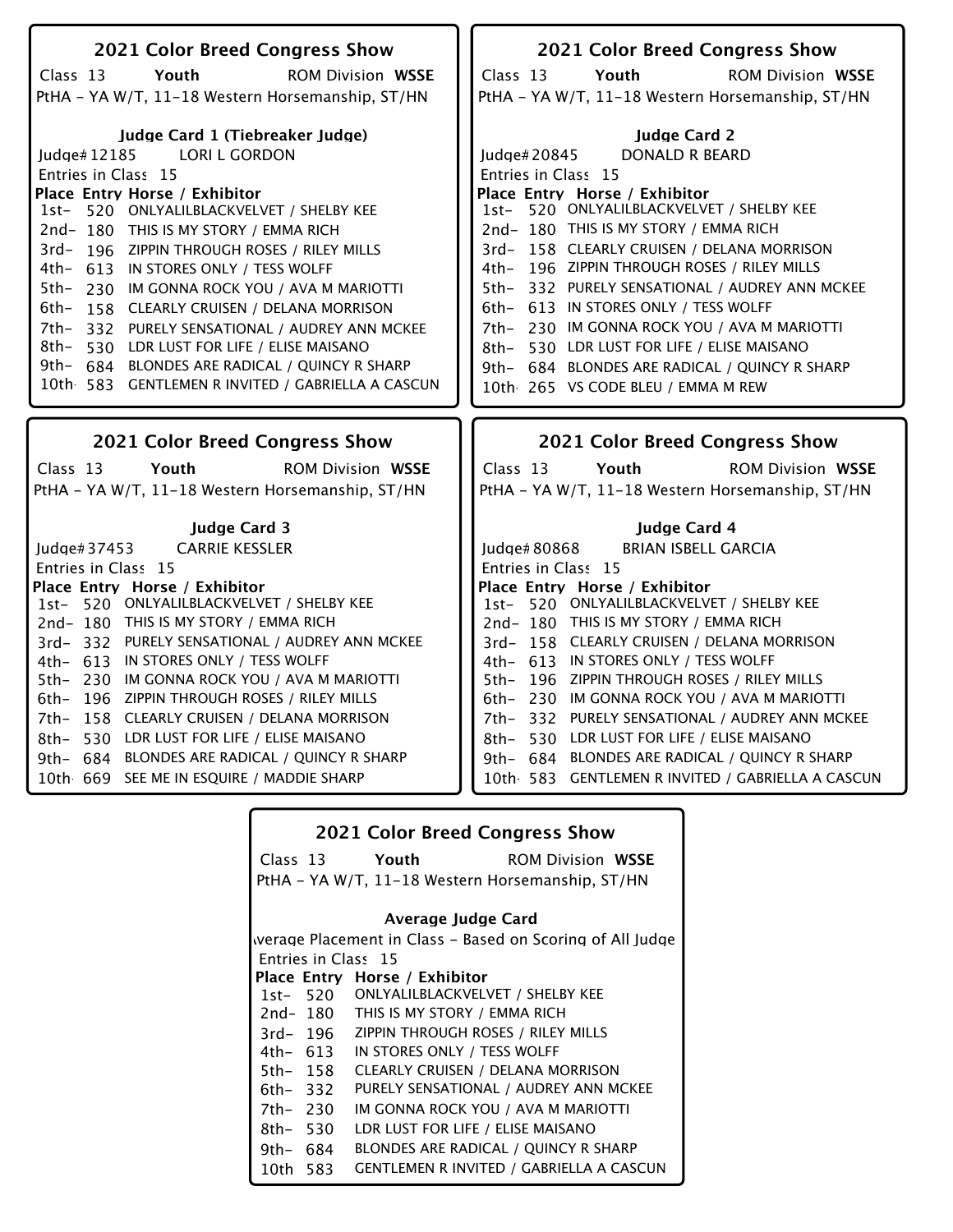| 2021 Color Breed Congress Show                                                                                                                                                                                                                                                                                                                                                                                                                                                                                                                                                                                                                                                                       | 2021 Color Breed Congress Show                                                                                                                                                                                                                                                                                                                                                                                                                                                                                                                                                                                                                                                |
|------------------------------------------------------------------------------------------------------------------------------------------------------------------------------------------------------------------------------------------------------------------------------------------------------------------------------------------------------------------------------------------------------------------------------------------------------------------------------------------------------------------------------------------------------------------------------------------------------------------------------------------------------------------------------------------------------|-------------------------------------------------------------------------------------------------------------------------------------------------------------------------------------------------------------------------------------------------------------------------------------------------------------------------------------------------------------------------------------------------------------------------------------------------------------------------------------------------------------------------------------------------------------------------------------------------------------------------------------------------------------------------------|
| Youth<br><b>ROM Division WSSE</b><br>Class 14<br>PtHA - YA W/T, 11-18 Western Horsemanship, ST/HN,<br>Solid<br>Judge Card 1 (Tiebreaker Judge)<br>Judge#81568<br><b>HAROLD (BUTCH) WATSON</b><br>Entries in Class<br>9<br>Place Entry Horse / Exhibitor<br>1st- 106 GOLD IS EPIC / KATILYNN HANSEN<br>2nd-569 TOO HOT FOR EXCUSES / MADISON S HARRISON<br>3rd-234 MISS COCOA CHANEL / ADDYSON WICKS<br>4th- 653 SUGAR VESTED ASSETS / KATELYN BEILBY<br>5th- 436 HES RED HOTT / MORGAN CORBIN<br>6th- 554 PSU KRYMSUN N CHIPS / KATHERINE M BOSSUOT<br>7th- 654 THE KRUZER / RAYLYNN R KUBIK<br>8th- 434 HOT N SAVVY MACHINE / ALEXIS SHANKLE<br>9th- 154 SHEZA COOL FLATLINER / HARLEY HOOK<br>10th | Class 14<br>Youth<br><b>ROM Division WSSE</b><br>PtHA - YA W/T, 11-18 Western Horsemanship, ST/HN,<br>Solid<br><b>Judge Card 2</b><br>JENNY LA GRANGE<br>Judge#16078<br>Entries in Class<br>9<br>Place Entry Horse / Exhibitor<br>1st- 234 MISS COCOA CHANEL / ADDYSON WICKS<br>2nd- 569 TOO HOT FOR EXCUSES / MADISON S HARRISON<br>3rd- 106 GOLD IS EPIC / KATILYNN HANSEN<br>4th- 434 HOT N SAVVY MACHINE / ALEXIS SHANKLE<br>5th- 653 SUGAR VESTED ASSETS / KATELYN BEILBY<br>6th- 554 PSU KRYMSUN N CHIPS / KATHERINE M BOSSUOT<br>7th- 436 HES RED HOTT / MORGAN CORBIN<br>8th- 654 THE KRUZER / RAYLYNN R KUBIK<br>9th- 154 SHEZA COOL FLATLINER / HARLEY HOOK<br>10th |
|                                                                                                                                                                                                                                                                                                                                                                                                                                                                                                                                                                                                                                                                                                      |                                                                                                                                                                                                                                                                                                                                                                                                                                                                                                                                                                                                                                                                               |
|                                                                                                                                                                                                                                                                                                                                                                                                                                                                                                                                                                                                                                                                                                      |                                                                                                                                                                                                                                                                                                                                                                                                                                                                                                                                                                                                                                                                               |
| 2021 Color Breed Congress Show<br>Class 14<br>Youth<br><b>ROM Division WSSE</b><br>PtHA - YA W/T, 11-18 Western Horsemanship, ST/HN,<br>Solid                                                                                                                                                                                                                                                                                                                                                                                                                                                                                                                                                        | 2021 Color Breed Congress Show<br>Class 14<br>Youth<br><b>ROM Division WSSE</b><br>PtHA - YA W/T, 11-18 Western Horsemanship, ST/HN,<br>Solid                                                                                                                                                                                                                                                                                                                                                                                                                                                                                                                                 |

|          |                         | <b>2021 Color Breed Congress Show</b>             |                                                           |
|----------|-------------------------|---------------------------------------------------|-----------------------------------------------------------|
|          |                         | Class 14 Youth                                    | <b>ROM Division WSSE</b>                                  |
|          |                         | PtHA – YA W/T, 11–18 Western Horsemanship, ST/HN, |                                                           |
| Solid    |                         |                                                   |                                                           |
|          |                         | Average Judge Card                                |                                                           |
|          |                         |                                                   | werage Placement in Class – Based on Scoring of All Judge |
|          | <b>Entries in Class</b> | - 9                                               |                                                           |
|          |                         | Place Entry Horse / Exhibitor                     |                                                           |
|          |                         | 1st- 234 MISS COCOA CHANEL / ADDYSON WICKS        |                                                           |
|          | 2nd- 106                | <b>GOLD IS EPIC / KATILYNN HANSEN</b>             |                                                           |
|          | 3rd- 569                |                                                   | TOO HOT FOR EXCUSES / MADISON S HARRISON                  |
|          | 4th– 436                | HES RED HOTT / MORGAN CORBIN                      |                                                           |
| 5th- 434 |                         | HOT N SAVVY MACHINE / ALEXIS SHANKLE              |                                                           |
|          | 6th- 653                | SUGAR VESTED ASSETS / KATELYN BEILBY              |                                                           |
| 7th- 554 |                         |                                                   | PSU KRYMSUN N CHIPS / KATHERINE M BOSSUO                  |
| 8th- 654 |                         | THE KRUZER / RAYLYNN R KUBIK                      |                                                           |
|          | 9th- 154                | SHEZA COOL FLATLINER / HARLEY HOOK                |                                                           |
| 10th     |                         |                                                   |                                                           |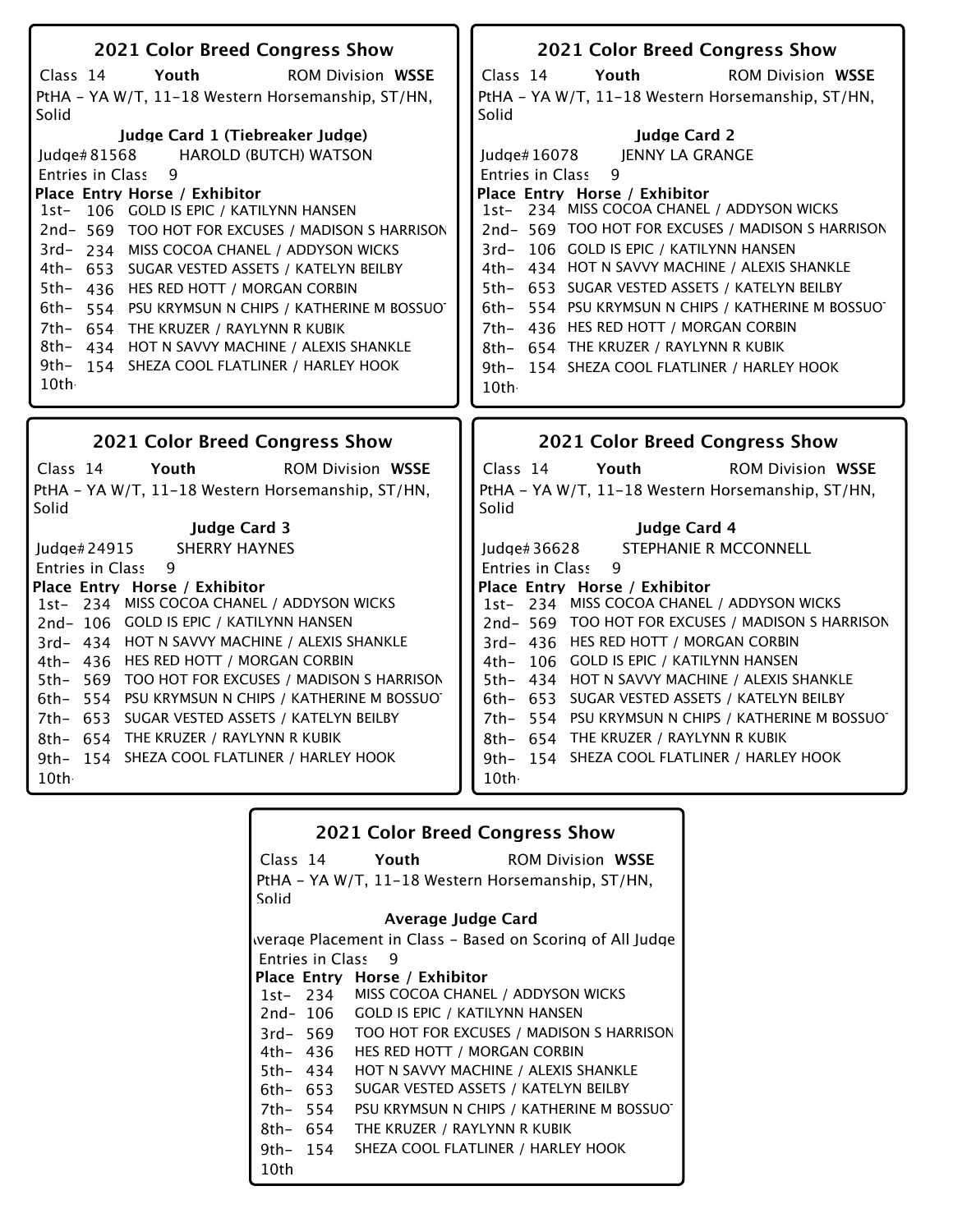| 2021 Color Breed Congress Show                                         | 2021 Color Breed Congress Show                                         |
|------------------------------------------------------------------------|------------------------------------------------------------------------|
| Youth<br><b>ROM Division NSE</b><br>Class 15                           | Youth<br><b>ROM Division NSE</b><br>Class 15                           |
| PtHA - YA Novice Western Horsemanship, ST/HN                           | PtHA - YA Novice Western Horsemanship, ST/HN                           |
| Judge Card 1 (Tiebreaker Judge)                                        | <b>Judge Card 2</b>                                                    |
| Judge#16078<br>JENNY LA GRANGE                                         | <b>SHERRY HAYNES</b><br>Judge# $24915$                                 |
| Entries in Class 21                                                    | Entries in Class 21                                                    |
| Place Entry Horse / Exhibitor                                          | Place Entry Horse / Exhibitor                                          |
| 1st- 508 BILL SIMON / MALLEY M TERRYN                                  | 1st- 508 BILL SIMON / MALLEY M TERRYN                                  |
| 2nd-539 RADICALLY DEPUTIZED / MADELYNNE G ALDEN                        | 2nd-539 RADICALLY DEPUTIZED / MADELYNNE G ALDEN                        |
| 3rd- 450 MR FANCY LOOT / MADISON BROWN                                 | 3rd-343 CNC HEZ HIGH PROFILE / GABRIELLA JOHNSON                       |
| 4th- 343 CNC HEZ HIGH PROFILE / GABRIELLA JOHNSON                      | 4th- 619 ZIPS JUST RIGHT / CARLY M ROTHFUSS                            |
| 5th-<br>507 BETCHA IMA SENSATION / ALEXANDRA C BEASLI                  | 107 KEEP N THIS KRYMSUN / CARLEY KINTZLE<br>5th-                       |
| 6th-<br>619 ZIPS JUST RIGHT / CARLY M ROTHFUSS                         | 6th- 450 MR FANCY LOOT / MADISON BROWN                                 |
| 7th–<br>107 KEEP N THIS KRYMSUN / CARLEY KINTZLE                       | 7th- 414 INVITE LUCY / JEANETTE TAULKER                                |
| 8th- 688 JOHNS IRISH WHISKEY / PEYTON LANGFORD                         | 8th- 688 JOHNS IRISH WHISKEY / PEYTON LANGFORD                         |
| 9th- 292 RAGING MACHINE / KHLOE GLEW                                   | 9th- 507 BETCHA IMA SENSATION / ALEXANDRA C BEASLI                     |
| 10th 414 INVITE LUCY / JEANETTE TAULKER                                | 10th 495 BEYOND A COWBOY / ERICA ARNOLD                                |
|                                                                        |                                                                        |
|                                                                        |                                                                        |
|                                                                        |                                                                        |
| 2021 Color Breed Congress Show                                         | 2021 Color Breed Congress Show                                         |
|                                                                        |                                                                        |
| Class 15<br><b>ROM Division NSE</b><br>Youth                           | Class 15<br>Youth<br><b>ROM Division NSE</b>                           |
| PtHA - YA Novice Western Horsemanship, ST/HN                           | PtHA - YA Novice Western Horsemanship, ST/HN                           |
|                                                                        |                                                                        |
| <b>Judge Card 3</b>                                                    | <b>Judge Card 4</b>                                                    |
| STEPHANIE R MCCONNELL<br>Judge# 36628                                  | Judge#81568<br>HAROLD (BUTCH) WATSON                                   |
| Entries in Class 21                                                    | Entries in Class 21                                                    |
| Place Entry Horse / Exhibitor<br>1st- 508 BILL SIMON / MALLEY M TERRYN | Place Entry Horse / Exhibitor<br>1st- 508 BILL SIMON / MALLEY M TERRYN |
| 2nd-507 BETCHA IMA SENSATION / ALEXANDRA C BEASLI                      | 2nd-343 CNC HEZ HIGH PROFILE / GABRIELLA JOHNSON                       |
| 3rd-539 RADICALLY DEPUTIZED / MADELYNNE G ALDEN                        | 3rd- 539 RADICALLY DEPUTIZED / MADELYNNE G ALDEN                       |
| 4th- 343 CNC HEZ HIGH PROFILE / GABRIELLA JOHNSON                      | 4th- 450 MR FANCY LOOT / MADISON BROWN                                 |
| 5th- 619 ZIPS JUST RIGHT / CARLY M ROTHFUSS                            | 5th- 507 BETCHA IMA SENSATION / ALEXANDRA C BEASLI                     |
| 107 KEEP N THIS KRYMSUN / CARLEY KINTZLE<br>6th-                       | 6th- 619 ZIPS JUST RIGHT / CARLY M ROTHFUSS                            |
| 7th- 688 JOHNS IRISH WHISKEY / PEYTON LANGFORD                         | 7th- 107 KEEP N THIS KRYMSUN / CARLEY KINTZLE                          |
| 8th- 414 INVITE LUCY / JEANETTE TAULKER                                | 8th- 495 BEYOND A COWBOY / ERICA ARNOLD                                |
|                                                                        | 9th- 480 SHES A ROCKN KRYMSUN / ALYSSA M CVIKOTA                       |
| 9th- 450 MR FANCY LOOT / MADISON BROWN                                 |                                                                        |
| 10th 495 BEYOND A COWBOY / ERICA ARNOLD                                | 10th 688 JOHNS IRISH WHISKEY / PEYTON LANGFORD                         |

| <b>2021 Color Breed Congress Show</b> |             |                                                           |                         |
|---------------------------------------|-------------|-----------------------------------------------------------|-------------------------|
|                                       | Class 15    | Youth                                                     | <b>ROM Division NSE</b> |
|                                       |             | PtHA – YA Novice Western Horsemanship, ST/HN              |                         |
|                                       |             | Average Judge Card                                        |                         |
|                                       |             | werage Placement in Class – Based on Scoring of All Judge |                         |
|                                       |             | Entries in Class 21                                       |                         |
|                                       |             | Place Entry Horse / Exhibitor                             |                         |
|                                       |             | 1st- 508 BILL SIMON / MALLEY M TERRYN                     |                         |
|                                       | 2nd- 539    | RADICALLY DEPUTIZED / MADELYNNE G ALDEN                   |                         |
|                                       | $3rd - 343$ | CNC HEZ HIGH PROFILE / GABRIELLA JOHNSON                  |                         |
|                                       | 4th– 507    | BETCHA IMA SENSATION / ALEXANDRA C BEASLI                 |                         |
|                                       | 5th– 450    | MR FANCY LOOT / MADISON BROWN                             |                         |
| 6th- 619                              |             | ZIPS JUST RIGHT / CARLY M ROTHFUSS                        |                         |
| 7th- 107                              |             | KEEP N THIS KRYMSUN / CARLEY KINTZLE                      |                         |
| 8th- 688                              |             | JOHNS IRISH WHISKEY / PEYTON LANGFORD                     |                         |
| 9th- 414                              |             | INVITE LUCY / IEANETTE TAULKER                            |                         |
| 10th 495                              |             | BEYOND A COWBOY / ERICA ARNOLD                            |                         |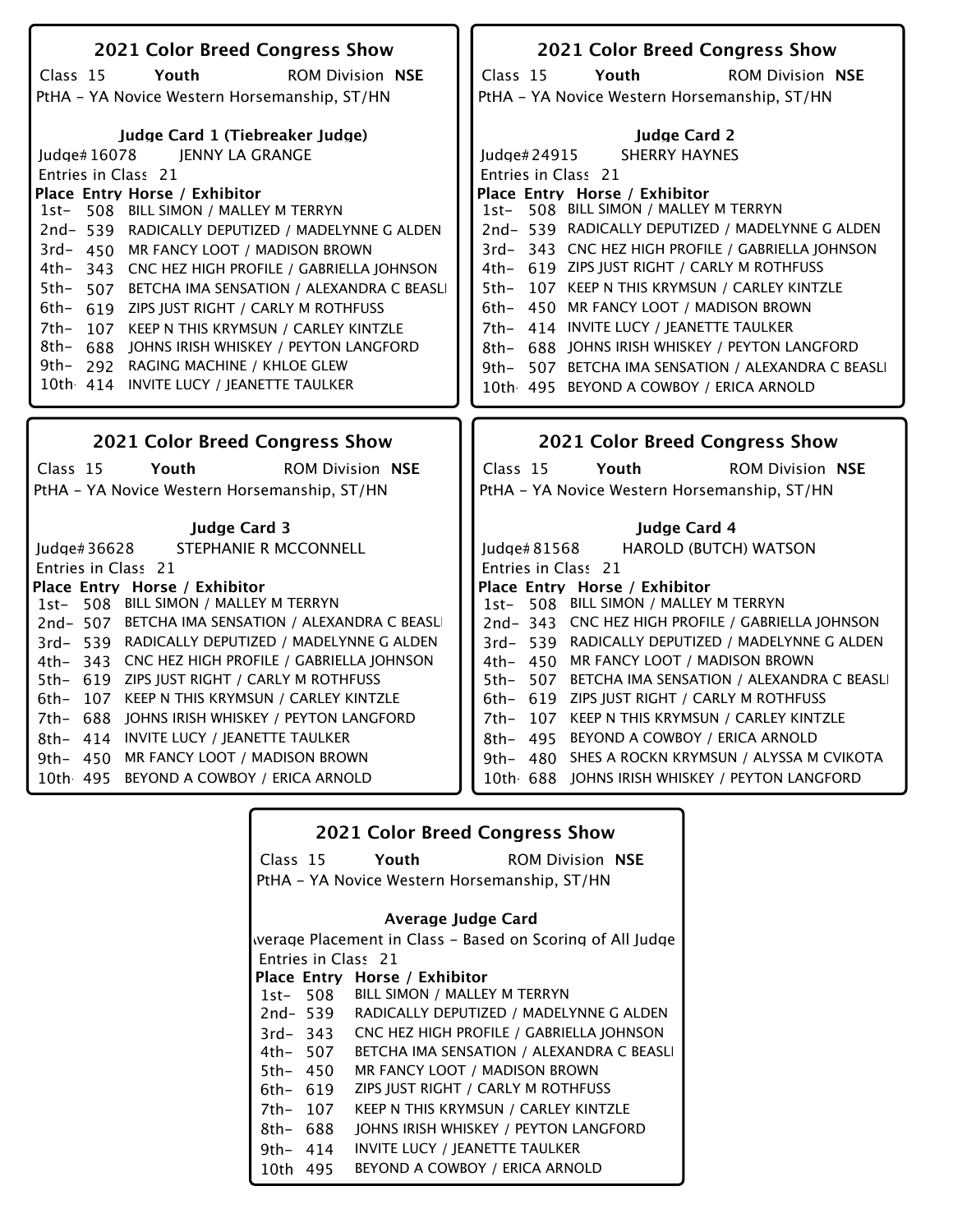| 2021 Color Breed Congress Show                                                                | 2021 Color Breed Congress Show                                                            |
|-----------------------------------------------------------------------------------------------|-------------------------------------------------------------------------------------------|
| ROM Division SSE<br>Class 16<br>Youth                                                         | <b>ROM Division SSE</b><br>Class 16<br>Youth                                              |
| PtHA - YA Jr Western Horsemanship, ST/HN                                                      | PtHA - YA Jr Western Horsemanship, ST/HN                                                  |
|                                                                                               |                                                                                           |
| Judge Card 1 (Tiebreaker Judge)                                                               | <b>Judge Card 2</b>                                                                       |
| <b>BRIAN ISBELL GARCIA</b><br>ludge# $80868$                                                  | <b>LORI L GORDON</b><br>Judge#12185                                                       |
| <b>Entries in Class</b><br>9                                                                  | Entries in Class<br>9                                                                     |
| Place Entry Horse / Exhibitor                                                                 | Place Entry Horse / Exhibitor                                                             |
| 1st- 508 BILL SIMON / MALLEY M TERRYN                                                         | 1st- 508 BILL SIMON / MALLEY M TERRYN<br>2nd- 539 RADICALLY DEPUTIZED / MADELYNNE G ALDEN |
| 2nd- 539 RADICALLY DEPUTIZED / MADELYNNE G ALDEN                                              | 3rd-183 BACK FLEET BOY / ANGEL L BAER                                                     |
| 3rd-183 BACK FLEET BOY / ANGEL L BAER<br>4th- 303 JACKSON DAILY NEWS / ADDYSON WEST           | 4th- 303 JACKSON DAILY NEWS / ADDYSON WEST                                                |
| 5th- 414 INVITE LUCY / JEANETTE TAULKER                                                       | 5th- 414 INVITE LUCY / JEANETTE TAULKER                                                   |
| 6th- 655 THE AMERICAN GIGOLO / ANGELICA ZIZZA                                                 | 6th- 688 JOHNS IRISH WHISKEY / PEYTON LANGFORD                                            |
| 7th- 688 JOHNS IRISH WHISKEY / PEYTON LANGFORD                                                | 7th- 655 THE AMERICAN GIGOLO / ANGELICA ZIZZA                                             |
| 8th- 410 THE FAN CLUB / VICTORIA L BUNN                                                       | 8th- 410 THE FAN CLUB / VICTORIA L BUNN                                                   |
| $9th-$                                                                                        | 9th-                                                                                      |
| 10th                                                                                          | 10th                                                                                      |
|                                                                                               |                                                                                           |
|                                                                                               |                                                                                           |
|                                                                                               |                                                                                           |
| 2021 Color Breed Congress Show                                                                | 2021 Color Breed Congress Show                                                            |
| Class 16<br><b>ROM Division SSE</b><br>Youth                                                  | Class 16<br>Youth<br><b>ROM Division SSE</b>                                              |
| PtHA - YA Jr Western Horsemanship, ST/HN                                                      | PtHA - YA Jr Western Horsemanship, ST/HN                                                  |
|                                                                                               |                                                                                           |
| <b>Judge Card 3</b>                                                                           | <b>Judge Card 4</b>                                                                       |
| Judge# 20845<br><b>DONALD R BEARD</b>                                                         | <b>CARRIE KESSLER</b><br>Judge $#37453$                                                   |
| 9<br><b>Entries in Class</b>                                                                  | 9<br>Entries in Class                                                                     |
| Place Entry Horse / Exhibitor                                                                 | Place Entry Horse / Exhibitor                                                             |
| 1st- 508 BILL SIMON / MALLEY M TERRYN                                                         | 1st- 508 BILL SIMON / MALLEY M TERRYN                                                     |
| 2nd- 539 RADICALLY DEPUTIZED / MADELYNNE G ALDEN<br>3rd-303 JACKSON DAILY NEWS / ADDYSON WEST | 2nd-183 BACK FLEET BOY / ANGEL L BAER<br>3rd-303 JACKSON DAILY NEWS / ADDYSON WEST        |
| 4th- 183 BACK FLEET BOY / ANGEL L BAER                                                        | 4th- 539 RADICALLY DEPUTIZED / MADELYNNE G ALDEN                                          |
| 5th- 414 INVITE LUCY / JEANETTE TAULKER                                                       | 5th- 414 INVITE LUCY / JEANETTE TAULKER                                                   |
| 6th- 688 JOHNS IRISH WHISKEY / PEYTON LANGFORD                                                | 6th- 655 THE AMERICAN GIGOLO / ANGELICA ZIZZA                                             |
| 7th- 655 THE AMERICAN GIGOLO / ANGELICA ZIZZA                                                 | 7th- 688 JOHNS IRISH WHISKEY / PEYTON LANGFORD                                            |
| 8th- 410 THE FAN CLUB / VICTORIA L BUNN                                                       | 8th- 410 THE FAN CLUB / VICTORIA L BUNN                                                   |
| $9th -$                                                                                       | $9th -$                                                                                   |
| 10th                                                                                          | 10th.                                                                                     |

|          |                         | 2021 Color Breed Congress Show                            |
|----------|-------------------------|-----------------------------------------------------------|
|          |                         | Class 16 Youth<br><b>ROM Division SSE</b>                 |
|          |                         | PtHA – YA Jr Western Horsemanship, ST/HN                  |
|          |                         | Average Judge Card                                        |
|          |                         | werage Placement in Class – Based on Scoring of All Judge |
|          | <b>Entries in Class</b> | - 9                                                       |
|          |                         | Place Entry Horse / Exhibitor                             |
|          |                         | 1st- 508 BILL SIMON / MALLEY M TERRYN                     |
|          |                         | 2nd-539 RADICALLY DEPUTIZED / MADELYNNE G ALDEN           |
|          |                         | 3rd-183 BACK FLEET BOY / ANGEL L BAER                     |
|          | 4th– 303                | JACKSON DAILY NEWS / ADDYSON WEST                         |
| 5th- 414 |                         | INVITE LUCY / JEANETTE TAULKER                            |
|          | 6th- 655                | THE AMERICAN GIGOLO / ANGELICA ZIZZA                      |
| 7th- 688 |                         | JOHNS IRISH WHISKEY / PEYTON LANGFORD                     |
| 8th- 410 |                         | THE FAN CLUB / VICTORIA L BUNN                            |
| 9th- 292 |                         | DO.                                                       |
| 10th     |                         |                                                           |
|          |                         |                                                           |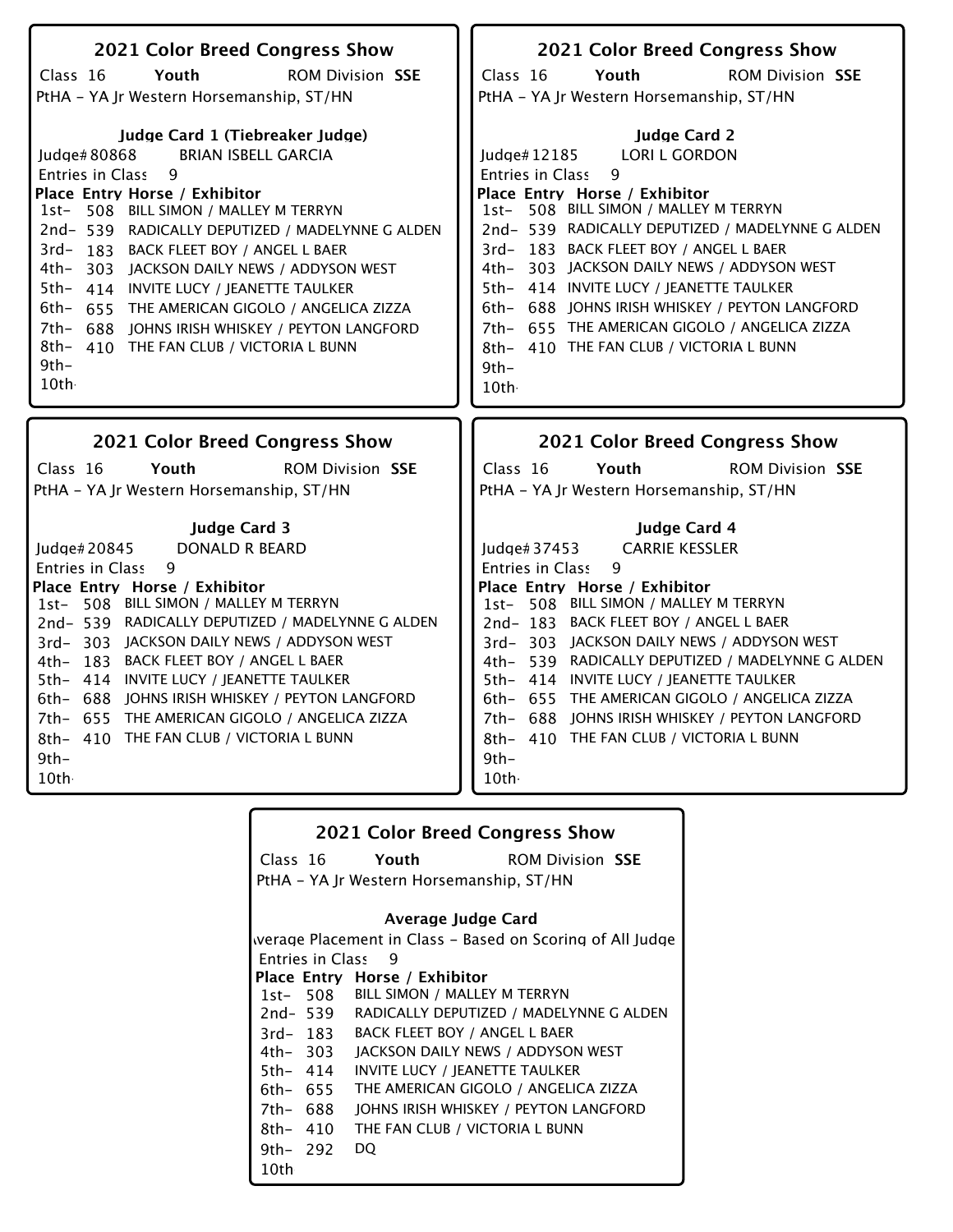| 2021 Color Breed Congress Show                     | 2021 Color Breed Congress Show                       |
|----------------------------------------------------|------------------------------------------------------|
| Youth<br><b>ROM Division SSE</b><br>Class 17       | <b>ROM Division SSE</b><br>Class 17<br>Youth         |
| PtHA - YA Sr Western Horsemanship, ST/HN           | PtHA - YA Sr Western Horsemanship, ST/HN             |
|                                                    |                                                      |
| Judge Card 1 (Tiebreaker Judge)                    | <b>Judge Card 2</b>                                  |
| Judge#12185<br><b>LORI L GORDON</b>                | <b>DONALD R BEARD</b><br>Judge# 20845                |
| Entries in Class 14                                | Entries in Class 14                                  |
| Place Entry Horse / Exhibitor                      | Place Entry Horse / Exhibitor                        |
| 1st- 682 IMPRINTED BY GENTLMEN / ALLISON R WALL    | 1st- 175 LOOK AT MY HOT CHIPS / HAILEY L SMITH       |
| 2nd-103 WATCH MY MOVES / CLAIRE MCCOMBS            | 2nd- 682 IMPRINTED BY GENTLMEN / ALLISON R WALL      |
| 3rd-136 CHROMED OUT SENSATION / JULIA L WOULDS     | 3rd- 103 WATCH MY MOVES / CLAIRE MCCOMBS             |
| 4th- 266 SLIGHTLY FANCY / SYDNEY REPLOGLE          | 266 SLIGHTLY FANCY / SYDNEY REPLOGLE<br>4th–         |
| 5th- 509 HOT RESERVATION / MADISON M BROWN         | 136 CHROMED OUT SENSATION / JULIA L WOULDS<br>5th-   |
| 6th- 505 TRUE STORY / TYSON D ANDERSON             | 505 TRUE STORY / TYSON D ANDERSON<br>6th–            |
| 7th- 175 LOOK AT MY HOT CHIPS / HAILEY L SMITH     | 509 HOT RESERVATION / MADISON M BROWN<br>7th-        |
| 8th- 233 GUMBALL MACHINE / HANNAH HEINS            | 233 GUMBALL MACHINE / HANNAH HEINS<br>8th–           |
| 9th- 131 BLAZE N SMOKE / GRACE M WOYDZIAK          | 131 BLAZE N SMOKE / GRACE M WOYDZIAK<br>9th–         |
| 10th 481 RIOS HOT BELLE / JACKSON E FOSS           | 10th 481 RIOS HOT BELLE / JACKSON E FOSS             |
|                                                    |                                                      |
|                                                    |                                                      |
|                                                    |                                                      |
| 2021 Color Breed Congress Show                     | 2021 Color Breed Congress Show                       |
| Youth<br><b>ROM Division SSE</b>                   | Youth<br><b>ROM Division SSE</b>                     |
| Class 17                                           | Class 17                                             |
| PtHA - YA Sr Western Horsemanship, ST/HN           | PtHA - YA Sr Western Horsemanship, ST/HN             |
| <b>Judge Card 3</b>                                | <b>Judge Card 4</b>                                  |
| <b>CARRIE KESSLER</b><br>Judge# 37453              | <b>BRIAN ISBELL GARCIA</b><br>Judge# 80868           |
| Entries in Class 14                                |                                                      |
| Place Entry Horse / Exhibitor                      | Entries in Class 14<br>Place Entry Horse / Exhibitor |
| 1st- 103 WATCH MY MOVES / CLAIRE MCCOMBS           | 1st- 509 HOT RESERVATION / MADISON M BROWN           |
| 2nd-175 LOOK AT MY HOT CHIPS / HAILEY L SMITH      | 2nd-266 SLIGHTLY FANCY / SYDNEY REPLOGLE             |
| 3rd- 266 SLIGHTLY FANCY / SYDNEY REPLOGLE          | 3rd- 682 IMPRINTED BY GENTLMEN / ALLISON R WALL      |
| 4th- 505 TRUE STORY / TYSON D ANDERSON             | 4th- 103 WATCH MY MOVES / CLAIRE MCCOMBS             |
| 5th- 509 HOT RESERVATION / MADISON M BROWN         | 5th- 136 CHROMED OUT SENSATION / JULIA L WOULDS      |
| 136 CHROMED OUT SENSATION / JULIA L WOULDS<br>6th- | 6th- 175 LOOK AT MY HOT CHIPS / HAILEY L SMITH       |
| 7th- 682 IMPRINTED BY GENTLMEN / ALLISON R WALL    | 7th- 131 BLAZE N SMOKE / GRACE M WOYDZIAK            |
| 8th- 233 GUMBALL MACHINE / HANNAH HEINS            | 8th- 505 TRUE STORY / TYSON D ANDERSON               |
| 9th- 481 RIOS HOT BELLE / JACKSON E FOSS           | 9th- 481 RIOS HOT BELLE / JACKSON E FOSS             |
| 10th 131 BLAZE N SMOKE / GRACE M WOYDZIAK          | 10th 233 GUMBALL MACHINE / HANNAH HEINS              |

|          |          | <b>2021 Color Breed Congress Show</b>                     |                         |
|----------|----------|-----------------------------------------------------------|-------------------------|
|          |          | Class 17 Youth                                            | <b>ROM Division SSE</b> |
|          |          | PtHA – YA Sr Western Horsemanship, ST/HN                  |                         |
|          |          | Average Judge Card                                        |                         |
|          |          | werage Placement in Class – Based on Scoring of All Judge |                         |
|          |          | Entries in Class 14                                       |                         |
|          |          | Place Entry Horse / Exhibitor                             |                         |
|          | 1st- 682 | <b>IMPRINTED BY GENTLMEN / ALLISON R WALL</b>             |                         |
|          |          | 2nd-103 WATCH MY MOVES / CLAIRE MCCOMBS                   |                         |
|          | 3rd- 175 | LOOK AT MY HOT CHIPS / HAILEY L SMITH                     |                         |
| 4th– 266 |          | SLIGHTLY FANCY / SYDNEY REPLOGLE                          |                         |
| 5th- 509 |          | HOT RESERVATION / MADISON M BROWN                         |                         |
| 6th- 136 |          | CHROMED OUT SENSATION / JULIA L WOULDS                    |                         |
| 7th- 505 |          | TRUE STORY / TYSON D ANDERSON                             |                         |
| 8th- 233 |          | <b>GUMBALL MACHINE / HANNAH HEINS</b>                     |                         |
| 9th- 131 |          | <b>BLAZE N SMOKE / GRACE M WOYDZIAK</b>                   |                         |
| 10th 481 |          | RIOS HOT BELLE / IACKSON E FOSS                           |                         |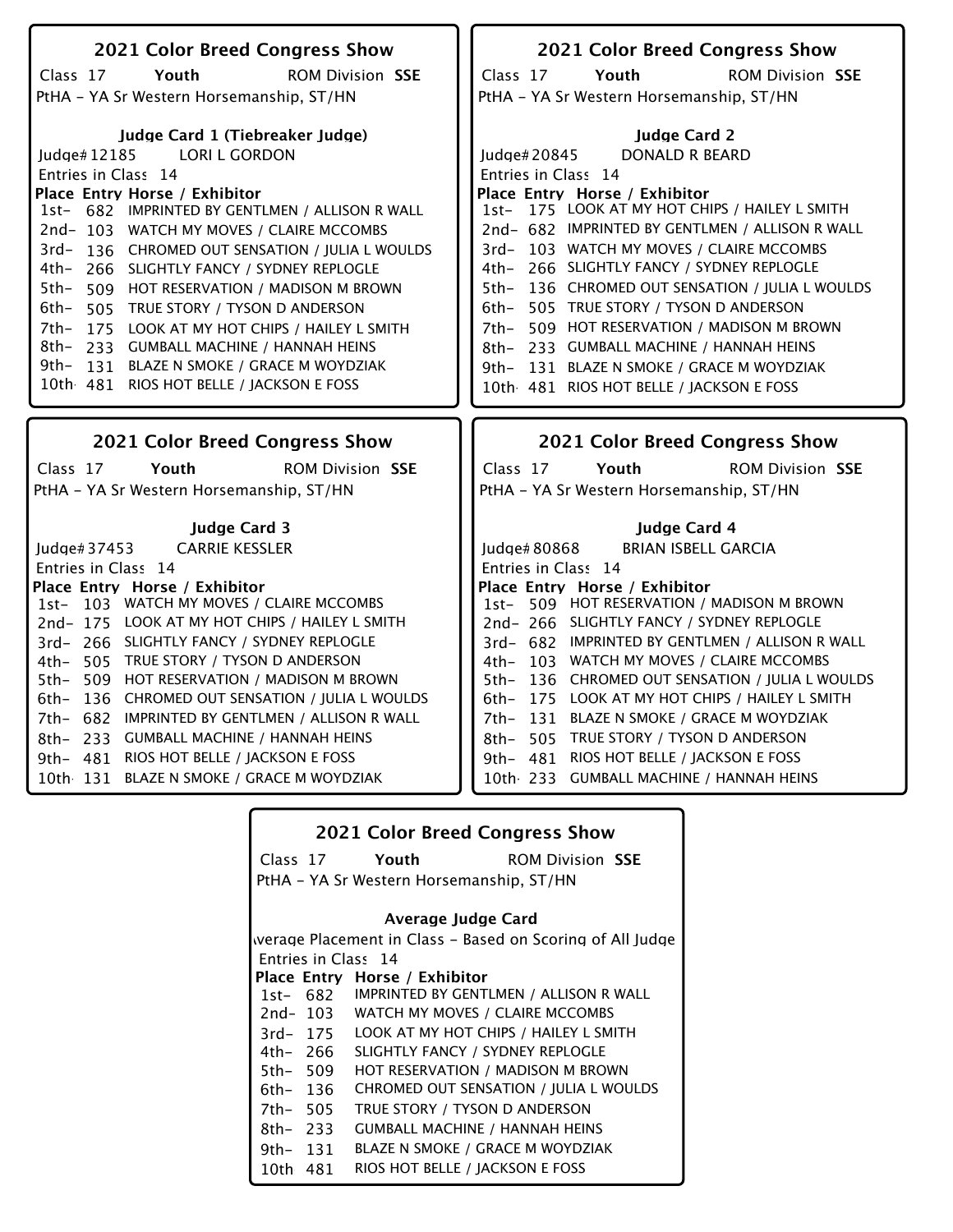| 2021 Color Breed Congress Show                                            | 2021 Color Breed Congress Show                                                             |
|---------------------------------------------------------------------------|--------------------------------------------------------------------------------------------|
| Class 18<br>Youth<br><b>ROM Division SSE</b>                              | Youth<br><b>ROM Division SSE</b><br>Class 18                                               |
| PtHA - YA Western Horsemanship, ST/HN, Solid                              | PtHA - YA Western Horsemanship, ST/HN, Solid                                               |
|                                                                           |                                                                                            |
| Judge Card 1 (Tiebreaker Judge)                                           | <b>Judge Card 2</b>                                                                        |
| <b>DONALD R BEARD</b><br>ludae#20845                                      | <b>CARRIE KESSLER</b><br>ludge# $37453$                                                    |
| Entries in Class 14                                                       |                                                                                            |
|                                                                           | Entries in Class 14<br>Place Entry Horse / Exhibitor                                       |
| Place Entry Horse / Exhibitor<br>1st- 486 TIMELESS TALENT / ISABELLA DOAN | 1st- 486 TIMELESS TALENT / ISABELLA DOAN                                                   |
|                                                                           | 2nd- 454 ONE HOT ZIPCODE / GABRIELLA REYES                                                 |
| 2nd-454 ONE HOT ZIPCODE / GABRIELLA REYES                                 |                                                                                            |
| 3rd- 571 PATRON ON N IMPULSE / AVA R SMITH                                | 3rd- 485 EXQUISITE COURTNEY / REAGAN BOSWELL<br>4th- 571 PATRON ON N IMPULSE / AVA R SMITH |
| 4th- 340 SINFULLY FANCY / MACIE PUTZ                                      |                                                                                            |
| 5th- 656 SH WILLY B IMMORTAL / KYLEIGH JO HEIKES                          | 318 SHES ZIPPIN RAGEOUS / APRIL GOOLSBY<br>5th–                                            |
| 6th-<br>318 SHES ZIPPIN RAGEOUS / APRIL GOOLSBY                           | 6th- 340 SINFULLY FANCY / MACIE PUTZ                                                       |
| 7th- 672 THE GOODS / SARAH A HARNISH                                      | 7th- 540 BOX O CHOCOLATES / SAKARI WILKINSON                                               |
| 8th- 485 EXQUISITE COURTNEY / REAGAN BOSWELL                              | 8th- 672 THE GOODS / SARAH A HARNISH                                                       |
| <b>BOX O CHOCOLATES / SAKARI WILKINSON</b><br>9th– 540                    | 9th- 656 SH WILLY B IMMORTAL / KYLEIGH JO HEIKES                                           |
| 10th 130 ONE GOOD DREAM / LENA S SCHLIENTZ                                | 10th 130 ONE GOOD DREAM / LENA S SCHLIENTZ                                                 |
|                                                                           |                                                                                            |
|                                                                           |                                                                                            |
|                                                                           |                                                                                            |
| <b>2021 Color Breed Congress Show</b>                                     | <b>2021 Color Breed Congress Show</b>                                                      |
| Class 18<br>Youth<br><b>ROM Division SSE</b>                              | Youth<br><b>ROM Division SSE</b><br>Class 18                                               |
|                                                                           |                                                                                            |
| PtHA - YA Western Horsemanship, ST/HN, Solid                              | PtHA - YA Western Horsemanship, ST/HN, Solid                                               |
| <b>Judge Card 3</b>                                                       | Judge Card 4                                                                               |
| <b>BRIAN ISBELL GARCIA</b>                                                |                                                                                            |
| Judge# 80868                                                              | <b>LORI L GORDON</b><br>Judge# 12185                                                       |
| Entries in Class 14                                                       | Entries in Class 14                                                                        |
| Place Entry Horse / Exhibitor<br>1st- 486 TIMELESS TALENT / ISABELLA DOAN | Place Entry Horse / Exhibitor<br>1st- 486 TIMELESS TALENT / ISABELLA DOAN                  |
| 2nd-454 ONE HOT ZIPCODE / GABRIELLA REYES                                 | 2nd-454 ONE HOT ZIPCODE / GABRIELLA REYES                                                  |
| 3rd- 571 PATRON ON N IMPULSE / AVA R SMITH                                | 3rd- 656 SH WILLY B IMMORTAL / KYLEIGH JO HEIKES                                           |
| 4th- 672 THE GOODS / SARAH A HARNISH                                      | 4th- 318 SHES ZIPPIN RAGEOUS / APRIL GOOLSBY                                               |
| 5th- 656 SH WILLY B IMMORTAL / KYLEIGH JO HEIKES                          | 5th- 672 THE GOODS / SARAH A HARNISH                                                       |
| 6th- 340 SINFULLY FANCY / MACIE PUTZ                                      | 6th- 571 PATRON ON N IMPULSE / AVA R SMITH                                                 |
| 7th- 540 BOX O CHOCOLATES / SAKARI WILKINSON                              |                                                                                            |
|                                                                           | 7th- 485 EXQUISITE COURTNEY / REAGAN BOSWELL                                               |
| 8th- 318 SHES ZIPPIN RAGEOUS / APRIL GOOLSBY                              | 8th- 340 SINFULLY FANCY / MACIE PUTZ                                                       |
| EXQUISITE COURTNEY / REAGAN BOSWELL<br>9th– 485                           | 9th- 540 BOX O CHOCOLATES / SAKARI WILKINSON                                               |
| 10th 130 ONE GOOD DREAM / LENA S SCHLIENTZ                                | 10th 130 ONE GOOD DREAM / LENA S SCHLIENTZ                                                 |

|          |          | <b>2021 Color Breed Congress Show</b>        |                                                           |
|----------|----------|----------------------------------------------|-----------------------------------------------------------|
|          |          | Class 18 Youth                               | <b>ROM Division SSE</b>                                   |
|          |          | PtHA – YA Western Horsemanship, ST/HN, Solid |                                                           |
|          |          |                                              |                                                           |
|          |          | Average Judge Card                           |                                                           |
|          |          |                                              | werage Placement in Class - Based on Scoring of All Judge |
|          |          | Entries in Class 14                          |                                                           |
|          |          | Place Entry Horse / Exhibitor                |                                                           |
|          |          | 1st- 486 TIMELESS TALENT / ISABELLA DOAN     |                                                           |
|          | 2nd- 454 | ONE HOT ZIPCODE / GABRIELLA REYES            |                                                           |
|          | 3rd- 571 | PATRON ON N IMPULSE / AVA R SMITH            |                                                           |
|          | 4th– 656 | SH WILLY B IMMORTAL / KYLEIGH JO HEIKES      |                                                           |
| 5th- 318 |          | SHES ZIPPIN RAGEOUS / APRIL GOOLSBY          |                                                           |
| 6th– 340 |          | SINFULLY FANCY / MACIE PUTZ                  |                                                           |
| 7th- 672 |          | THE GOODS / SARAH A HARNISH                  |                                                           |
| 8th- 485 |          | EXQUISITE COURTNEY / REAGAN BOSWELL          |                                                           |
| 9th- 540 |          | <b>BOX O CHOCOLATES / SAKARI WILKINSON</b>   |                                                           |
| 10th 130 |          | ONE GOOD DREAM / LENA S SCHLIENTZ            |                                                           |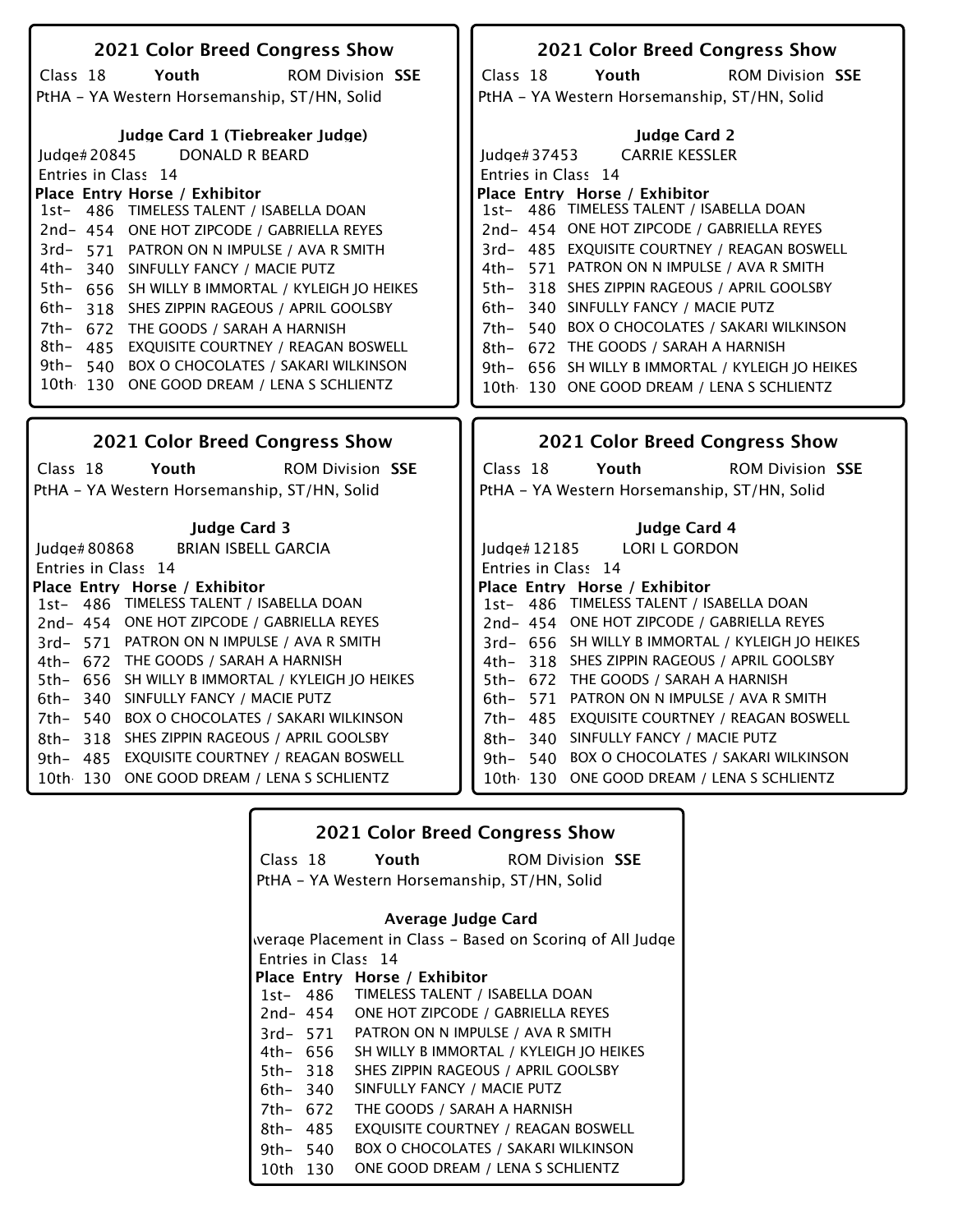| 2021 Color Breed Congress Show                               | 2021 Color Breed Congress Show                      |
|--------------------------------------------------------------|-----------------------------------------------------|
| Class 19<br>Amateur<br><b>ROM Division NSH</b>               | Class 19<br><b>ROM Division NSH</b><br>Amateur      |
| PtHA - AM Novice Western Showmanship, ST/HN                  | PtHA - AM Novice Western Showmanship, ST/HN         |
| Judge Card 1 (Tiebreaker Judge)                              | <b>Judge Card 2</b>                                 |
| <b>HAROLD (BUTCH) WATSON</b><br>ludge#81568                  | <b>JENNY LA GRANGE</b><br>Judge#16078               |
| Entries in Class 15                                          | Entries in Class 15                                 |
| Place Entry Horse / Exhibitor                                | Place Entry Horse / Exhibitor                       |
| 187 BACK TO THE FUTURE / STACEY M BIGGE<br>1st-              | 1st- 566 OH WHATA RIDE / MICHELLE J JOHNSTON        |
| 2nd-103 WATCH MY MOVES / JODI I MCCOMBS                      | 2nd- 628 I WILL BE GOOD / KIMBERLY A BEGEMANN       |
| 3rd- 628 I WILL BE GOOD / KIMBERLY A BEGEMANN                | 3rd-187 BACK TO THE FUTURE / STACEY M BIGGE         |
| 4th- 566 OH WHATA RIDE / MICHELLE I JOHNSTON                 | 352 KOTA CHROME FLASH / PAMELA J THIELEN<br>4th–    |
| 5th-<br><b>BODY LIKE A BACK ROAD / ERIN N DAVISON</b><br>388 | 5th- 671 WHATA TOTAL DIVA / KELLY HAGELIN           |
| 6th– 494<br><b>BIG DRILLER / SCOTT BERRY</b>                 | 376 ITS ALL BHINDTHE ZIPR / KAMBER SMITH<br>6th-    |
| 7th- 376 ITS ALL BHINDTHE ZIPR / KAMBER SMITH                | 7th- 494 BIG DRILLER / SCOTT BERRY                  |
| 8th- 671 WHATA TOTAL DIVA / KELLY HAGELIN                    | 388 BODY LIKE A BACK ROAD / ERIN N DAVISON<br>8th–  |
| 9th- 306 JUDGE ME FANCY / KATHERINE COLE                     |                                                     |
| 10th 352 KOTA CHROME FLASH / PAMELA J THIELEN                | 202 JS MISS DOUBLE DESIGN / ERIN N JACOBSON<br>9th- |
|                                                              | 10th 306 JUDGE ME FANCY / KATHERINE COLE            |
|                                                              |                                                     |
|                                                              |                                                     |
| 2021 Color Breed Congress Show                               | 2021 Color Breed Congress Show                      |
| Class 19<br><b>ROM Division NSH</b><br>Amateur               | Class 19<br><b>ROM Division NSH</b><br>Amateur      |
|                                                              |                                                     |
| PtHA - AM Novice Western Showmanship, ST/HN                  | PtHA - AM Novice Western Showmanship, ST/HN         |
| <b>Judge Card 3</b>                                          | Judge Card 4                                        |
| <b>SHERRY HAYNES</b><br>Judge# 24915                         | STEPHANIE R MCCONNELL<br>ludge#36628                |
| Entries in Class 15                                          | Entries in Class 15                                 |
| Place Entry Horse / Exhibitor                                | Place Entry Horse / Exhibitor                       |
| 1st- 187 BACK TO THE FUTURE / STACEY M BIGGE                 | 1st- 566 OH WHATA RIDE / MICHELLE J JOHNSTON        |
| 2nd- 628 I WILL BE GOOD / KIMBERLY A BEGEMANN                | 2nd- 628 I WILL BE GOOD / KIMBERLY A BEGEMANN       |
| 3rd- 566 OH WHATA RIDE / MICHELLE J JOHNSTON                 | 3rd-187 BACK TO THE FUTURE / STACEY M BIGGE         |
| 4th- 494 BIG DRILLER / SCOTT BERRY                           | 4th- 306 JUDGE ME FANCY / KATHERINE COLE            |
| 5th- 103 WATCH MY MOVES / JODI I MCCOMBS                     | 5th- 494 BIG DRILLER / SCOTT BERRY                  |
| 388 BODY LIKE A BACK ROAD / ERIN N DAVISON<br>$6th-$         | 6th- 388 BODY LIKE A BACK ROAD / ERIN N DAVISON     |
| 7th- 376 ITS ALL BHINDTHE ZIPR / KAMBER SMITH                | 7th- 376 ITS ALL BHINDTHE ZIPR / KAMBER SMITH       |
| 8th- 306 JUDGE ME FANCY / KATHERINE COLE                     | 8th- 352 KOTA CHROME FLASH / PAMELA J THIELEN       |
| 9th- 202 IS MISS DOUBLE DESIGN / ERIN N JACOBSON             | 9th- 202 IS MISS DOUBLE DESIGN / ERIN N JACOBSON    |
| 10th 294 DECKORATIONS / MANDY L ZWIEFEL                      | 10th 671 WHATA TOTAL DIVA / KELLY HAGELIN           |

| <b>2021 Color Breed Congress Show</b> |          |                                                           |  |
|---------------------------------------|----------|-----------------------------------------------------------|--|
|                                       | Class 19 | <b>Amateur</b> ROM Division NSH                           |  |
|                                       |          | PtHA - AM Novice Western Showmanship, ST/HN               |  |
| Average Judge Card                    |          |                                                           |  |
|                                       |          | werage Placement in Class – Based on Scoring of All Judge |  |
|                                       |          | Entries in Class 15                                       |  |
|                                       |          | Place Entry Horse / Exhibitor                             |  |
|                                       | 1st- 187 | BACK TO THE FUTURE / STACEY M BIGGE                       |  |
|                                       | 2nd- 566 | OH WHATA RIDE / MICHELLE J JOHNSTON                       |  |
| 3rd- 628                              |          | I WILL BE GOOD / KIMBERLY A BEGEMANN                      |  |
| 4th– 494                              |          | <b>BIG DRILLER / SCOTT BERRY</b>                          |  |
| 5th-388                               |          | <b>BODY LIKE A BACK ROAD / ERIN N DAVISON</b>             |  |
| 6th- 103                              |          | WATCH MY MOVES / JODI I MCCOMBS                           |  |
| 7th- 376                              |          | ITS ALL BHINDTHE ZIPR / KAMBER SMITH                      |  |
| $8th-306$                             |          | <b>JUDGE ME FANCY / KATHERINE COLE</b>                    |  |
| 9th- $352$                            |          | KOTA CHROME FLASH / PAMELA J THIELEN                      |  |
| 10th                                  | 671      | WHATA TOTAL DIVA / KELLY HAGELIN                          |  |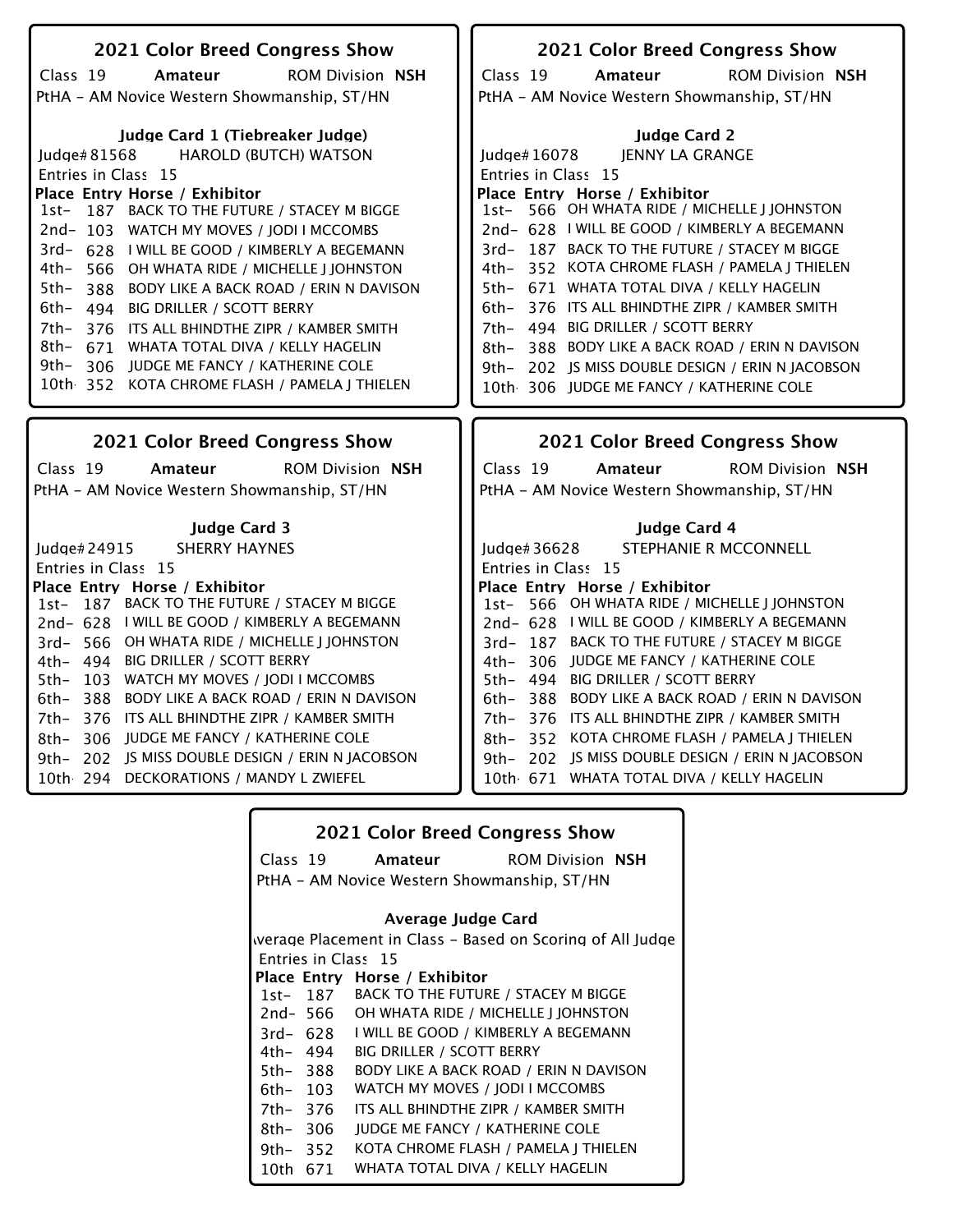| 2021 Color Breed Congress Show                                                                     | 2021 Color Breed Congress Show                                                            |
|----------------------------------------------------------------------------------------------------|-------------------------------------------------------------------------------------------|
| Class 20<br>Amateur<br><b>ROM Division WWSH</b>                                                    | Class 20<br>Amateur<br><b>ROM Division WWSH</b>                                           |
| PtHA - AM Sr/El W/T Western Showmanship, ST/HN                                                     | PtHA - AM Sr/El W/T Western Showmanship, ST/HN                                            |
|                                                                                                    |                                                                                           |
| Judge Card 1 (Tiebreaker Judge)                                                                    | <b>Judge Card 2</b>                                                                       |
| JENNY LA GRANGE<br>Judge# $16078$                                                                  | <b>SHERRY HAYNES</b><br>Judge#24915                                                       |
| Entries in Class 32                                                                                | Entries in Class 32                                                                       |
| Place Entry Horse / Exhibitor                                                                      | Place Entry Horse / Exhibitor                                                             |
| 1st- 676 SO BLAZING IM BLUE / TANYA M MOORE                                                        | 1st- 336 BIGTIME FANCY / BARBARA MILLER                                                   |
| 2nd-336 BIGTIME FANCY / BARBARA MILLER                                                             | 2nd- 676 SO BLAZING IM BLUE / TANYA M MOORE                                               |
| 3rd- 661 HES WISER / ANN NORDQUIST                                                                 | 3rd-173 MELODY OF A COWBOY / RONALD D LARSON                                              |
| 4th- 480 SHES A ROCKN KRYMSUN / KRISTINE S CVIKOTA                                                 | 4th- 661 HES WISER / ANN NORDQUIST                                                        |
| 5th-<br>142 PLAYIN WITH EYELINER / DANIEL W LAUER                                                  | 5th- 356 FAR OUT INVITATION / PATRICIA A MOORE                                            |
| 6th- 435 ROMANTICIZED / JANI SPARR                                                                 | 350 THE PINK PANTHER / JENNIFER F HARTMANN<br>6th-                                        |
| 7th-<br>356 FAR OUT INVITATION / PATRICIA A MOORE                                                  | 142 PLAYIN WITH EYELINER / DANIEL W LAUER<br>7th-                                         |
| 8th-<br>350 THE PINK PANTHER / JENNIFER F HARTMANN                                                 | 8th- 480 SHES A ROCKN KRYMSUN / KRISTINE S CVIKOTA                                        |
| 9th- 173 MELODY OF A COWBOY / RONALD D LARSON<br>10th 440 I CANT GET ENOUGH / PAMELA ARCHULETA     | 9th- 150 INVITED BY CANDY / JACKIE L HODGE                                                |
|                                                                                                    | 10th 435 ROMANTICIZED / JANI SPARR                                                        |
|                                                                                                    |                                                                                           |
|                                                                                                    |                                                                                           |
| <b>2021 Color Breed Congress Show</b>                                                              | <b>2021 Color Breed Congress Show</b>                                                     |
| Class 20<br>Amateur<br><b>ROM Division WWSH</b>                                                    | Class 20<br>Amateur<br><b>ROM Division WWSH</b>                                           |
| PtHA - AM Sr/El W/T Western Showmanship, ST/HN                                                     | PtHA - AM Sr/El W/T Western Showmanship, ST/HN                                            |
|                                                                                                    |                                                                                           |
| <b>Judge Card 3</b>                                                                                | <b>Judge Card 4</b>                                                                       |
| Judge# 36628<br>STEPHANIE R MCCONNELL                                                              | Judge#81568<br><b>HAROLD (BUTCH) WATSON</b>                                               |
| Entries in Class 32                                                                                | Entries in Class 32                                                                       |
| Place Entry Horse / Exhibitor                                                                      | Place Entry Horse / Exhibitor                                                             |
| 1st- 676 SO BLAZING IM BLUE / TANYA M MOORE                                                        | 1st- 336 BIGTIME FANCY / BARBARA MILLER                                                   |
| 2nd-336 BIGTIME FANCY / BARBARA MILLER                                                             | 2nd- 676 SO BLAZING IM BLUE / TANYA M MOORE                                               |
| 3rd-150 INVITED BY CANDY / JACKIE L HODGE                                                          | 3rd-173 MELODY OF A COWBOY / RONALD D LARSON                                              |
| 4th- 173 MELODY OF A COWBOY / RONALD D LARSON                                                      | 4th- 350 THE PINK PANTHER / JENNIFER F HARTMANN                                           |
| 142 PLAYIN WITH EYELINER / DANIEL W LAUER<br>$5th-$                                                | 5th- 435 ROMANTICIZED / JANI SPARR                                                        |
| 6th- 356 FAR OUT INVITATION / PATRICIA A MOORE                                                     | 6th- 480 SHES A ROCKN KRYMSUN / KRISTINE S CVIKOTA                                        |
| THE PINK PANTHER / JENNIFER F HARTMANN<br>7th- 350                                                 | 7th- 661 HES WISER / ANN NORDQUIST                                                        |
| 8th- 661 HES WISER / ANN NORDQUIST                                                                 | 8th- 356 FAR OUT INVITATION / PATRICIA A MOORE                                            |
| $9th-$<br>402 LOPIN TO A WIN / TRACY POHLMAN<br>10th 480 SHES A ROCKN KRYMSUN / KRISTINE S CVIKOTA | 9th- 142 PLAYIN WITH EYELINER / DANIEL W LAUER<br>10th 402 LOPIN TO A WIN / TRACY POHLMAN |

| <b>2021 Color Breed Congress Show</b> |          |                                                           |  |
|---------------------------------------|----------|-----------------------------------------------------------|--|
|                                       | Class 20 | <b>Amateur</b> ROM Division WWSH                          |  |
|                                       |          | PtHA - AM Sr/El W/T Western Showmanship, ST/HN            |  |
|                                       |          |                                                           |  |
|                                       |          | Average Judge Card                                        |  |
|                                       |          | werage Placement in Class – Based on Scoring of All Judge |  |
|                                       |          | Entries in Class 32                                       |  |
|                                       |          | Place Entry Horse / Exhibitor                             |  |
|                                       | 1st- 676 | SO BLAZING IM BLUE / TANYA M MOORE                        |  |
|                                       | 2nd- 336 | BIGTIME FANCY / BARBARA MILLER                            |  |
|                                       | 3rd- 173 | MELODY OF A COWBOY / RONALD D LARSON                      |  |
|                                       | 4th– 661 | HES WISER / ANN NORDQUIST                                 |  |
|                                       | 5th- 142 | PLAYIN WITH EYELINER / DANIEL W LAUER                     |  |
| 6th- 350                              |          | THE PINK PANTHER / JENNIFER F HARTMANN                    |  |
| 7th- 480                              |          | SHES A ROCKN KRYMSUN / KRISTINE S CVIKOTA                 |  |
| 8th-356                               |          | FAR OUT INVITATION / PATRICIA A MOORE                     |  |
| 9th- 435                              |          | ROMANTICIZED / JANI SPARR                                 |  |
| 10th 150                              |          | INVITED BY CANDY / IACKIE L HODGE                         |  |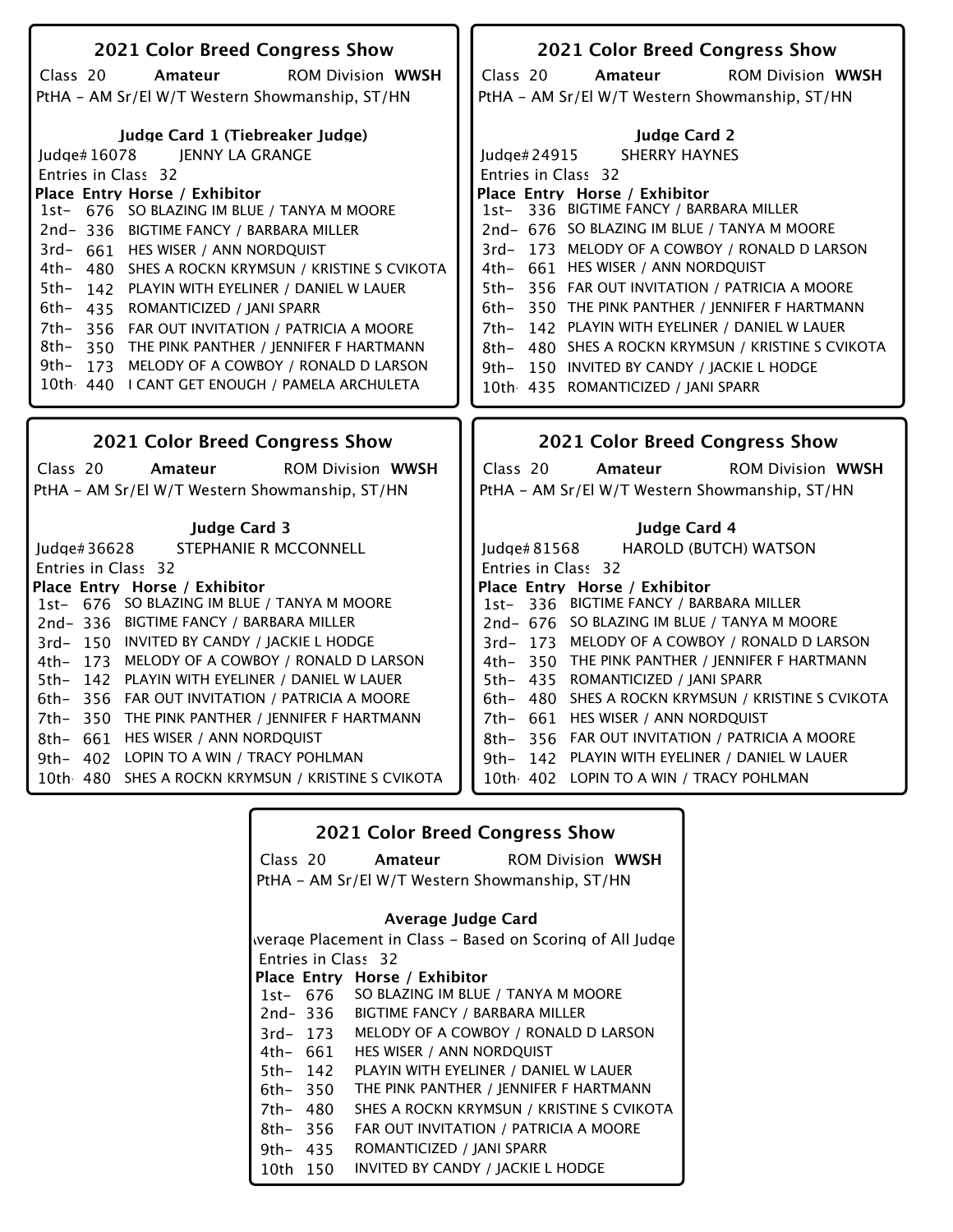| 2021 Color Breed Congress Show                                                      | 2021 Color Breed Congress Show                                             |
|-------------------------------------------------------------------------------------|----------------------------------------------------------------------------|
|                                                                                     |                                                                            |
| Class 21<br><b>ROM Division WWSH</b><br>Amateur                                     | Class <sub>21</sub><br><b>ROM Division WWSH</b><br>Amateur                 |
| PtHA - AM Jr W/T Western Showmanship, ST/HN                                         | PtHA - AM Jr W/T Western Showmanship, ST/HN                                |
| Judge Card 1 (Tiebreaker Judge)                                                     | <b>Judge Card 2</b>                                                        |
| <b>SHERRY HAYNES</b><br>ludae#24915                                                 | STEPHANIE R MCCONNELL<br>Judge#36628                                       |
| Entries in Class 18                                                                 | Entries in Class 18                                                        |
| Place Entry Horse / Exhibitor<br>186 JOHNS SOUTHERN COMFORT / KATIE L BIGGE<br>1st- | Place Entry Horse / Exhibitor<br>1st- 649 SITTIN SIDEWAYS / JORDIN EDWARDS |
| 2nd- 649 SITTIN SIDEWAYS / JORDIN EDWARDS                                           | 2nd- 440 LCANT GET ENOUGH / JASON C ARCHULETA                              |
| 3rd- 440 I CANT GET ENOUGH / JASON C ARCHULETA                                      | 3rd-197 A ROCKIN ZIPPER / REBECCA L STONE                                  |
| 4th- 313 GO FANCY OR GO HOME / REGINA R HODGE                                       | 4th- 313 GO FANCY OR GO HOME / REGINA R HODGE                              |
| 5th-<br>197 A ROCKIN ZIPPER / REBECCA L STONE                                       | 5th- 385 A SPECIAL HOT CHIP / MARAH SMITH                                  |
| 6th- 634 MAEBE JUST AS COOL / ERIKA K ANDERSON                                      | 6th- 201 DIRT IN THE MOONLITE / ERIN N JACOBSON                            |
| 7th-385 A SPECIAL HOT CHIP / MARAH SMITH                                            | 186 JOHNS SOUTHERN COMFORT / KATIE L BIGGE<br>7th–                         |
| 8th- 201 DIRT IN THE MOONLITE / ERIN N IACOBSON                                     | 8th- 618 HF SPANISH ARTISTRY / DARCHELLE TWEADY                            |
| 9th- 618 HF SPANISH ARTISTRY / DARCHELLE TWEADY                                     | 9th- 198 GO LUCKY ROLEX / COURTNEY L CEARLEY                               |
| 10th 213 SCOTCH ON THE MOON / KRISTY KUDLICK                                        | 10th 634 MAEBE JUST AS COOL / ERIKA K ANDERSON                             |
|                                                                                     |                                                                            |
|                                                                                     |                                                                            |
|                                                                                     |                                                                            |
| <b>2021 Color Breed Congress Show</b>                                               | 2021 Color Breed Congress Show                                             |
| <b>ROM Division WWSH</b><br>Class 21<br>Amateur                                     | Class <sub>21</sub><br><b>ROM Division WWSH</b><br>Amateur                 |
| PtHA - AM Jr W/T Western Showmanship, ST/HN                                         | PtHA - AM Jr W/T Western Showmanship, ST/HN                                |
| <b>Iudge Card 3</b>                                                                 |                                                                            |
|                                                                                     | Judge Card 4<br><b>JENNY LA GRANGE</b><br>ludge $#16078$                   |
| <b>HAROLD (BUTCH) WATSON</b><br>Judge#81568<br>Entries in Class 18                  | Entries in Class 18                                                        |
| Place Entry Horse / Exhibitor                                                       | Place Entry Horse / Exhibitor                                              |
| 1st- 649 SITTIN SIDEWAYS / JORDIN EDWARDS                                           | 1st- 649 SITTIN SIDEWAYS / JORDIN EDWARDS                                  |
| 2nd-186 JOHNS SOUTHERN COMFORT / KATIE L BIGGE                                      | 2nd-440 I CANT GET ENOUGH / JASON C ARCHULETA                              |
| 3rd-197 A ROCKIN ZIPPER / REBECCA L STONE                                           | 3rd- 186 JOHNS SOUTHERN COMFORT / KATIE L BIGGE                            |
| 4th- 440 I CANT GET ENOUGH / JASON C ARCHULETA                                      | 4th- 385 A SPECIAL HOT CHIP / MARAH SMITH                                  |
| 5th- 634 MAEBE JUST AS COOL / ERIKA K ANDERSON                                      | 5th- 313 GO FANCY OR GO HOME / REGINA R HODGE                              |
| 372 GOOD TO SHINE / BROOKE A LEWIS<br>6th-                                          | 6th- 634 MAEBE JUST AS COOL / ERIKA K ANDERSON                             |
| 385 A SPECIAL HOT CHIP / MARAH SMITH<br>7th–                                        | 7th- 197 A ROCKIN ZIPPER / REBECCA L STONE                                 |
| 198 GO LUCKY ROLEX / COURTNEY L CEARLEY<br>8th–                                     | 8th- 618 HF SPANISH ARTISTRY / DARCHELLE TWEADY                            |
| 618 HF SPANISH ARTISTRY / DARCHELLE TWEADY<br>9th–                                  | 9th- 198 GO LUCKY ROLEX / COURTNEY L CEARLEY                               |
| 10th 201 DIRT IN THE MOONLITE / ERIN N JACOBSON                                     | 10th 213 SCOTCH ON THE MOON / KRISTY KUDLICK                               |

| <b>2021 Color Breed Congress Show</b> |          |                                                           |
|---------------------------------------|----------|-----------------------------------------------------------|
|                                       | Class 21 | <b>Amateur</b> ROM Division WWSH                          |
|                                       |          | PtHA – AM Jr W/T Western Showmanship, ST/HN               |
| Average Judge Card                    |          |                                                           |
|                                       |          | werage Placement in Class – Based on Scoring of All Judge |
|                                       |          | Entries in Class 18                                       |
|                                       |          | Place Entry Horse / Exhibitor                             |
|                                       | 1st- 649 | SITTIN SIDEWAYS / JORDIN EDWARDS                          |
|                                       | 2nd- 186 | JOHNS SOUTHERN COMFORT / KATIE L BIGGE                    |
| $3rd - 440$                           |          | I CANT GET ENOUGH / JASON C ARCHULETA                     |
| 4th– 197                              |          | A ROCKIN ZIPPER / REBECCA L STONE                         |
| 5th- 313                              |          | GO FANCY OR GO HOME / REGINA R HODGE                      |
| 6th- 385                              |          | A SPECIAL HOT CHIP / MARAH SMITH                          |
| 7th- 634                              |          | MAEBE JUST AS COOL / ERIKA K ANDERSON                     |
| 8th- 201                              |          | DIRT IN THE MOONLITE / ERIN N JACOBSON                    |
| 9th- $618$                            |          | HE SPANISH ARTISTRY / DARCHELLE TWEADY                    |
| 10th -                                | 198      | <b>GO LUCKY ROLEX / COURTNEY L CEARLEY</b>                |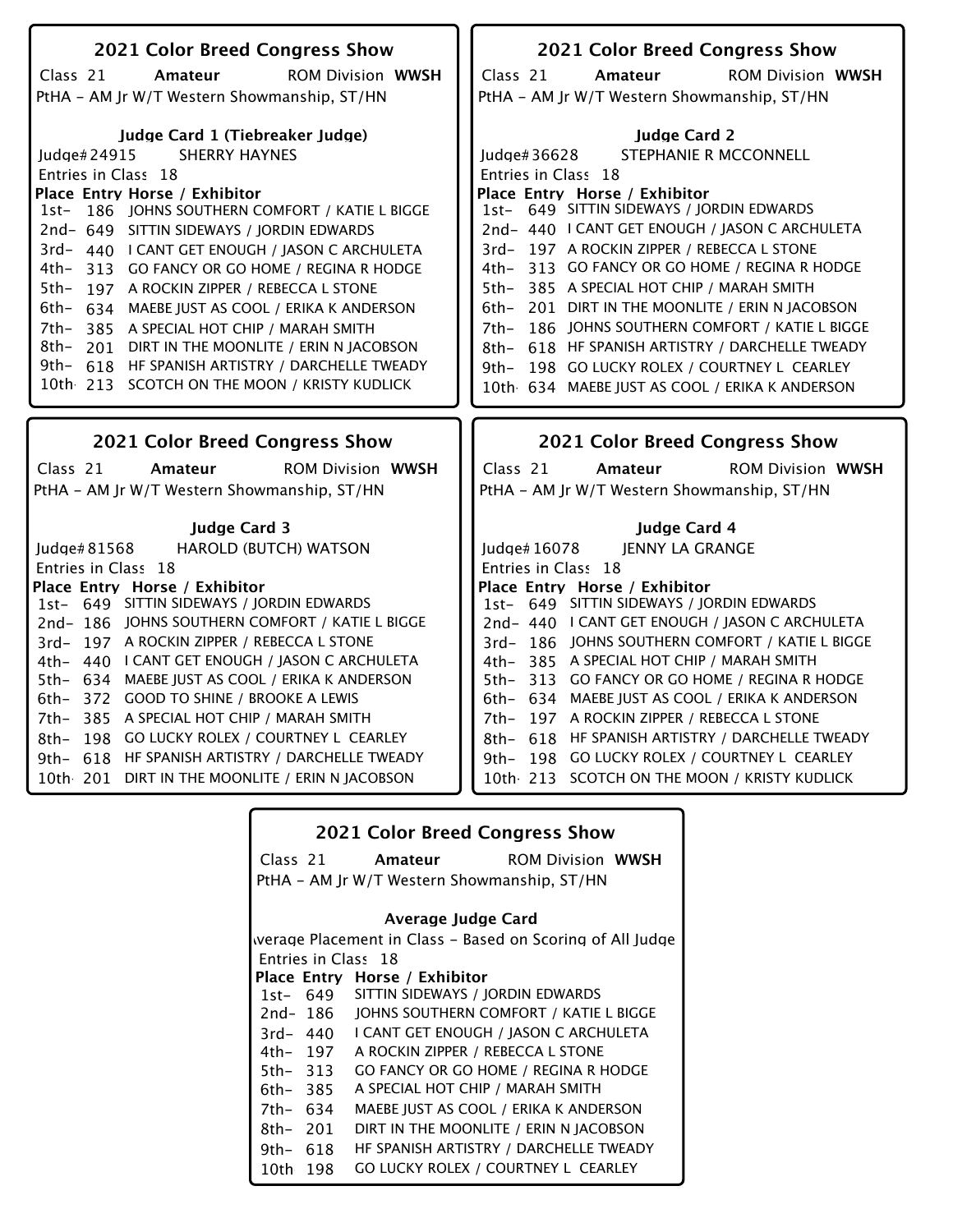| 2021 Color Breed Congress Show                        | 2021 Color Breed Congress Show                         |  |
|-------------------------------------------------------|--------------------------------------------------------|--|
| Class 22<br>Amateur<br><b>ROM Division WSH</b>        | Class 22<br><b>ROM Division WSH</b><br>Amateur         |  |
| PtHA - AM Jr Western Showmanship, ST/HN               | PtHA - AM Jr Western Showmanship, ST/HN                |  |
|                                                       |                                                        |  |
| Judge Card 1 (Tiebreaker Judge)                       | <b>Judge Card 2</b>                                    |  |
| STEPHANIE R MCCONNELL<br>Judge#36628                  | <b>HAROLD (BUTCH) WATSON</b><br>Judge#81568            |  |
| Entries in Class 16                                   | Entries in Class 16                                    |  |
| Place Entry Horse / Exhibitor                         | Place Entry Horse / Exhibitor                          |  |
| 1st- 134 AS SEEN ON TV / ERICA R DAY                  | 1st- 134 AS SEEN ON TV / ERICA R DAY                   |  |
| 2nd-336 BIGTIME FANCY / JORDAN B JONES                | 2nd-336 BIGTIME FANCY / JORDAN B JONES                 |  |
| 3rd- 582 MY TIME TO WIN / LISA M FORBES CARDELLO      | 3rd- 652 NEVER SAY TOO FANCY / REGINA R HODGE          |  |
| 4th- 652 NEVER SAY TOO FANCY / REGINA R HODGE         | 4th- 297 THE ULTIMATE ZIPSTER / GRACE BUDLER           |  |
| 5th-<br>297 THE ULTIMATE ZIPSTER / GRACE BUDLER       | 5th- 194 RECKLESS CHARLIE / SUNNY E STROEDE            |  |
| 6th-<br>194 RECKLESS CHARLIE / SUNNY E STROEDE        | 333 WHITE GIRL IN RED / MICHELLE LYN HAVEMAN<br>$6th-$ |  |
| 7th–<br>120 FORGET ABOUT IT / DANA DIDDE              | 582 MY TIME TO WIN / LISA M FORBES CARDELLO<br>7th–    |  |
| 8th-<br>333 WHITE GIRL IN RED / MICHELLE LYN HAVEMAN  | 206 TALKIN FANCY / ANGELA DE LA RIVA<br>8th–           |  |
| 156 GENTLEMEN GET LUCKY TOO / SARAH L SCHIEFI<br>9th– | 156 GENTLEMEN GET LUCKY TOO / SARAH L SCHIEFI<br>9th–  |  |
| 10th 206 TALKIN FANCY / ANGELA DE LA RIVA             | 10th 177 OUTSTANDINGLY / NATALIE L MRZYWKA             |  |
|                                                       |                                                        |  |
|                                                       |                                                        |  |
| 2021 Color Breed Congress Show                        | 2021 Color Breed Congress Show                         |  |
| Class 22<br><b>ROM Division WSH</b><br>Amateur        | Class 22<br><b>ROM Division WSH</b><br>Amateur         |  |
|                                                       |                                                        |  |
| PtHA - AM Jr Western Showmanship, ST/HN               | PtHA - AM Jr Western Showmanship, ST/HN                |  |
| <b>Judge Card 3</b>                                   | Judge Card 4                                           |  |
| <b>JENNY LA GRANGE</b><br>Judge# 16078                | <b>SHERRY HAYNES</b><br>Judge#24915                    |  |
| Entries in Class 16                                   | Entries in Class 16                                    |  |
| Place Entry Horse / Exhibitor                         | Place Entry Horse / Exhibitor                          |  |
| 1st- 134 AS SEEN ON TV / ERICA R DAY                  | 1st- 134 AS SEEN ON TV / ERICA R DAY                   |  |
| 2nd-297 THE ULTIMATE ZIPSTER / GRACE BUDLER           | 2nd-336 BIGTIME FANCY / JORDAN B JONES                 |  |
| 3rd-194 RECKLESS CHARLIE / SUNNY E STROEDE            | 3rd- 297 THE ULTIMATE ZIPSTER / GRACE BUDLER           |  |
| 4th- 652 NEVER SAY TOO FANCY / REGINA R HODGE         | 4th- 652 NEVER SAY TOO FANCY / REGINA R HODGE          |  |
| 5th- 336 BIGTIME FANCY / JORDAN B JONES               | 5th- 582 MY TIME TO WIN / LISA M FORBES CARDELLO       |  |
| 6th- 582 MY TIME TO WIN / LISA M FORBES CARDELLO      | 6th- 194 RECKLESS CHARLIE / SUNNY E STROEDE            |  |
| 7th- 333 WHITE GIRL IN RED / MICHELLE LYN HAVEMAN     | 7th- 333 WHITE GIRL IN RED / MICHELLE LYN HAVEMAN      |  |
| 177 OUTSTANDINGLY / NATALIE L MRZYWKA<br>8th-         | 177 OUTSTANDINGLY / NATALIE L MRZYWKA<br>8th–          |  |
| 156 GENTLEMEN GET LUCKY TOO / SARAH L SCHIEFI<br>9th– | 9th- 156 GENTLEMEN GET LUCKY TOO / SARAH L SCHIEFI     |  |
| 10th 120 FORGET ABOUT IT / DANA DIDDE                 | 10th 120 FORGET ABOUT IT / DANA DIDDE                  |  |

| <b>2021 Color Breed Congress Show</b>                     |          |                                                  |
|-----------------------------------------------------------|----------|--------------------------------------------------|
|                                                           |          | Class 22 <b>Amateur</b> ROM Division WSH         |
|                                                           |          | PtHA - AM Jr Western Showmanship, ST/HN          |
| Average Judge Card                                        |          |                                                  |
| werage Placement in Class – Based on Scoring of All Judge |          |                                                  |
|                                                           |          | Entries in Class 16                              |
|                                                           |          | Place Entry Horse / Exhibitor                    |
|                                                           |          | 1st-134 AS SEEN ON TV / ERICA R DAY              |
|                                                           | 2nd- 336 | BIGTIME FANCY / JORDAN B JONES                   |
|                                                           | 3rd- 297 | THE ULTIMATE ZIPSTER / GRACE BUDLER              |
|                                                           | 4th– 652 | NEVER SAY TOO FANCY / REGINA R HODGE             |
| 5th- 582                                                  |          | MY TIME TO WIN / LISA M FORBES CARDELLO          |
| 6th- 194                                                  |          | RECKLESS CHARLIE / SUNNY E STROEDE               |
| 7th-333                                                   |          | WHITE GIRL IN RED / MICHELLE LYN HAVEMAN         |
| 8th–                                                      | 177      | OUTSTANDINGLY / NATALIE L MRZYWKA                |
| 9th $-120$                                                |          | FORGET ABOUT IT / DANA DIDDE                     |
| 10th -                                                    | 156      | <b>GENTLEMEN GET LUCKY TOO / SARAH L SCHIEFI</b> |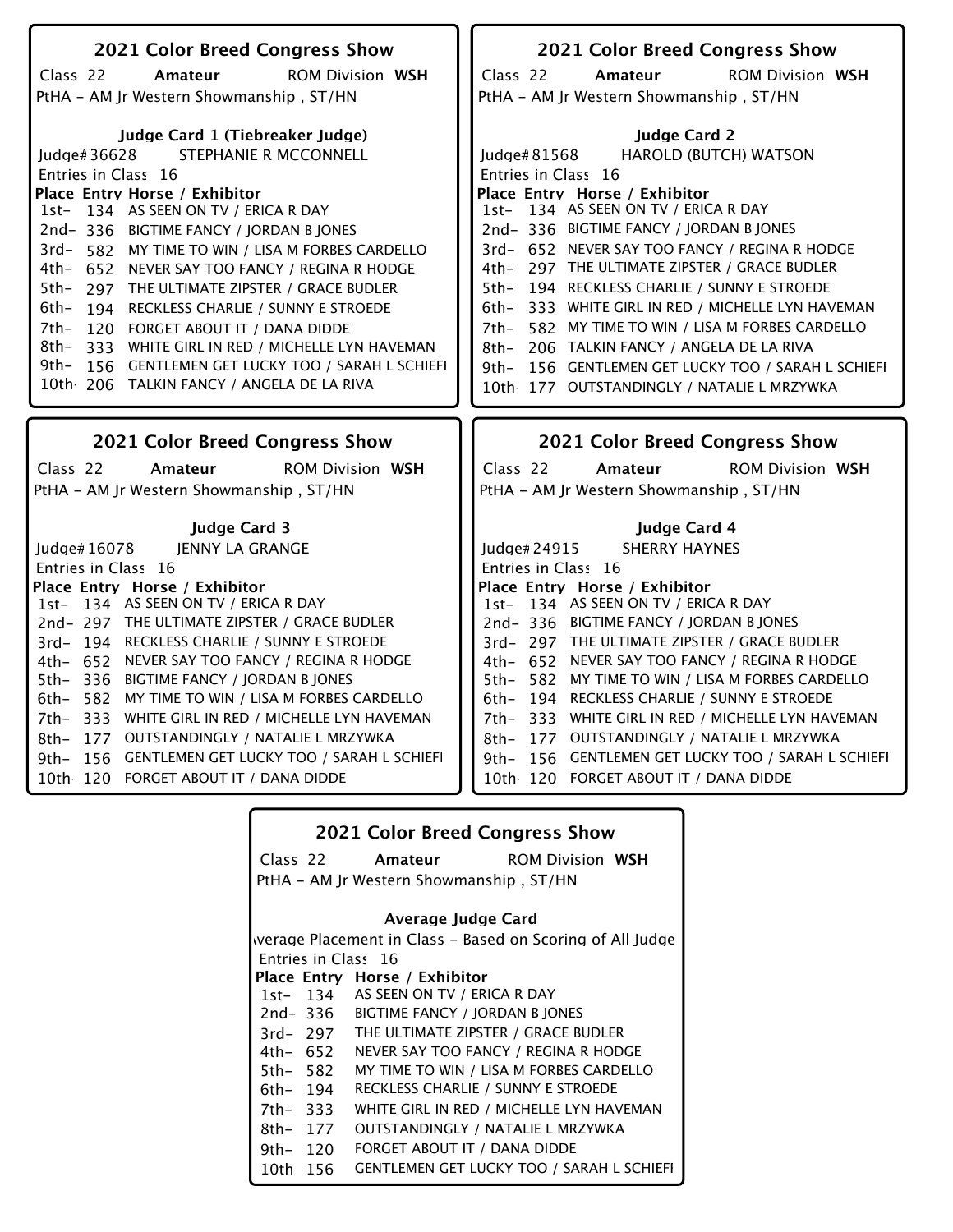| 2021 Color Breed Congress Show<br>Class 23<br><b>ROM Division WSH</b><br>Amateur<br>PtHA - AM Sr Western Showmanship, ST/HN<br>Judge Card 1 (Tiebreaker Judge)<br><b>HAROLD (BUTCH) WATSON</b><br>Judge#81568<br>Entries in Class 6<br>Place Entry Horse / Exhibitor<br>1st- 376 ITS ALL BHINDTHE ZIPR / KAMBER SMITH<br>2nd-188 OBVIOUSLY AN ASSET / KARI MCKELVIE<br>3rd- 494 BIG DRILLER / SCOTT BERRY<br>4th- 210 SCENICS RIO SOFT / JENNIFER M MCCULLOUGH<br>$5th-$<br>$6th-$<br>$7th-$<br>$8th-$<br>$9th-$<br>$10$ th | 2021 Color Breed Congress Show<br>Class 23<br><b>ROM Division WSH</b><br>Amateur<br>PtHA - AM Sr Western Showmanship, ST/HN<br><b>Judge Card 2</b><br>JENNY LA GRANGE<br>Judge# 16078<br>Entries in Class<br>6<br>Place Entry Horse / Exhibitor<br>1st- 376 ITS ALL BHINDTHE ZIPR / KAMBER SMITH<br>2nd-188 OBVIOUSLY AN ASSET / KARI MCKELVIE<br>3rd- 494 BIG DRILLER / SCOTT BERRY<br>4th- 210 SCENICS RIO SOFT / JENNIFER M MCCULLOUGH<br>$5th-$<br>$6th-$<br>$7th-$<br>$8th-$<br>$9th-$<br>10th |
|-----------------------------------------------------------------------------------------------------------------------------------------------------------------------------------------------------------------------------------------------------------------------------------------------------------------------------------------------------------------------------------------------------------------------------------------------------------------------------------------------------------------------------|-----------------------------------------------------------------------------------------------------------------------------------------------------------------------------------------------------------------------------------------------------------------------------------------------------------------------------------------------------------------------------------------------------------------------------------------------------------------------------------------------------|
|                                                                                                                                                                                                                                                                                                                                                                                                                                                                                                                             |                                                                                                                                                                                                                                                                                                                                                                                                                                                                                                     |
| 2021 Color Breed Congress Show                                                                                                                                                                                                                                                                                                                                                                                                                                                                                              | 2021 Color Breed Congress Show                                                                                                                                                                                                                                                                                                                                                                                                                                                                      |
| Class 23<br><b>ROM Division WSH</b><br>Amateur<br>PtHA - AM Sr Western Showmanship, ST/HN                                                                                                                                                                                                                                                                                                                                                                                                                                   | Class 23<br><b>ROM Division WSH</b><br>Amateur<br>PtHA - AM Sr Western Showmanship, ST/HN                                                                                                                                                                                                                                                                                                                                                                                                           |

|        |             | <b>2021 Color Breed Congress Show</b>                     |
|--------|-------------|-----------------------------------------------------------|
|        |             | Class 23 <b>Amateur</b> ROM Division WSH                  |
|        |             | PtHA - AM Sr Western Showmanship, ST/HN                   |
|        |             |                                                           |
|        |             | Average Judge Card                                        |
|        |             | werage Placement in Class – Based on Scoring of All Judge |
|        |             | Entries in Class 6                                        |
|        |             | Place Entry Horse / Exhibitor                             |
|        |             | 1st- 376 ITS ALL BHINDTHE ZIPR / KAMBER SMITH             |
|        |             | 2nd-188 OBVIOUSLY AN ASSET / KARI MCKELVIE                |
|        |             | 3rd- 494 BIG DRILLER / SCOTT BERRY                        |
|        |             | 4th- 210 SCENICS RIO SOFT / JENNIFER M MCCULLOUGH         |
|        | 5th- 484 DQ |                                                           |
|        | 6th- 628 DQ |                                                           |
| 7th-   |             |                                                           |
| 8th-   |             |                                                           |
| $9th-$ |             |                                                           |
| 10th   |             |                                                           |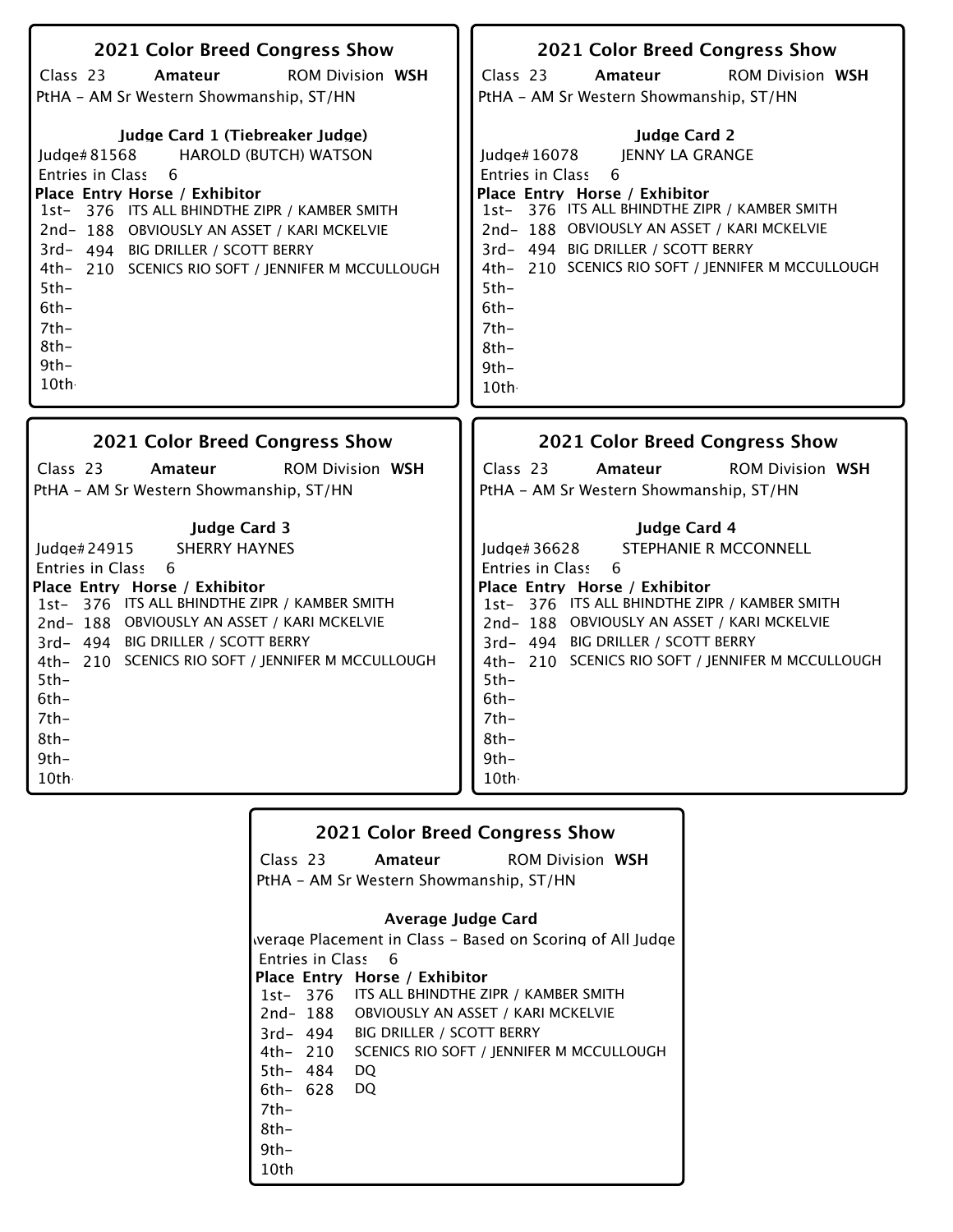| 2021 Color Breed Congress Show                                                                                                                                                                                                                                                                                                                                                                                                                                                                                    | 2021 Color Breed Congress Show                                                                                                                                                                                                                                                                                                                                                                                                                                                                                  |
|-------------------------------------------------------------------------------------------------------------------------------------------------------------------------------------------------------------------------------------------------------------------------------------------------------------------------------------------------------------------------------------------------------------------------------------------------------------------------------------------------------------------|-----------------------------------------------------------------------------------------------------------------------------------------------------------------------------------------------------------------------------------------------------------------------------------------------------------------------------------------------------------------------------------------------------------------------------------------------------------------------------------------------------------------|
| Class 24<br><b>ROM Division WSH</b><br>Amateur                                                                                                                                                                                                                                                                                                                                                                                                                                                                    | Class 24<br>Amateur<br><b>ROM Division WSH</b>                                                                                                                                                                                                                                                                                                                                                                                                                                                                  |
| PtHA - AM Elite Western Showmanship, ST/HN                                                                                                                                                                                                                                                                                                                                                                                                                                                                        | PtHA - AM Elite Western Showmanship, ST/HN                                                                                                                                                                                                                                                                                                                                                                                                                                                                      |
| Judge Card 1 (Tiebreaker Judge)<br>JENNY LA GRANGE<br>Judge#16078<br>8<br>Entries in Class<br>Place Entry Horse / Exhibitor<br>1st- 661 HES WISER / ANN NORDQUIST<br>2nd-348 GOTTA GETCHA JUAN / GLORIA J HENDERSON<br>3rd- 312 SHES MORE THAN FANCY / LEONA MARTZ<br>4th- 352 KOTA CHROME FLASH / PAMELA J THIELEN<br>5th-344 FROSTED HOT ROD / DEBORAH WARTICK<br>6th- 268 SACRED SIMON / DONA KENNEDY<br>7th- 548 SPENT THE NIGHT / STACY BASINGER<br>8th- 135 SABLES FINAL ROSE / JILL OTWELL<br>9th-<br>10th | <b>Judge Card 2</b><br><b>SHERRY HAYNES</b><br>Judge#24915<br>8<br>Entries in Class<br>Place Entry Horse / Exhibitor<br>1st- 661 HES WISER / ANN NORDQUIST<br>2nd-348 GOTTA GETCHA JUAN / GLORIA J HENDERSON<br>3rd-312 SHES MORE THAN FANCY / LEONA MARTZ<br>4th- 352 KOTA CHROME FLASH / PAMELA J THIELEN<br>5th- 548 SPENT THE NIGHT / STACY BASINGER<br>6th- 344 FROSTED HOT ROD / DEBORAH WARTICK<br>7th- 268 SACRED SIMON / DONA KENNEDY<br>8th- 135 SABLES FINAL ROSE / JILL OTWELL<br>$9th -$<br>10th - |
|                                                                                                                                                                                                                                                                                                                                                                                                                                                                                                                   |                                                                                                                                                                                                                                                                                                                                                                                                                                                                                                                 |
| 2021 Color Breed Congress Show                                                                                                                                                                                                                                                                                                                                                                                                                                                                                    | 2021 Color Breed Congress Show                                                                                                                                                                                                                                                                                                                                                                                                                                                                                  |
| Class 24<br><b>ROM Division WSH</b><br>Amateur                                                                                                                                                                                                                                                                                                                                                                                                                                                                    | Class 24<br><b>ROM Division WSH</b><br>Amateur                                                                                                                                                                                                                                                                                                                                                                                                                                                                  |
| PtHA - AM Elite Western Showmanship, ST/HN                                                                                                                                                                                                                                                                                                                                                                                                                                                                        | PtHA - AM Elite Western Showmanship, ST/HN                                                                                                                                                                                                                                                                                                                                                                                                                                                                      |
| <b>Judge Card 3</b><br>STEPHANIE R MCCONNELL<br>Iudge# $36628$<br><b>Entries in Class</b><br>-8<br>Place Entry Horse / Exhibitor<br>1st- 348 GOTTA GETCHA JUAN / GLORIA J HENDERSON<br>2nd-312 SHES MORE THAN FANCY / LEONA MARTZ<br>3rd- 661 HES WISER / ANN NORDQUIST<br>4th- 352 KOTA CHROME FLASH / PAMELA J THIELEN<br>5th- 344 FROSTED HOT ROD / DEBORAH WARTICK<br>6th- 268 SACRED SIMON / DONA KENNEDY<br>7th- 548 SPENT THE NIGHT / STACY BASINGER                                                       | Judge Card 4<br>Judge#81568<br><b>HAROLD (BUTCH) WATSON</b><br>Entries in Class<br>8<br>Place Entry Horse / Exhibitor<br>1st- 348 GOTTA GETCHA JUAN / GLORIA J HENDERSON<br>2nd-312 SHES MORE THAN FANCY / LEONA MARTZ<br>3rd- 661 HES WISER / ANN NORDQUIST<br>4th- 352 KOTA CHROME FLASH / PAMELA J THIELEN<br>5th- 548 SPENT THE NIGHT / STACY BASINGER<br>6th- 268 SACRED SIMON / DONA KENNEDY<br>7th- 344 FROSTED HOT ROD / DEBORAH WARTICK                                                                |

| <b>2021 Color Breed Congress Show</b> |                         |                                                |                                                           |
|---------------------------------------|-------------------------|------------------------------------------------|-----------------------------------------------------------|
|                                       |                         | Class 24 <b>Amateur</b> ROM Division WSH       |                                                           |
|                                       |                         | PtHA – AM Elite Western Showmanship , ST/HN    |                                                           |
|                                       |                         | Average Judge Card                             |                                                           |
|                                       |                         |                                                | werage Placement in Class – Based on Scoring of All Judge |
|                                       | <b>Entries in Class</b> | - 8                                            |                                                           |
|                                       |                         | Place Entry Horse / Exhibitor                  |                                                           |
|                                       |                         | 1st-348 GOTTA GETCHA JUAN / GLORIA J HENDERSON |                                                           |
|                                       |                         | 2nd- 661 HES WISER / ANN NORDQUIST             |                                                           |
|                                       | 3rd- 312                | SHES MORE THAN FANCY / LEONA MARTZ             |                                                           |
|                                       | 4th– 352                | KOTA CHROME FLASH / PAMELA J THIELEN           |                                                           |
|                                       | 5th– 344                | FROSTED HOT ROD / DEBORAH WARTICK              |                                                           |
| 6th- 548                              |                         | SPENT THE NIGHT / STACY BASINGER               |                                                           |
| 7th- 268                              |                         | SACRED SIMON / DONA KENNEDY                    |                                                           |
| $8th - 135$                           |                         | SABLES FINAL ROSE / JILL OTWELL                |                                                           |
| $9th -$                               |                         |                                                |                                                           |
| 10th                                  |                         |                                                |                                                           |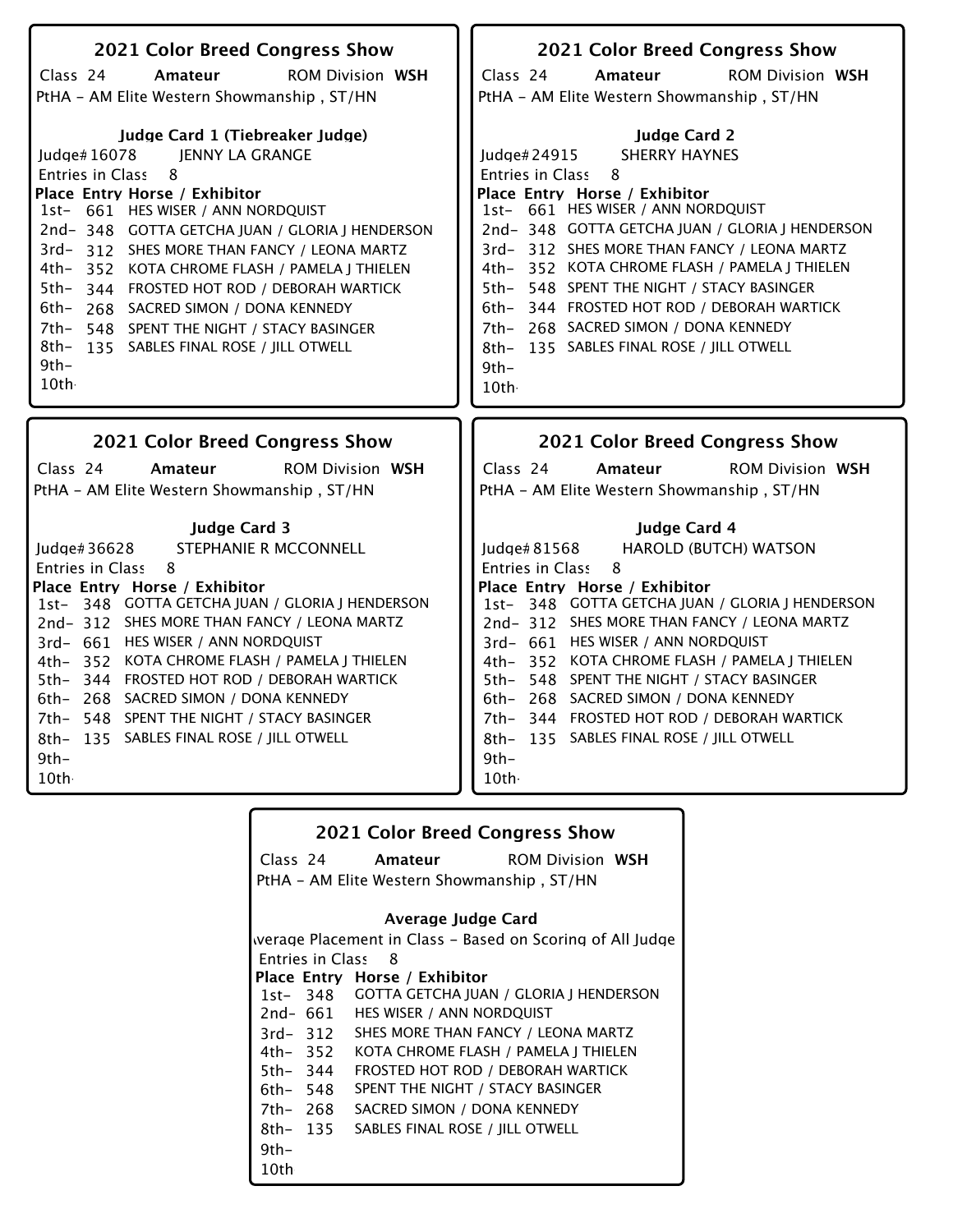| 2021 Color Breed Congress Show<br>Class 25<br><b>ROM Division BEW</b><br>Amateur<br>PtHA - AM Bareback Western Horsemanship, ST/HN<br>Judge Card 1 (Tiebreaker Judge)<br><b>SHERRY HAYNES</b><br>Judge#24915<br>Entries in Class 4<br>Place Entry Horse / Exhibitor<br>1st- 582 MY TIME TO WIN / FRANKIE J HART<br>2nd-206 TALKIN FANCY / ANGELA DE LA RIVA<br>3rd-103 WATCH MY MOVES / JODI I MCCOMBS<br>4th-<br>$5th-$<br>$6th-$<br>$7th-$<br>$8th-$<br>$9th-$<br>10th | 2021 Color Breed Congress Show<br>Class 25<br><b>ROM Division BEW</b><br>Amateur<br>PtHA - AM Bareback Western Horsemanship, ST/HN<br><b>Judge Card 2</b><br>STEPHANIE R MCCONNELL<br>Judge#36628<br>Entries in Class<br>$\overline{4}$<br>Place Entry Horse / Exhibitor<br>1st- 582 MY TIME TO WIN / FRANKIE J HART<br>2nd-206 TALKIN FANCY / ANGELA DE LA RIVA<br>3rd-103 WATCH MY MOVES / JODI I MCCOMBS<br>$4th-$<br>$5th-$<br>$6th-$<br>$7th-$<br>8th-<br>$9th -$<br>10th |
|--------------------------------------------------------------------------------------------------------------------------------------------------------------------------------------------------------------------------------------------------------------------------------------------------------------------------------------------------------------------------------------------------------------------------------------------------------------------------|--------------------------------------------------------------------------------------------------------------------------------------------------------------------------------------------------------------------------------------------------------------------------------------------------------------------------------------------------------------------------------------------------------------------------------------------------------------------------------|
| <b>2021 Color Breed Congress Show</b>                                                                                                                                                                                                                                                                                                                                                                                                                                    | <b>2021 Color Breed Congress Show</b>                                                                                                                                                                                                                                                                                                                                                                                                                                          |
| Class 25                                                                                                                                                                                                                                                                                                                                                                                                                                                                 | Class 25                                                                                                                                                                                                                                                                                                                                                                                                                                                                       |
| <b>ROM Division BEW</b>                                                                                                                                                                                                                                                                                                                                                                                                                                                  | <b>ROM Division BEW</b>                                                                                                                                                                                                                                                                                                                                                                                                                                                        |
| Amateur                                                                                                                                                                                                                                                                                                                                                                                                                                                                  | Amateur                                                                                                                                                                                                                                                                                                                                                                                                                                                                        |
| PtHA - AM Bareback Western Horsemanship, ST/HN                                                                                                                                                                                                                                                                                                                                                                                                                           | PtHA - AM Bareback Western Horsemanship, ST/HN                                                                                                                                                                                                                                                                                                                                                                                                                                 |
| <b>Judge Card 3</b>                                                                                                                                                                                                                                                                                                                                                                                                                                                      | Judge Card 4                                                                                                                                                                                                                                                                                                                                                                                                                                                                   |
| Judge# 81568                                                                                                                                                                                                                                                                                                                                                                                                                                                             | Judge# 16078                                                                                                                                                                                                                                                                                                                                                                                                                                                                   |
| <b>HAROLD (BUTCH) WATSON</b>                                                                                                                                                                                                                                                                                                                                                                                                                                             | <b>JENNY LA GRANGE</b>                                                                                                                                                                                                                                                                                                                                                                                                                                                         |
| <b>Entries in Class</b>                                                                                                                                                                                                                                                                                                                                                                                                                                                  | Entries in Class                                                                                                                                                                                                                                                                                                                                                                                                                                                               |
| $\overline{4}$                                                                                                                                                                                                                                                                                                                                                                                                                                                           | 4                                                                                                                                                                                                                                                                                                                                                                                                                                                                              |
| Place Entry Horse / Exhibitor                                                                                                                                                                                                                                                                                                                                                                                                                                            | Place Entry Horse / Exhibitor                                                                                                                                                                                                                                                                                                                                                                                                                                                  |
| 1st- 582 MY TIME TO WIN / FRANKIE J HART                                                                                                                                                                                                                                                                                                                                                                                                                                 | 1st- 582 MY TIME TO WIN / FRANKIE J HART                                                                                                                                                                                                                                                                                                                                                                                                                                       |
| 2nd-206 TALKIN FANCY / ANGELA DE LA RIVA                                                                                                                                                                                                                                                                                                                                                                                                                                 | 2nd-206 TALKIN FANCY / ANGELA DE LA RIVA                                                                                                                                                                                                                                                                                                                                                                                                                                       |
| 3rd-103 WATCH MY MOVES / JODI I MCCOMBS                                                                                                                                                                                                                                                                                                                                                                                                                                  | 3rd-103 WATCH MY MOVES / JODI I MCCOMBS                                                                                                                                                                                                                                                                                                                                                                                                                                        |
| $4th-$                                                                                                                                                                                                                                                                                                                                                                                                                                                                   | $4th-$                                                                                                                                                                                                                                                                                                                                                                                                                                                                         |
| $5th-$                                                                                                                                                                                                                                                                                                                                                                                                                                                                   | $5th-$                                                                                                                                                                                                                                                                                                                                                                                                                                                                         |
| $6th-$                                                                                                                                                                                                                                                                                                                                                                                                                                                                   | $6th-$                                                                                                                                                                                                                                                                                                                                                                                                                                                                         |
| $7th-$                                                                                                                                                                                                                                                                                                                                                                                                                                                                   | $7th-$                                                                                                                                                                                                                                                                                                                                                                                                                                                                         |
| $8th-$                                                                                                                                                                                                                                                                                                                                                                                                                                                                   | $8th-$                                                                                                                                                                                                                                                                                                                                                                                                                                                                         |
| $9th-$                                                                                                                                                                                                                                                                                                                                                                                                                                                                   | $9th -$                                                                                                                                                                                                                                                                                                                                                                                                                                                                        |
| 10th                                                                                                                                                                                                                                                                                                                                                                                                                                                                     | 10 <sub>th</sub>                                                                                                                                                                                                                                                                                                                                                                                                                                                               |

| <b>2021 Color Breed Congress Show</b> |             |                                                |                                                           |
|---------------------------------------|-------------|------------------------------------------------|-----------------------------------------------------------|
|                                       |             |                                                | Class 25 <b>Amateur</b> ROM Division <b>BEW</b>           |
|                                       |             | PtHA – AM Bareback Western Horsemanship, ST/HN |                                                           |
|                                       |             | Average Judge Card                             |                                                           |
|                                       |             |                                                |                                                           |
|                                       |             |                                                | werage Placement in Class – Based on Scoring of All Judge |
|                                       |             | Entries in Class 4                             |                                                           |
|                                       |             | Place Entry Horse / Exhibitor                  |                                                           |
|                                       |             | 1st- 582 MY TIME TO WIN / FRANKIE J HART       |                                                           |
|                                       |             | 2nd-206 TALKIN FANCY / ANGELA DE LA RIVA       |                                                           |
|                                       |             | 3rd-103 WATCH MY MOVES / JODI I MCCOMBS        |                                                           |
|                                       | 4th- 212 DQ |                                                |                                                           |
| $5th-$                                |             |                                                |                                                           |
| 6th-                                  |             |                                                |                                                           |
| 7th-                                  |             |                                                |                                                           |
| 8th-                                  |             |                                                |                                                           |
| 9th-                                  |             |                                                |                                                           |
| 10th                                  |             |                                                |                                                           |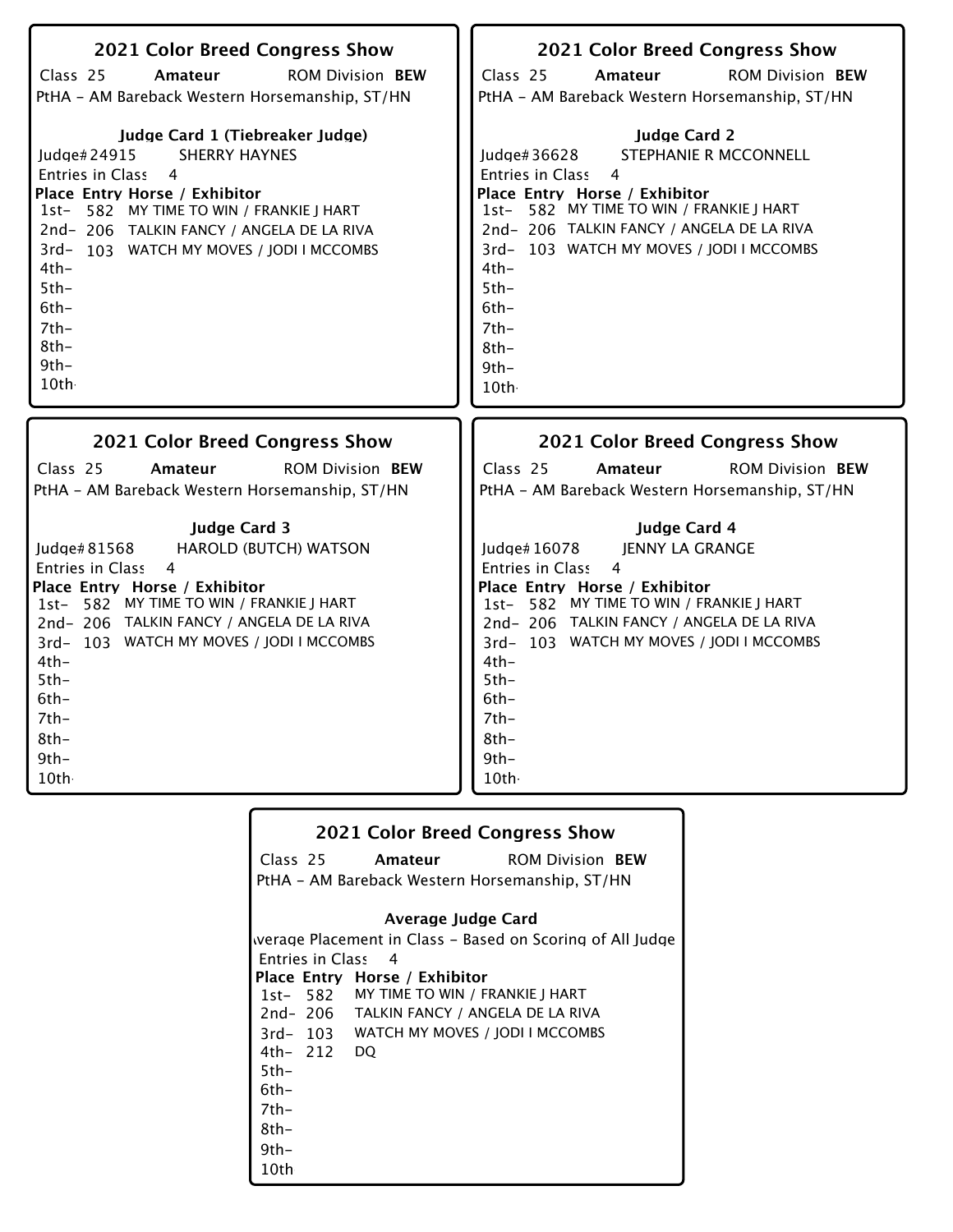| 2021 Color Breed Congress Show                                                                                                                                                                                                                                                                                                                                                                                                                                                                                                                                             | 2021 Color Breed Congress Show                                                                                                                                                                                                                                                                                                                                                                                                                                                                                                              |
|----------------------------------------------------------------------------------------------------------------------------------------------------------------------------------------------------------------------------------------------------------------------------------------------------------------------------------------------------------------------------------------------------------------------------------------------------------------------------------------------------------------------------------------------------------------------------|---------------------------------------------------------------------------------------------------------------------------------------------------------------------------------------------------------------------------------------------------------------------------------------------------------------------------------------------------------------------------------------------------------------------------------------------------------------------------------------------------------------------------------------------|
| Class 26<br><b>ROM Division NSE</b><br>Amateur                                                                                                                                                                                                                                                                                                                                                                                                                                                                                                                             | Class 26<br><b>ROM Division NSE</b><br>Amateur                                                                                                                                                                                                                                                                                                                                                                                                                                                                                              |
| PtHA - AM Novice Western Horsemanship, ST/HN                                                                                                                                                                                                                                                                                                                                                                                                                                                                                                                               | PtHA - AM Novice Western Horsemanship, ST/HN                                                                                                                                                                                                                                                                                                                                                                                                                                                                                                |
| Judge Card 1 (Tiebreaker Judge)<br>STEPHANIE R MCCONNELL<br>Judge# $36628$<br><b>Entries in Class</b><br>9<br>Place Entry Horse / Exhibitor<br>134 AS SEEN ON TV / ERICA R DAY<br>1st-<br>2nd-168 IMA COOL CHOCOLATE / ROBERT J HERMAN<br>3rd-376 ITS ALL BHINDTHE ZIPR / KAMBER SMITH<br>4th-<br>267 SAINT ZIP / ALISHA HADDOCK<br>5th-<br>588 DGS PUMPING IRON / ANTHONY J VITTONE<br>6th-<br>388 BODY LIKE A BACK ROAD / ERIN N DAVISON<br>$7th-$<br>297 THE ULTIMATE ZIPSTER / GRACE BUDLER<br>8th- 609<br><b>BABY GOT BACK / KARINA M WITHERBEE</b><br>$9th-$<br>10th | <b>Judge Card 2</b><br><b>HAROLD (BUTCH) WATSON</b><br>Judge#81568<br><b>Entries in Class</b><br>9<br>Place Entry Horse / Exhibitor<br>1st- 267 SAINT ZIP / ALISHA HADDOCK<br>2nd-134 AS SEEN ON TV / ERICA R DAY<br>3rd- 376 ITS ALL BHINDTHE ZIPR / KAMBER SMITH<br>4th- 168 IMA COOL CHOCOLATE / ROBERT J HERMAN<br>5th- 588 DGS PUMPING IRON / ANTHONY J VITTONE<br>6th- 297 THE ULTIMATE ZIPSTER / GRACE BUDLER<br>388 BODY LIKE A BACK ROAD / ERIN N DAVISON<br>7th-<br>8th- 609 BABY GOT BACK / KARINA M WITHERBEE<br>$9th-$<br>10th |
|                                                                                                                                                                                                                                                                                                                                                                                                                                                                                                                                                                            |                                                                                                                                                                                                                                                                                                                                                                                                                                                                                                                                             |
|                                                                                                                                                                                                                                                                                                                                                                                                                                                                                                                                                                            |                                                                                                                                                                                                                                                                                                                                                                                                                                                                                                                                             |
| 2021 Color Breed Congress Show                                                                                                                                                                                                                                                                                                                                                                                                                                                                                                                                             | <b>2021 Color Breed Congress Show</b>                                                                                                                                                                                                                                                                                                                                                                                                                                                                                                       |
| Class 26<br>Amateur<br><b>ROM Division NSE</b>                                                                                                                                                                                                                                                                                                                                                                                                                                                                                                                             | Class 26<br><b>ROM Division NSE</b><br>Amateur                                                                                                                                                                                                                                                                                                                                                                                                                                                                                              |
| PtHA - AM Novice Western Horsemanship, ST/HN                                                                                                                                                                                                                                                                                                                                                                                                                                                                                                                               | PtHA - AM Novice Western Horsemanship, ST/HN                                                                                                                                                                                                                                                                                                                                                                                                                                                                                                |
|                                                                                                                                                                                                                                                                                                                                                                                                                                                                                                                                                                            |                                                                                                                                                                                                                                                                                                                                                                                                                                                                                                                                             |
| <b>Judge Card 3</b>                                                                                                                                                                                                                                                                                                                                                                                                                                                                                                                                                        | Judge Card 4                                                                                                                                                                                                                                                                                                                                                                                                                                                                                                                                |
| JENNY LA GRANGE<br>Judge $#16078$<br>9                                                                                                                                                                                                                                                                                                                                                                                                                                                                                                                                     | <b>SHERRY HAYNES</b><br>Judge# $24915$<br><b>Entries in Class</b><br>9                                                                                                                                                                                                                                                                                                                                                                                                                                                                      |
| Entries in Class<br>Place Entry Horse / Exhibitor                                                                                                                                                                                                                                                                                                                                                                                                                                                                                                                          | Place Entry Horse / Exhibitor                                                                                                                                                                                                                                                                                                                                                                                                                                                                                                               |
| 1st- 134 AS SEEN ON TV / ERICA R DAY                                                                                                                                                                                                                                                                                                                                                                                                                                                                                                                                       | 1st- 134 AS SEEN ON TV / ERICA R DAY                                                                                                                                                                                                                                                                                                                                                                                                                                                                                                        |
| 2nd-168 IMA COOL CHOCOLATE / ROBERT J HERMAN                                                                                                                                                                                                                                                                                                                                                                                                                                                                                                                               | 2nd- 267 SAINT ZIP / ALISHA HADDOCK                                                                                                                                                                                                                                                                                                                                                                                                                                                                                                         |
| 3rd- 588 DGS PUMPING IRON / ANTHONY J VITTONE                                                                                                                                                                                                                                                                                                                                                                                                                                                                                                                              | 3rd- 168 IMA COOL CHOCOLATE / ROBERT J HERMAN                                                                                                                                                                                                                                                                                                                                                                                                                                                                                               |
| 4th- 376 ITS ALL BHINDTHE ZIPR / KAMBER SMITH                                                                                                                                                                                                                                                                                                                                                                                                                                                                                                                              | 4th- 376 ITS ALL BHINDTHE ZIPR / KAMBER SMITH                                                                                                                                                                                                                                                                                                                                                                                                                                                                                               |
| 5th- 267 SAINT ZIP / ALISHA HADDOCK<br>388 BODY LIKE A BACK ROAD / ERIN N DAVISON                                                                                                                                                                                                                                                                                                                                                                                                                                                                                          | 5th-388 BODY LIKE A BACK ROAD / ERIN N DAVISON                                                                                                                                                                                                                                                                                                                                                                                                                                                                                              |
| 6th-<br>7th- 609 BABY GOT BACK / KARINA M WITHERBEE                                                                                                                                                                                                                                                                                                                                                                                                                                                                                                                        | 6th- 588 DGS PUMPING IRON / ANTHONY J VITTONE<br>7th- 297 THE ULTIMATE ZIPSTER / GRACE BUDLER                                                                                                                                                                                                                                                                                                                                                                                                                                               |
| 8th- 297 THE ULTIMATE ZIPSTER / GRACE BUDLER                                                                                                                                                                                                                                                                                                                                                                                                                                                                                                                               | 8th- 609 BABY GOT BACK / KARINA M WITHERBEE                                                                                                                                                                                                                                                                                                                                                                                                                                                                                                 |
| 9th-                                                                                                                                                                                                                                                                                                                                                                                                                                                                                                                                                                       | 9th-                                                                                                                                                                                                                                                                                                                                                                                                                                                                                                                                        |
| 10th                                                                                                                                                                                                                                                                                                                                                                                                                                                                                                                                                                       | 10th.                                                                                                                                                                                                                                                                                                                                                                                                                                                                                                                                       |

| <b>2021 Color Breed Congress Show</b> |                         |                                                           |
|---------------------------------------|-------------------------|-----------------------------------------------------------|
|                                       |                         | Class 26 <b>Amateur</b> ROM Division NSE                  |
|                                       |                         | PtHA – AM Novice Western Horsemanship, ST/HN              |
|                                       |                         |                                                           |
| Average Judge Card                    |                         |                                                           |
|                                       |                         | werage Placement in Class – Based on Scoring of All Judge |
|                                       | <b>Entries in Class</b> | 9                                                         |
|                                       |                         | Place Entry Horse / Exhibitor                             |
|                                       |                         | 1st-134 AS SEEN ON TV / ERICA R DAY                       |
|                                       |                         | 2nd-267 SAINT ZIP / ALISHA HADDOCK                        |
|                                       | 3rd- 168                | IMA COOL CHOCOLATE / ROBERT I HERMAN                      |
|                                       | 4th– 376                | ITS ALL BHINDTHE ZIPR / KAMBER SMITH                      |
| 5th- 588                              |                         | DGS PUMPING IRON / ANTHONY J VITTONE                      |
| 6th- 388                              |                         | <b>BODY LIKE A BACK ROAD / ERIN N DAVISON</b>             |
| 7th- 297                              |                         | THE ULTIMATE ZIPSTER / GRACE BUDLER                       |
| 8th- 609                              |                         | <b>BABY GOT BACK / KARINA M WITHERBEE</b>                 |
|                                       | 9th- 103                | Scratch                                                   |
| 10th 294                              |                         | DO.                                                       |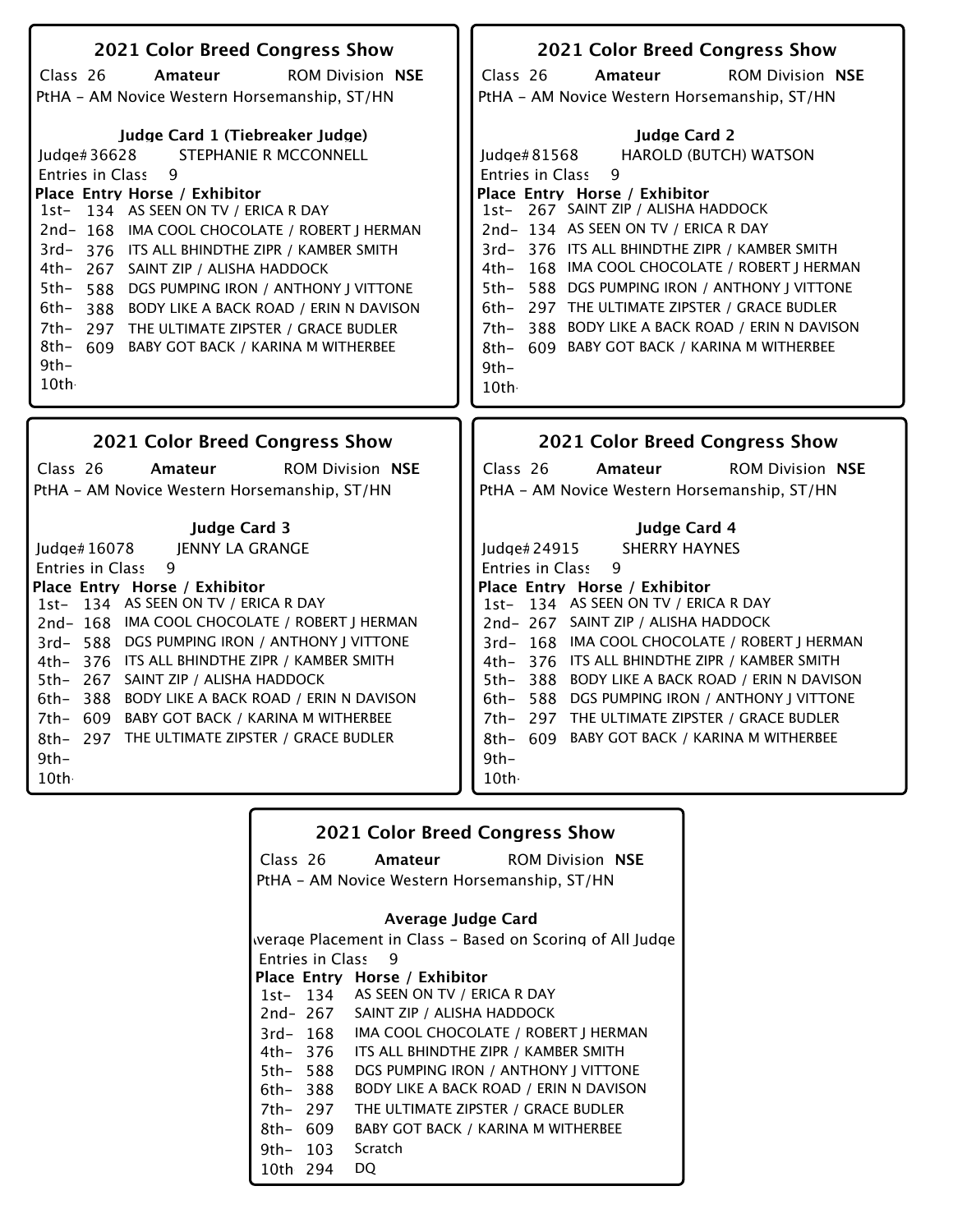| 2021 Color Breed Congress Show                                                     | 2021 Color Breed Congress Show                                                     |
|------------------------------------------------------------------------------------|------------------------------------------------------------------------------------|
| Amateur<br><b>ROM Division SSE</b><br>Class 27                                     | Class 27<br>Amateur<br><b>ROM Division SSE</b>                                     |
| PtHA - AM Jr Western Horsemanship, ST/HN                                           | PtHA - AM Jr Western Horsemanship, ST/HN                                           |
|                                                                                    |                                                                                    |
| Judge Card 1 (Tiebreaker Judge)                                                    | <b>Judge Card 2</b>                                                                |
| ludge# $81568$<br><b>HAROLD (BUTCH) WATSON</b>                                     | <b>JENNY LA GRANGE</b><br>Judge# 16078                                             |
| Entries in Class 13                                                                | Entries in Class 13                                                                |
| Place Entry Horse / Exhibitor<br>1st- 336 BIGTIME FANCY / JORDAN B JONES           | Place Entry Horse / Exhibitor<br>1st- 582 MY TIME TO WIN / FRANKIE J HART          |
| 2nd-582 MY TIME TO WIN / FRANKIE J HART                                            | 2nd-336 BIGTIME FANCY / JORDAN B JONES                                             |
| 3rd-156 GENTLEMEN GET LUCKY TOO / SARAH L SCHIEFI                                  | 3rd- 156 GENTLEMEN GET LUCKY TOO / SARAH L SCHIEFI                                 |
| 4th- 597 A GOOD SWAGGER / AUTUMN L SALYERS                                         | 4th- 597 A GOOD SWAGGER / AUTUMN L SALYERS                                         |
| 5th- 333 WHITE GIRL IN RED / MICHELLE LYN HAVEMAN                                  | 5th- 333 WHITE GIRL IN RED / MICHELLE LYN HAVEMAN                                  |
| 6th-<br>241 COUNT ONA GOODMACHINE / SUSAN C NYSTRO                                 | 6th- 120 FORGET ABOUT IT / DANA DIDDE                                              |
| 7th- 212 IMA SPUDS MCKENZIE / ELIZABETH POPYACK                                    | 7th- 241 COUNT ONA GOODMACHINE / SUSAN C NYSTRO                                    |
| 8th- 206 TALKIN FANCY / ANGELA DE LA RIVA                                          | 212 IMA SPUDS MCKENZIE / ELIZABETH POPYACK<br>8th–                                 |
| 9th- 224 IMA RADICAL CHEX / TRACY DALMAN                                           | 9th- 206 TALKIN FANCY / ANGELA DE LA RIVA                                          |
| 10th 120 FORGET ABOUT IT / DANA DIDDE                                              | 10th 224 IMA RADICAL CHEX / TRACY DALMAN                                           |
|                                                                                    |                                                                                    |
|                                                                                    |                                                                                    |
| <b>2021 Color Breed Congress Show</b>                                              | <b>2021 Color Breed Congress Show</b>                                              |
| <b>ROM Division SSE</b><br>Class 27<br>Amateur                                     | <b>ROM Division SSE</b><br>Class 27<br>Amateur                                     |
| PtHA - AM Jr Western Horsemanship, ST/HN                                           | PtHA - AM Jr Western Horsemanship, ST/HN                                           |
|                                                                                    |                                                                                    |
| <b>Judge Card 3</b>                                                                | Judge Card 4                                                                       |
| <b>SHERRY HAYNES</b><br>Judge# 24915                                               | STEPHANIE R MCCONNELL<br>Judge# 36628                                              |
| Entries in Class 13                                                                | Entries in Class 13                                                                |
| Place Entry Horse / Exhibitor                                                      | Place Entry Horse / Exhibitor                                                      |
| 1st- 336 BIGTIME FANCY / JORDAN B JONES<br>2nd-582 MY TIME TO WIN / FRANKIE J HART | 1st-336 BIGTIME FANCY / JORDAN B JONES<br>2nd- 582 MY TIME TO WIN / FRANKIE J HART |
| 3rd-156 GENTLEMEN GET LUCKY TOO / SARAH L SCHIEFI                                  | 3rd- 597 A GOOD SWAGGER / AUTUMN L SALYERS                                         |
| 4th- 333 WHITE GIRL IN RED / MICHELLE LYN HAVEMAN                                  | 4th- 156 GENTLEMEN GET LUCKY TOO / SARAH L SCHIEFI                                 |
| 5th- 241 COUNT ONA GOODMACHINE / SUSAN C NYSTRO                                    | 5th- 333 WHITE GIRL IN RED / MICHELLE LYN HAVEMAN                                  |
| 6th- 212 IMA SPUDS MCKENZIE / ELIZABETH POPYACK                                    | 6th- 120 FORGET ABOUT IT / DANA DIDDE                                              |
| 7th- 597 A GOOD SWAGGER / AUTUMN L SALYERS                                         | 7th- 212 IMA SPUDS MCKENZIE / ELIZABETH POPYACK                                    |
| 8th- 224 IMA RADICAL CHEX / TRACY DALMAN                                           | 8th- 241 COUNT ONA GOODMACHINE / SUSAN C NYSTRO                                    |
| 9th- 206 TALKIN FANCY / ANGELA DE LA RIVA                                          | 9th- 206 TALKIN FANCY / ANGELA DE LA RIVA                                          |
| 10th 120 FORGET ABOUT IT / DANA DIDDE                                              | 10th 224 IMA RADICAL CHEX / TRACY DALMAN                                           |

| <b>2021 Color Breed Congress Show</b>                     |          |                                                  |
|-----------------------------------------------------------|----------|--------------------------------------------------|
|                                                           |          | Class 27 <b>Amateur</b> ROM Division SSE         |
| PtHA – AM Jr Western Horsemanship, ST/HN                  |          |                                                  |
| Average Judge Card                                        |          |                                                  |
| werage Placement in Class – Based on Scoring of All Judge |          |                                                  |
|                                                           |          | Entries in Class 13                              |
|                                                           |          | Place Entry Horse / Exhibitor                    |
|                                                           |          | 1st-336 BIGTIME FANCY / JORDAN B JONES           |
|                                                           | 2nd- 582 | MY TIME TO WIN / FRANKIE J HART                  |
|                                                           | 3rd- 156 | <b>GENTLEMEN GET LUCKY TOO / SARAH L SCHIEFI</b> |
|                                                           | 4th– 597 | A GOOD SWAGGER / AUTUMN L SALYERS                |
| 5th-333                                                   |          | WHITE GIRL IN RED / MICHELLE LYN HAVEMAN         |
| 6th– 241                                                  |          | COUNT ONA GOODMACHINE / SUSAN C NYSTRO           |
| 7th- 212                                                  |          | IMA SPUDS MCKENZIE / ELIZABETH POPYACK           |
| 8th- 120                                                  |          | FORGET ABOUT IT / DANA DIDDE                     |
| 9th- 206                                                  |          | TALKIN FANCY / ANGELA DE LA RIVA                 |
| 10th 224                                                  |          | IMA RADICAL CHEX / TRACY DALMAN                  |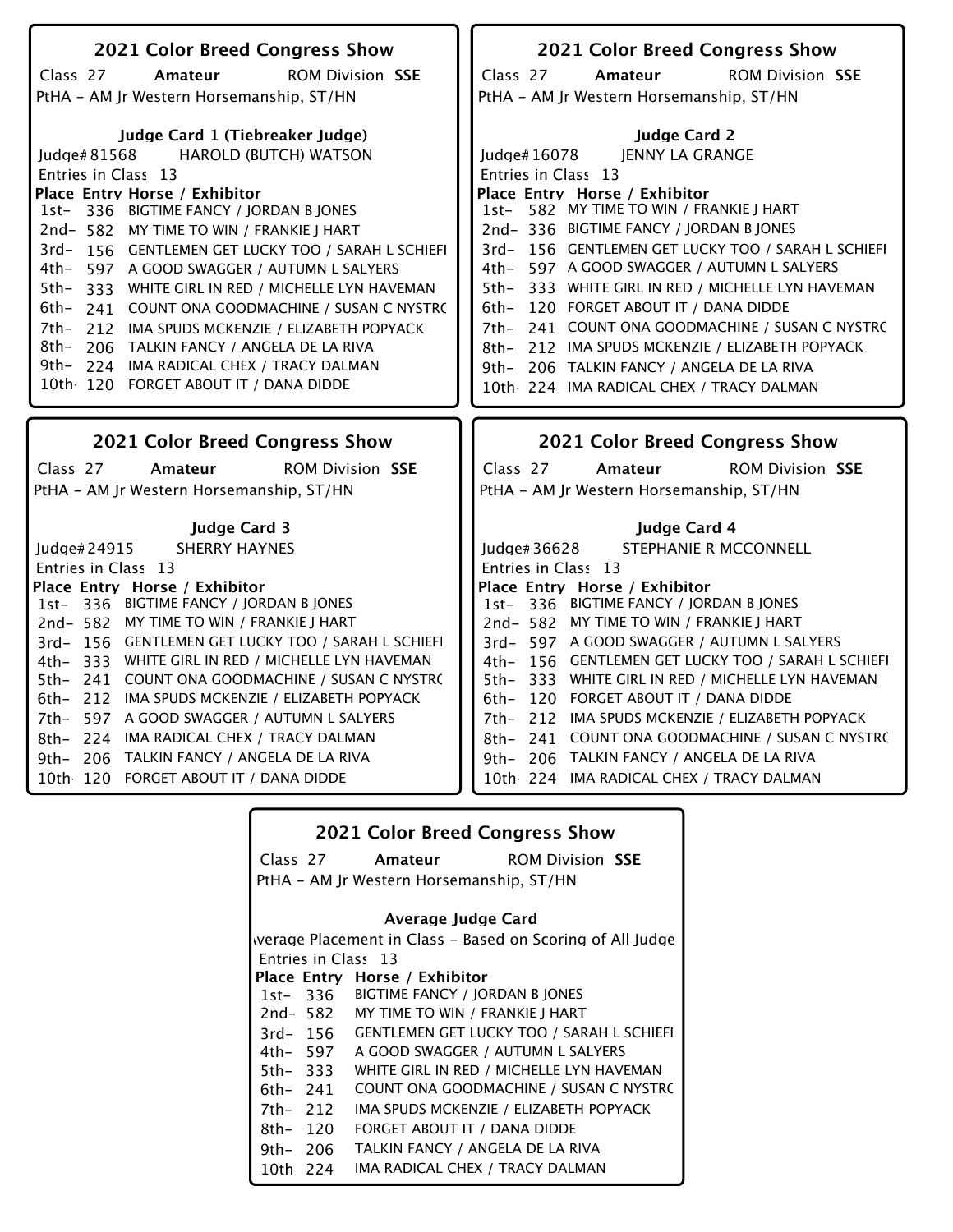| 2021 Color Breed Congress Show                                                                                                                                                                                                                                                                                                                                                                                                                                                                                                          | 2021 Color Breed Congress Show                                                                                                                                                                                                                                                                                                                                                                                                                                                                                             |
|-----------------------------------------------------------------------------------------------------------------------------------------------------------------------------------------------------------------------------------------------------------------------------------------------------------------------------------------------------------------------------------------------------------------------------------------------------------------------------------------------------------------------------------------|----------------------------------------------------------------------------------------------------------------------------------------------------------------------------------------------------------------------------------------------------------------------------------------------------------------------------------------------------------------------------------------------------------------------------------------------------------------------------------------------------------------------------|
| Class 28<br>Amateur<br><b>ROM Division SSE</b>                                                                                                                                                                                                                                                                                                                                                                                                                                                                                          | Class 28<br>Amateur<br><b>ROM Division SSE</b>                                                                                                                                                                                                                                                                                                                                                                                                                                                                             |
| PtHA - AM Sr Western Horsemanship, ST/HN                                                                                                                                                                                                                                                                                                                                                                                                                                                                                                | PtHA - AM Sr Western Horsemanship, ST/HN                                                                                                                                                                                                                                                                                                                                                                                                                                                                                   |
| Judge Card 1 (Tiebreaker Judge)<br>JENNY LA GRANGE<br>Judge# $16078$<br><b>Entries in Class</b><br>$\overline{7}$<br>Place Entry Horse / Exhibitor<br>1st- 168 IMA COOL CHOCOLATE / ROBERT J HERMAN<br>2nd- 679 FACING THE MUSIC / COURTNEY LUTJELUSCHE<br>3rd-566 OH WHATA RIDE / MICHELLE   JOHNSTON<br>4th- 210 SCENICS RIO SOFT / JENNIFER M MCCULLOUGH<br>$5th-$<br>543 GOOD WHITE COWBOY / KATHERINE M JOOS<br>6th-376 ITS ALL BHINDTHE ZIPR / KAMBER SMITH<br>7th- 484 BORN TO BE GOOD / CAROL TIMKE<br>$8th-$<br>$9th-$<br>10th | <b>Judge Card 2</b><br><b>SHERRY HAYNES</b><br>Judge#24915<br>$\overline{7}$<br><b>Entries in Class</b><br>Place Entry Horse / Exhibitor<br>1st- 168 IMA COOL CHOCOLATE / ROBERT   HERMAN<br>2nd- 679 FACING THE MUSIC / COURTNEY LUTJELUSCHE<br>3rd- 543 GOOD WHITE COWBOY / KATHERINE M JOOS<br>4th- 210 SCENICS RIO SOFT / JENNIFER M MCCULLOUGH<br>5th- 484 BORN TO BE GOOD / CAROL TIMKE<br>6th- 566 OH WHATA RIDE / MICHELLE I JOHNSTON<br>7th- 376 ITS ALL BHINDTHE ZIPR / KAMBER SMITH<br>$8th-$<br>$9th-$<br>10th |
| 2021 Color Breed Congress Show                                                                                                                                                                                                                                                                                                                                                                                                                                                                                                          | 2021 Color Breed Congress Show                                                                                                                                                                                                                                                                                                                                                                                                                                                                                             |
| Class 28<br><b>ROM Division SSE</b><br>Amateur<br>PtHA - AM Sr Western Horsemanship, ST/HN                                                                                                                                                                                                                                                                                                                                                                                                                                              | Class 28<br><b>ROM Division SSE</b><br>Amateur<br>PtHA - AM Sr Western Horsemanship, ST/HN                                                                                                                                                                                                                                                                                                                                                                                                                                 |
| <b>Judge Card 3</b><br>STEPHANIE R MCCONNELL<br>ludge# $36628$<br><b>Entries in Class</b><br>$\overline{7}$<br>Place Entry Horse / Exhibitor<br>1st- 679 FACING THE MUSIC / COURTNEY LUTJELUSCHE<br>2nd-168 IMA COOL CHOCOLATE / ROBERT J HERMAN<br>3rd- 376 ITS ALL BHINDTHE ZIPR / KAMBER SMITH                                                                                                                                                                                                                                       | Judge Card 4<br>Judge# 81568<br>HAROLD (BUTCH) WATSON<br>$\overline{7}$<br><b>Entries in Class</b><br>Place Entry Horse / Exhibitor<br>168 IMA COOL CHOCOLATE / ROBERT J HERMAN<br>$1st-$<br>2nd- 679 FACING THE MUSIC / COURTNEY LUTJELUSCHE<br>3rd- 210 SCENICS RIO SOFT / JENNIFER M MCCULLOUGH                                                                                                                                                                                                                         |

| <b>2021 Color Breed Congress Show</b>    |                         |                                                           |
|------------------------------------------|-------------------------|-----------------------------------------------------------|
|                                          |                         | Class 28 <b>Amateur</b> ROM Division SSE                  |
| PtHA - AM Sr Western Horsemanship, ST/HN |                         |                                                           |
|                                          |                         |                                                           |
| Average Judge Card                       |                         |                                                           |
|                                          |                         | werage Placement in Class – Based on Scoring of All Judge |
|                                          | <b>Entries in Class</b> | - 7                                                       |
|                                          |                         | Place Entry Horse / Exhibitor                             |
|                                          |                         | 1st- 168 IMA COOL CHOCOLATE / ROBERT J HERMAN             |
|                                          |                         | 2nd- 679 FACING THE MUSIC / COURTNEY LUTIELUSCHE          |
|                                          | 3rd- 210                | SCENICS RIO SOFT / JENNIFER M MCCULLOUGH                  |
|                                          | 4th– 543                | <b>GOOD WHITE COWBOY / KATHERINE M JOOS</b>               |
|                                          | 5th– 566                | OH WHATA RIDE / MICHELLE   JOHNSTON                       |
|                                          | 6th– 376                | ITS ALL BHINDTHE ZIPR / KAMBER SMITH                      |
| 7th- 484                                 |                         | BORN TO BE GOOD / CAROL TIMKE                             |
| 8th-                                     |                         |                                                           |
| 9th-                                     |                         |                                                           |
| 10th                                     |                         |                                                           |